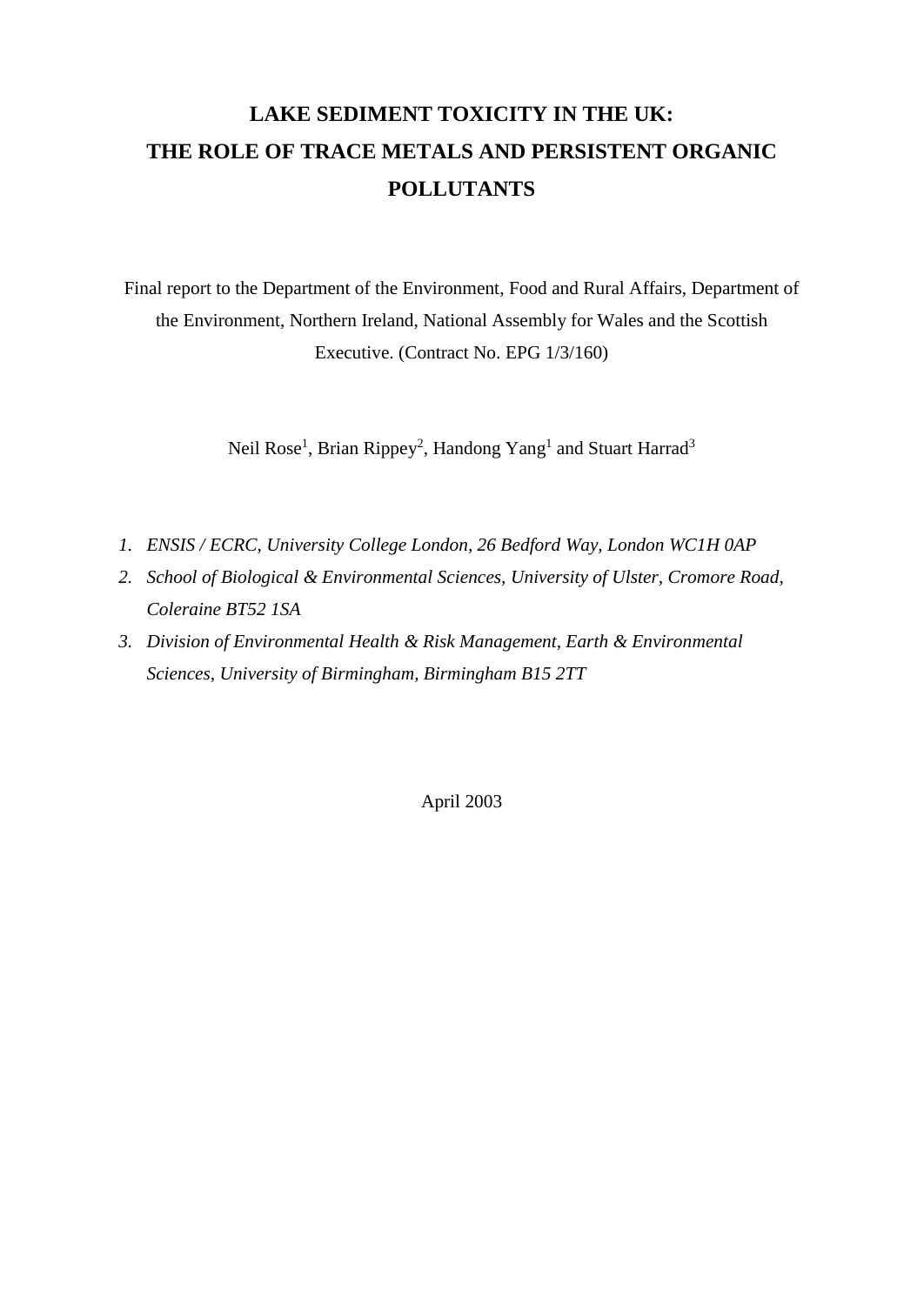## **SUMMARY**

The aim of this project was to determine sediment toxicities to the sediment-dwelling chironomid *Chironomus riparius* and the free-swimming cladoceran *Daphnia magna* using empirical measurements from ten lakes distributed both geographically across the UK and across a predicted toxicity quotient gradient.

Homogenised sediments from each site were analysed for trace elements (Hg, Cd, Pb, Ni, Cu, Zn, As), spheroidal carbonaceous particles (SCPs), and a suite of polycyclic aromatic hydrocarbons (PAHs), polychlorinated biphenyls (PCBs), polybrominated diphenyl ethers (PBDEs) and organochlorine pesticides (α-HCH, γ-HCH, DDT and its derivatives DDE and DDD). These were compared with data from survival and growth tests on the two organisms exposed to the sediment samples in order to assess the role of these pollutants on toxicity.

The chemical and toxicological evidence from the lake sediments show that there is toxicity in some lakes due to trace metals and PAHs. Provisional toxicity quotients that may be used in risk assessment have also been derived. Toxicity was found to be likely when the mean toxicity quotient for trace metals and PAHs was greater than approximately 0.40 and when the sum of the quotients was greater than 0.80. Both values are provisional and a larger dataset is required to confirm them. The most important toxicants are likely to be Pb and As from within the trace elements and the PAHs chrysene, pyrene, fluoranthene, phenanthrene and benzo[a]pyrene.

The evaluation of toxicity test results for *Chironomus riparius* found evidence for toxicity in Agden Reservoir, Llyn Llagi, Loch Doilet and Scoat Tarn. Loch Doilet is an exception, as the sediment toxicity test shows evidence of toxicity, yet the concentration of the toxicants and the toxicity quotients are very low.

Two of the sites for which toxicity has been demonstrated are upland lakes removed from direct effects. The role of altitude in toxicity remains to be confirmed, but the remoteness of these sites suggests that sediment toxicity could be widespread across the UK. However, the central London site showed no toxicity and this may be due to rapid sediment accumulation rates diluting pollutant concentrations.

Upland lakes tend to have slow sediment accumulation rates and therefore, given the active burrowing depth of benthic invertebrates, it is likely that the sediments of these sites will remain toxic to these species for decades to come. This may be exacerbated, particularly at upland lakes, by the in-wash of previously deposited pollutants stored in catchment soils. This in-wash may be increased by the predicted effects of climate change.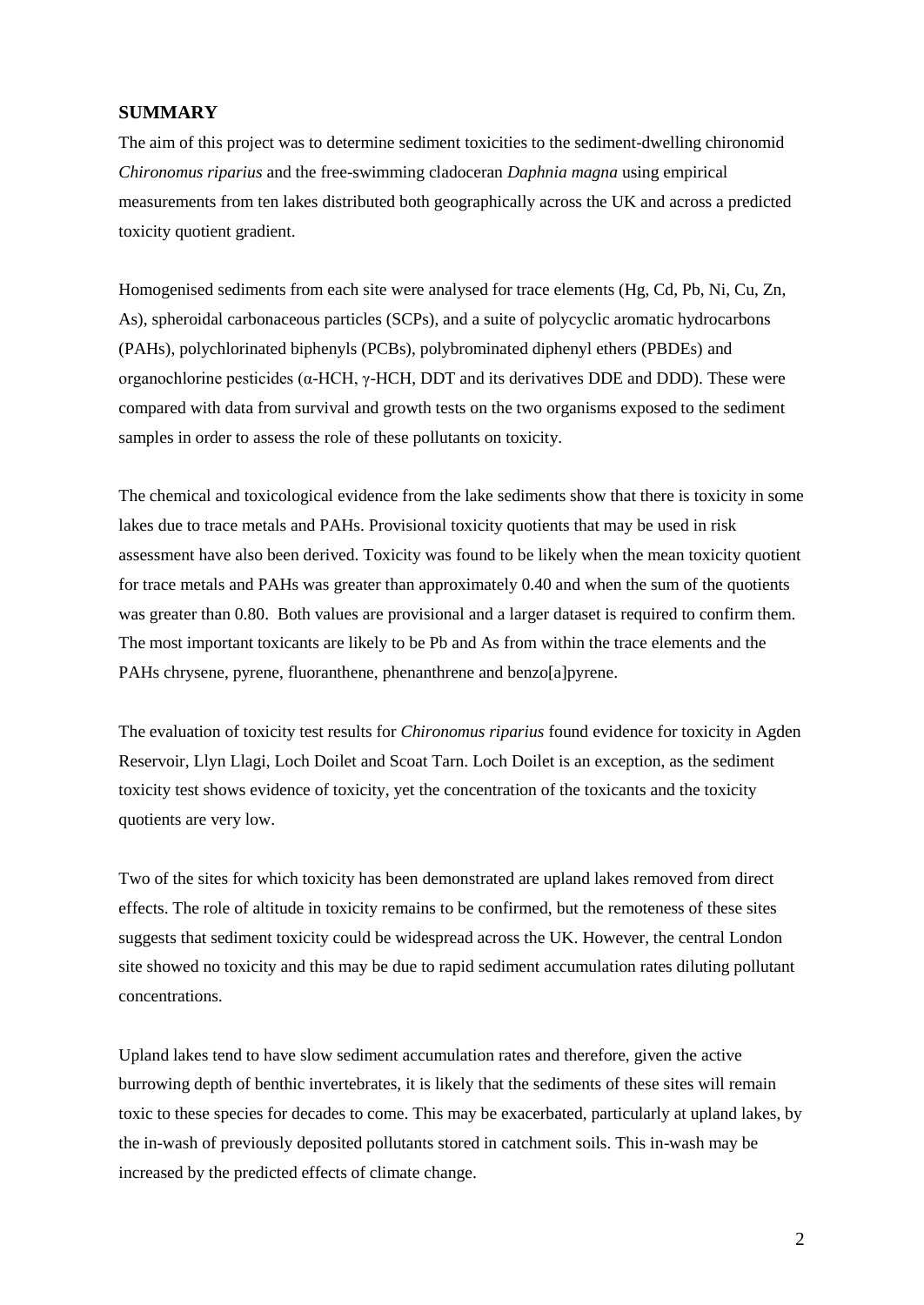## **CONTENTS**

|    | <b>SUMMARY</b>      |                                    |        |                                               | $\overline{2}$ |
|----|---------------------|------------------------------------|--------|-----------------------------------------------|----------------|
|    | <b>CONTENTS</b>     |                                    |        |                                               | 3              |
|    |                     |                                    |        |                                               |                |
| 1. | <b>INTRODUCTION</b> |                                    |        |                                               | 5              |
| 2. | PROJECT AIMS        |                                    |        |                                               | 10             |
| 3. | <b>SITES</b>        |                                    |        |                                               | 11             |
|    | 4. METHODS          |                                    |        |                                               | 14             |
|    |                     |                                    |        | 4.1. Sediment coring and sub-sampling         | 14             |
|    |                     |                                    |        | 4.2. Spheroidal carbonaceous particles (SCPs) | 14             |
|    |                     | 4.3. Trace element analysis        |        |                                               | 15             |
|    |                     | 4.4. Persistent organic pollutants |        |                                               | 16             |
|    |                     |                                    | 4.4.1. | Determination of organochlorine pesticides    | 16             |
|    |                     |                                    |        | 4.4.2. Determination of PCBs, PAHs and PBDEs  | 16             |
|    |                     | 4.5. Toxicity                      |        |                                               | 18             |
|    |                     |                                    | 4.5.1. | Sediment samples                              | 18             |
|    |                     |                                    | 4.5.2. | Test organisms                                | 19             |
|    |                     |                                    | 4.5.3. | Control water and sediment                    | 19             |
|    |                     |                                    | 4.5.4. | Test procedures                               | 19             |
|    |                     |                                    | 4.5.5. | Environmental monitoring                      | 20             |
|    |                     |                                    |        | 4.5.6. Reference testing                      | 21             |
|    |                     |                                    |        | 4.5.7. Statistical analysis                   | 21             |
|    |                     |                                    |        |                                               |                |
|    | 5. RESULTS          |                                    |        |                                               | 23             |
|    |                     | 5.1. Trace elements and SCPs       |        |                                               | 23             |
|    |                     | 5.2. Persistent organic pollutants |        |                                               | 24             |
|    |                     |                                    | 5.2.1. | Organochlorine pesticides                     | 24             |
|    |                     |                                    | 5.2.2. | <b>PCBs</b>                                   | 25             |
|    |                     |                                    | 5.2.3. | <b>PBDEs</b>                                  | 25             |
|    |                     |                                    | 5.2.4. | PAHs                                          | 26             |
|    |                     | 5.3. Toxicity tests                |        |                                               | 28             |
|    |                     |                                    | 5.3.1. | Chironomid test results                       | 28             |
|    |                     |                                    | 5.3.2. | Cladoceran test results                       | 35             |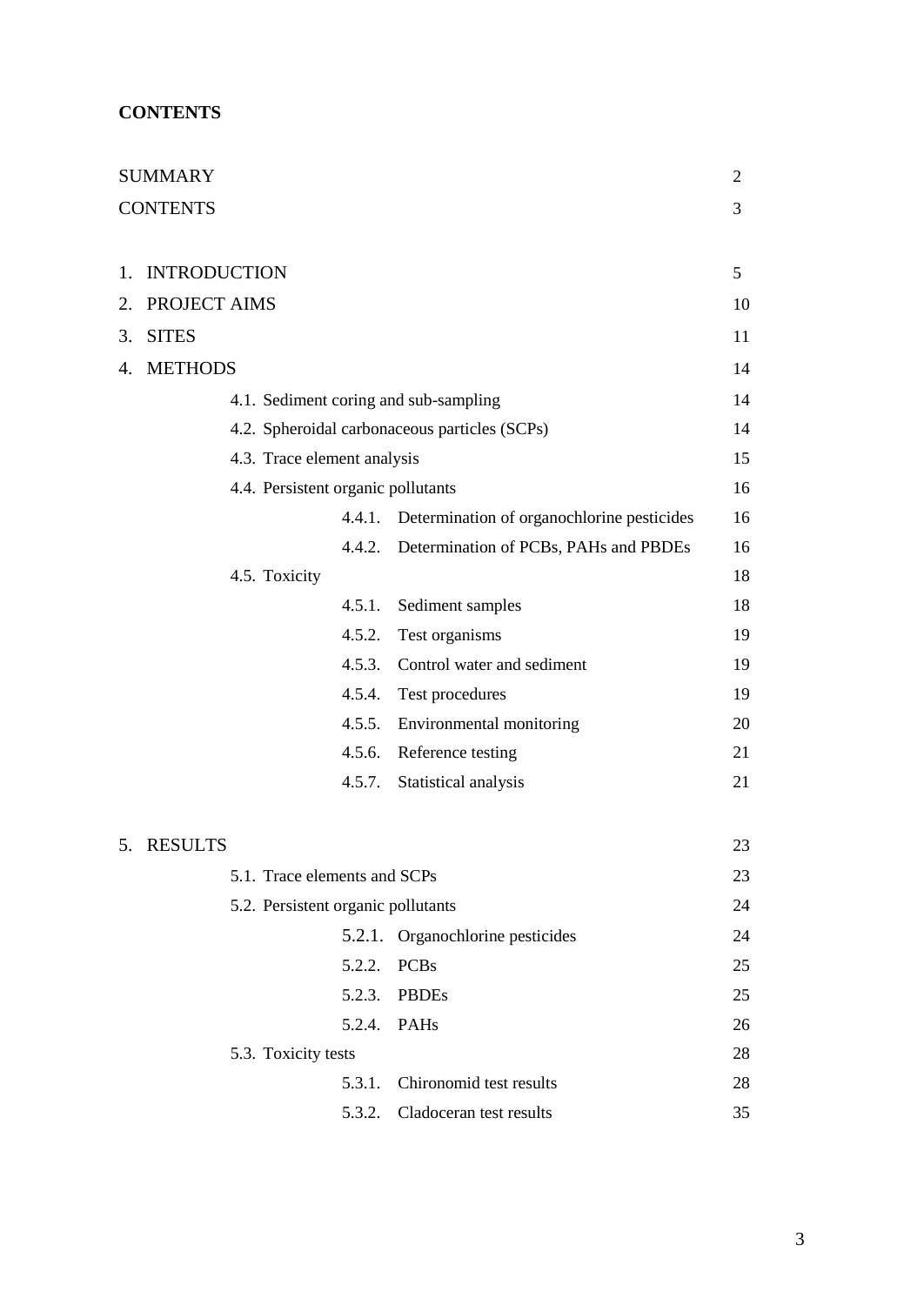|    | 6. DISCUSSION                         | 37 |
|----|---------------------------------------|----|
|    | 6.1. Pollutant distribution           | 37 |
|    | 6.2. Concentrations of trace metals   | 38 |
|    | 6.3. Toxicants                        | 39 |
|    | 6.4. Combination of toxicants         | 39 |
|    | 6.5. Evaluation of sediment toxicity  | 42 |
|    | 6.6. Evaluation of ecological effects | 43 |
|    | 7. CONCLUSIONS                        | 44 |
| 8. | RECOMMENDATIONS FOR FURTHER WORK      | 45 |
|    |                                       |    |
|    | <b>ACKNOWLEDGEMENTS</b>               | 45 |
|    | <b>REFERENCES</b>                     | 46 |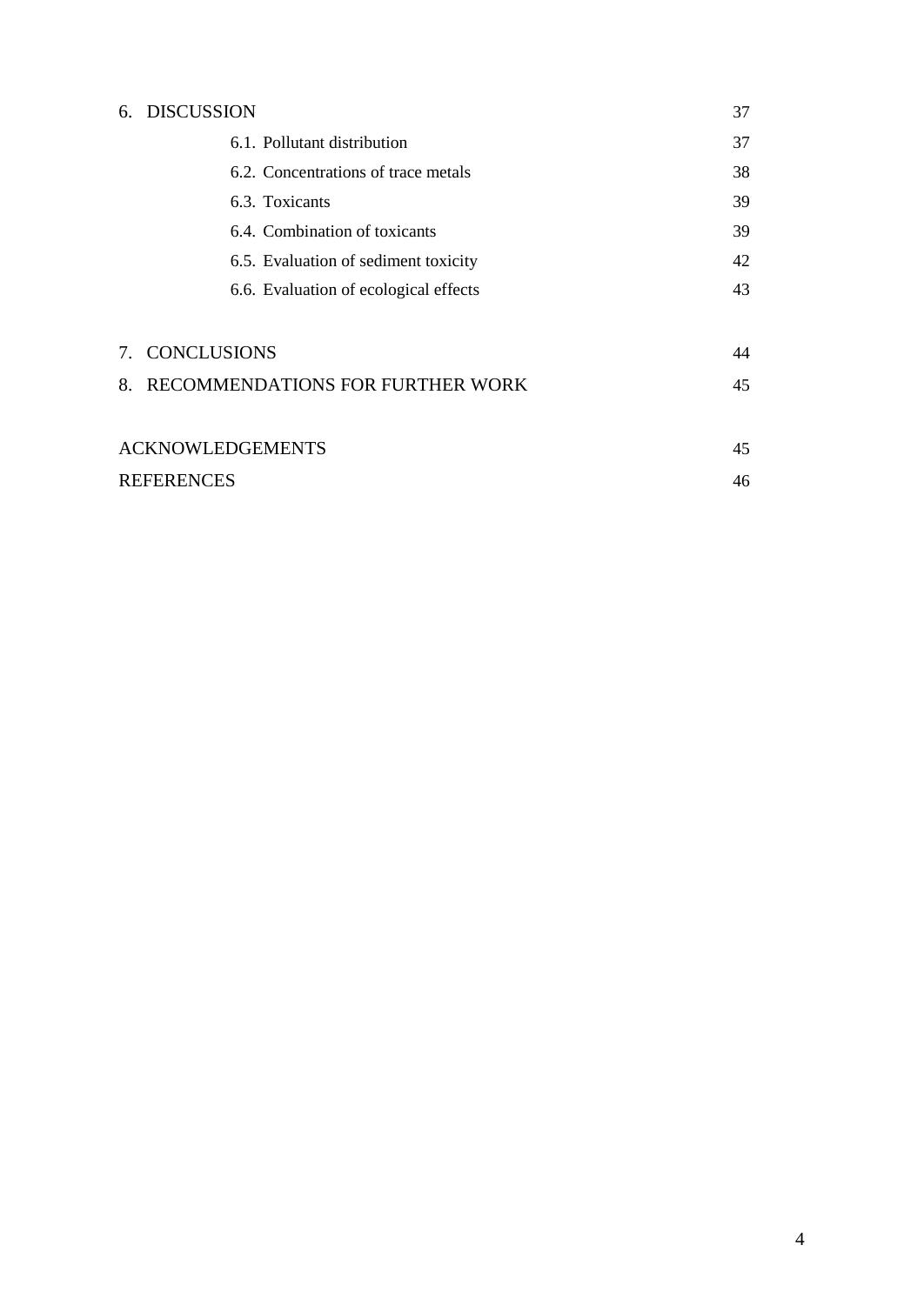## **1. INTRODUCTION**

This is a report of a pilot investigation into the scale of toxicity in UK lake sediments as a result of deposition of heavy metals and persistent organic pollutants from the atmosphere.

The UK is committed to the development of critical levels and loads for trace metals and persistent organic pollutants (POPs). This is driven by obligations under the Dangerous Substances Directive (and subsequently the Water Framework Directive), the Environmental Protection Act 1990 (the Red List), the UNECE protocols on Heavy Metals and Persistent Organic Pollutants and the agreed approaches on critical loads for heavy metals and POPs in freshwaters and soils resulting from the Bad Harzburg Workshop (UNECE, 1998). The UK is taking a major role in the development of critical levels and loads through, amongst other activities, projects in NERC's Environmental Diagnostics Programme.

Lake sediments have long been used as a natural archive of environmental change including the inputs of pollutants to lakes from both catchment and atmospheric sources. However, while there have been many investigations of toxicity in estuarine and marine sediments, there have been few in freshwaters and these almost completely on rivers, canals and harbours (MacDonald et al. 2000). Only Wiederholm & Dave (1989), Dave (1992a) and Dave (1992b) have shown, using laboratory toxicity tests with *Daphnia magna* and *Tubifex tubifex*, that there is toxicity in some Swedish lake sediments. Further, little work has been undertaken on the synergistic affect that multiple pollutants may have on organisms at ambient levels (i.e. reasonably low concentrations over long periods of time).

Nevertheless, chemical data can be used along with Sediment Quality Guidelines (SQGs) for freshwater sediments to investigate this topic. The SQGs of MacDonald et al. (2000) are the most soundly based, as they use a weight-of-evidence approach with a large database (Table 1), and together with heavy metal concentration data from 41 lake sediment cores in the UK and Ireland, taken during the 1980s, there is a *prima facie* case for sediment toxicity in many of the lakes due to Pb, Zn and, less importantly, Cu (Figure 1a). Using the toxicity quotient to estimate the combined toxicity of chemicals shows that there is likely to be toxicity in over half of these lake sediments (Figure 1b). Further, although considerable reductions in atmospheric deposition have occurred since these sediments were taken, lake acidification may enhance the toxicity of trace metals (Chapman et al. 1998).

This evidence suggests, but does not prove, that there is toxicity in many UK lake sediments due to heavy metals deposited from the atmosphere. Given that critical load models are being developed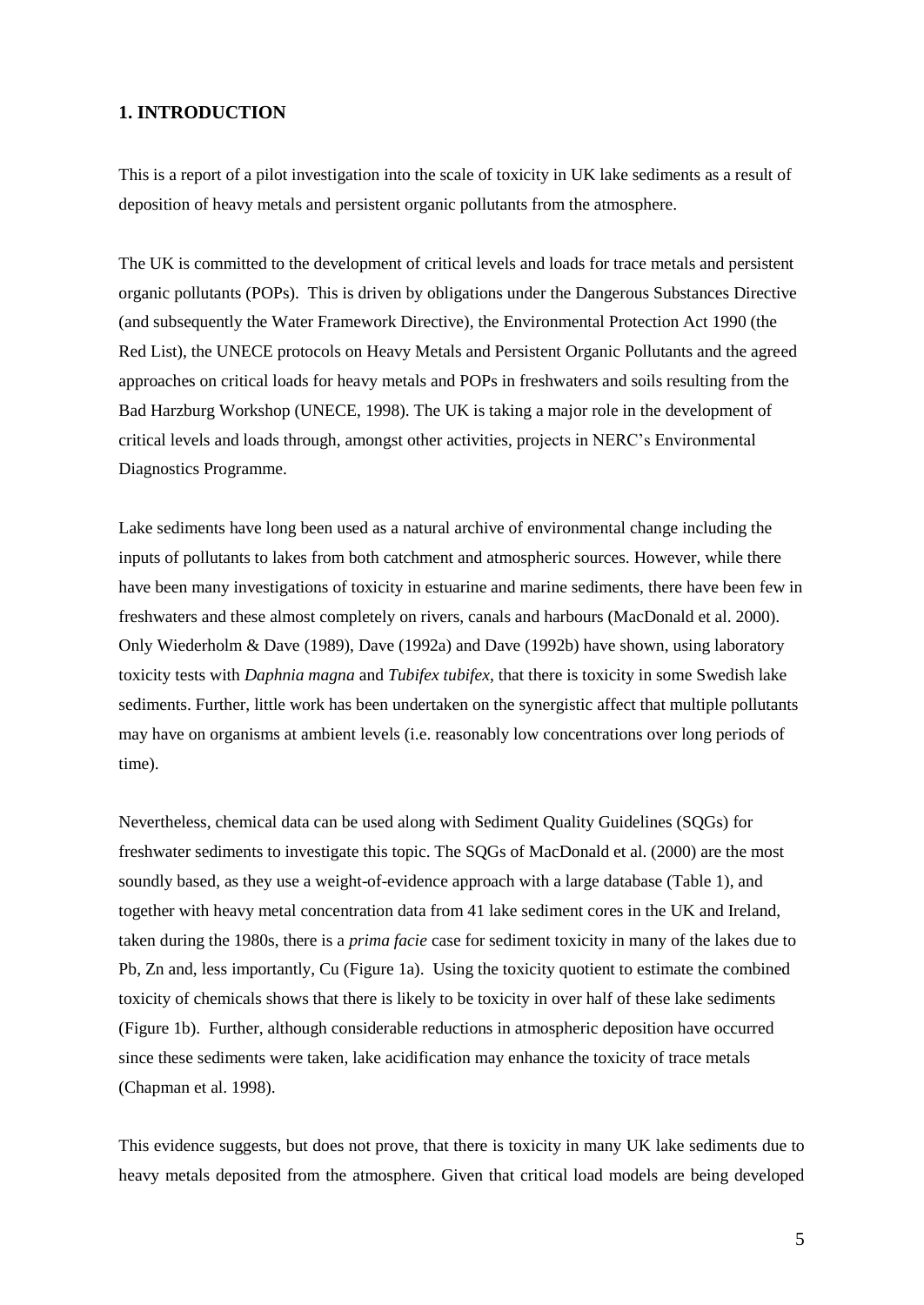for heavy metals and POPs in freshwaters, direct proof of sediment toxicity and its ecological effects in lakes is needed in order to inform general policy development in the area.

*Table 1. The concentration of heavy metals in uncontaminated lake sediment (Forstner, 1977) and the Threshold Effect Concentration (TEC) and Probable Effect Concentration (PEC) of heavy metals and POPs in freshwater sediments (MacDonald et al. 2000). Biological effects are expected ≤5 % of the time when the concentration is less than the TEC and ≥95 % of the time above the PEC.*

|                        |                         | Uncontaminated | <b>TEC</b> | <b>PEC</b> |
|------------------------|-------------------------|----------------|------------|------------|
|                        |                         |                |            |            |
| As                     | $\mu$ g g $^{-1}$       |                | 9.79       | 33.0       |
| Cd                     | $\mu$ g g $^{-1}$       | 0.46           | 0.99       | 4.98       |
| Cr                     | $\mu$ g g $^{-1}$       | 82             | 43.4       | 111        |
| Cu                     | $\mu$ g g $^{-1}$       | 46             | 31.6       | 149        |
| Pb                     | $\mu$ g g <sup>-1</sup> | 31             | 35.8       | 128        |
| Hg                     | $\mu g g^{-1}$          | 0.49           | 0.18       | 1.06       |
| Ni                     | $\mu$ g g <sup>-1</sup> | 103            | 22.7       | 48.6       |
| Zn                     | $\mu$ g g $^{-1}$       | 123            | 121        | 459        |
| Fluorene               | $ng g^{-1}$             |                | 77.4       | 536        |
| Phenanthrene           | $ng g^{-1}$             |                | 204        | 1170       |
| Anthracene             | $ng g^{-1}$             |                | 57.2       | 845        |
| Fluoranthene           | $ng g^{-1}$             |                | 423        | 2230       |
| Pyrene                 | $ng g^{-1}$             |                | 195        | 1520       |
| Benzo[a]anthracene     | $ng g^{-1}$             |                | 108        | 1050       |
| Chrysene               | $ng g^{-1}$             |                | 166        | 1290       |
| Benzo[a]pyrene         | $ng g^{-1}$             |                | 150        | 1450       |
| Dibenzo[a,h]anthracene | $ng g^{-1}$             |                | 33         |            |
| <b>Total PAHs</b>      | $ng g^{-1}$             |                | 1610       | 22800      |
| <b>Total PCBs</b>      | $ng g^{-1}$             |                | 59.8       | 676        |
| Sum DDD                | $ng g^{-1}$             |                | 4.88       | 28.0       |
| <b>Sum DDE</b>         | $ng g^{-1}$             |                | 3.16       | 31.3       |
| Sum DDT                | $ng g^{-1}$             |                | 4.16       | 62.9       |
| <b>Total DDTs</b>      | $ng g^{-1}$             |                | 5.28       | 572        |
| $\gamma$ -HCH          | $ng g^{-1}$             |                | 2.37       | 4.99       |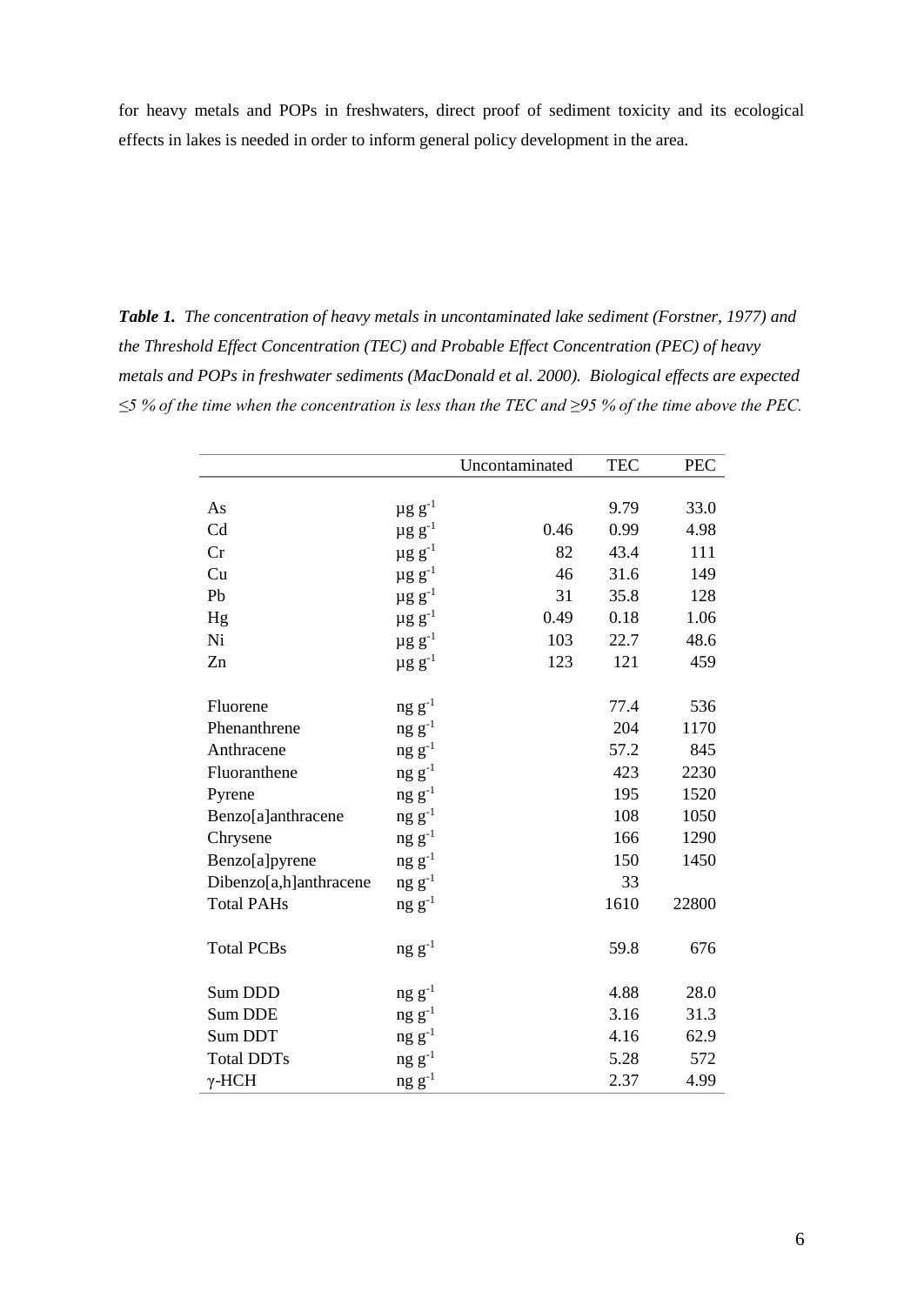*Figure 1. Sediment toxicity due to heavy metals. (a) The mean Pb concentration in 0-5 cm of sediment and values of the Threshold Effect Concentration (TEC) and Probable Effect Concentration (PEC) (MacDonald et al., 2000), illustrating that TEC (dotted line) was exceeded in all lakes and PEC (solid line) in 31. Similar data for Cu show that TEC was exceeded in 30 lakes, PEC in 0, and for Zn that TEC is exceeded in 33 lakes and PEC in 6. (b) The toxicity quotient for Pb, Cu and Zn in 0-5 cm of sediment. The quotient is the mean value of (concentration/PEL) for the three toxicants (Long et al., 1998) and toxicity is probable when the quotient is above 0.5 (dotted line) (MacDonald et al. 2000).*

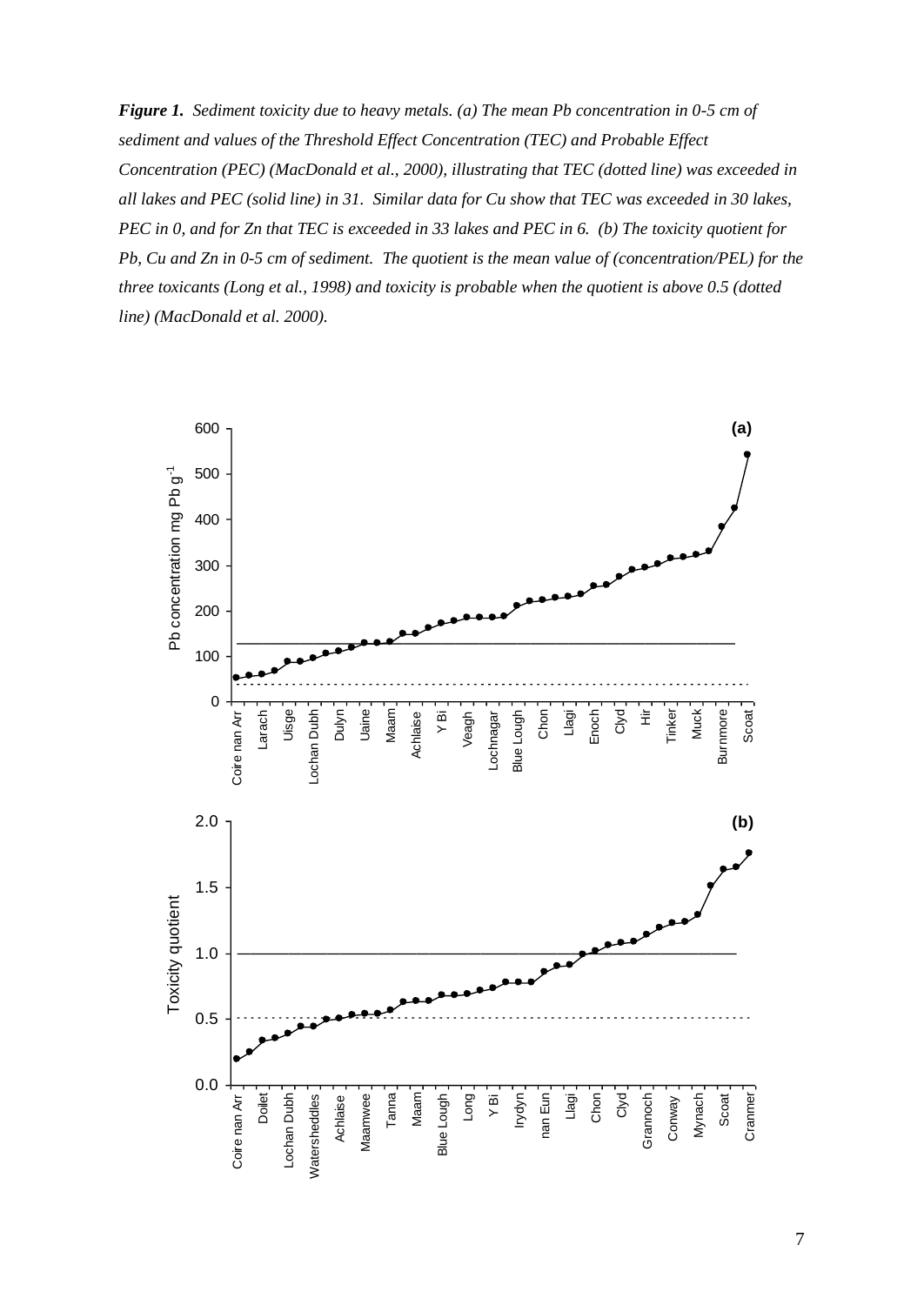A weight-of-evidence approach is the well-established methodology to investigate sediment toxicity, specifically the Sediment Quality Triad (SQT; Chapman *et al.* 1992). The SQT has the advantage of integrating effects (laboratory sediment toxicity tests and benthic community structure in the field) with the sedimentary concentration of toxicants and it makes no assumptions about toxicity. Taking a step-by-step approach suggests that the next stage is to investigate sediment toxicity using well-established assays.

Some preliminary work has been undertaken. The toxicity quotient for Pb, Zn and Cu (Figure 2) was used to choose three lakes with predicted low (Lough Neagh; quotient = 0.46), medium (Lough Veagh; 0.78) and high (Loch Chon; 1.01) sediment toxicity and the *Daphnia magna* 48-hour sediment toxicity test was completed using surface (0-5 cm) sediment from the lakes. The results are in agreement with the expected toxicities (Figure 2); survival was 95.0, 87.5 and 85.0 %, with toxicity quotients of 0.46, 0.78 and 1.10, respectively. However, while the *Daphnia magna* 48-hour sediment toxicity is very widely used, more appropriate sediment toxicity assays are desirable. Further, it is uncertain as to the reasons for the reduced toxicity observed in this preliminary study.

*Figure 2. The survival of* Daphnia magna *in three lake sediments and a control during a 48-hour sediment toxicity test. Four replicates of each sample were completed. Error bars are standard errors.*

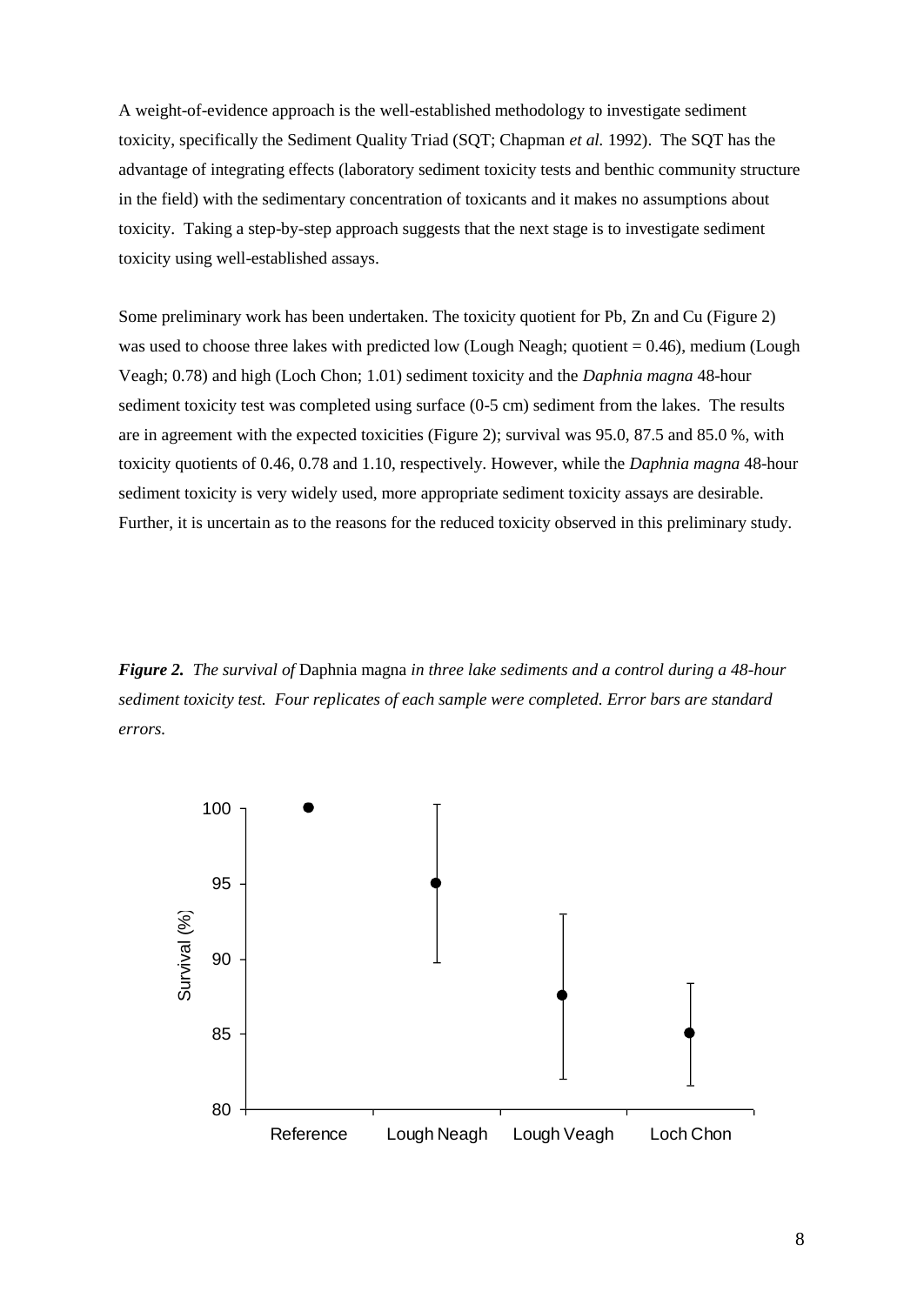In effect, this pilot study is a rudimentary ecological risk assessment (Chapman & Mann 1999). The desk-based evaluation (Figure 1) is being supplemented by information on exposure and biological response to heavy metals and POPs, with some assessment of ecological relevance. It should be pointed out that biological variability is large and so large data sets of toxicant concentrations, toxicity test results and ecological effects are needed to provide statistical confidence to the findings (MacDonald et al., 2000; Field et al., 2002).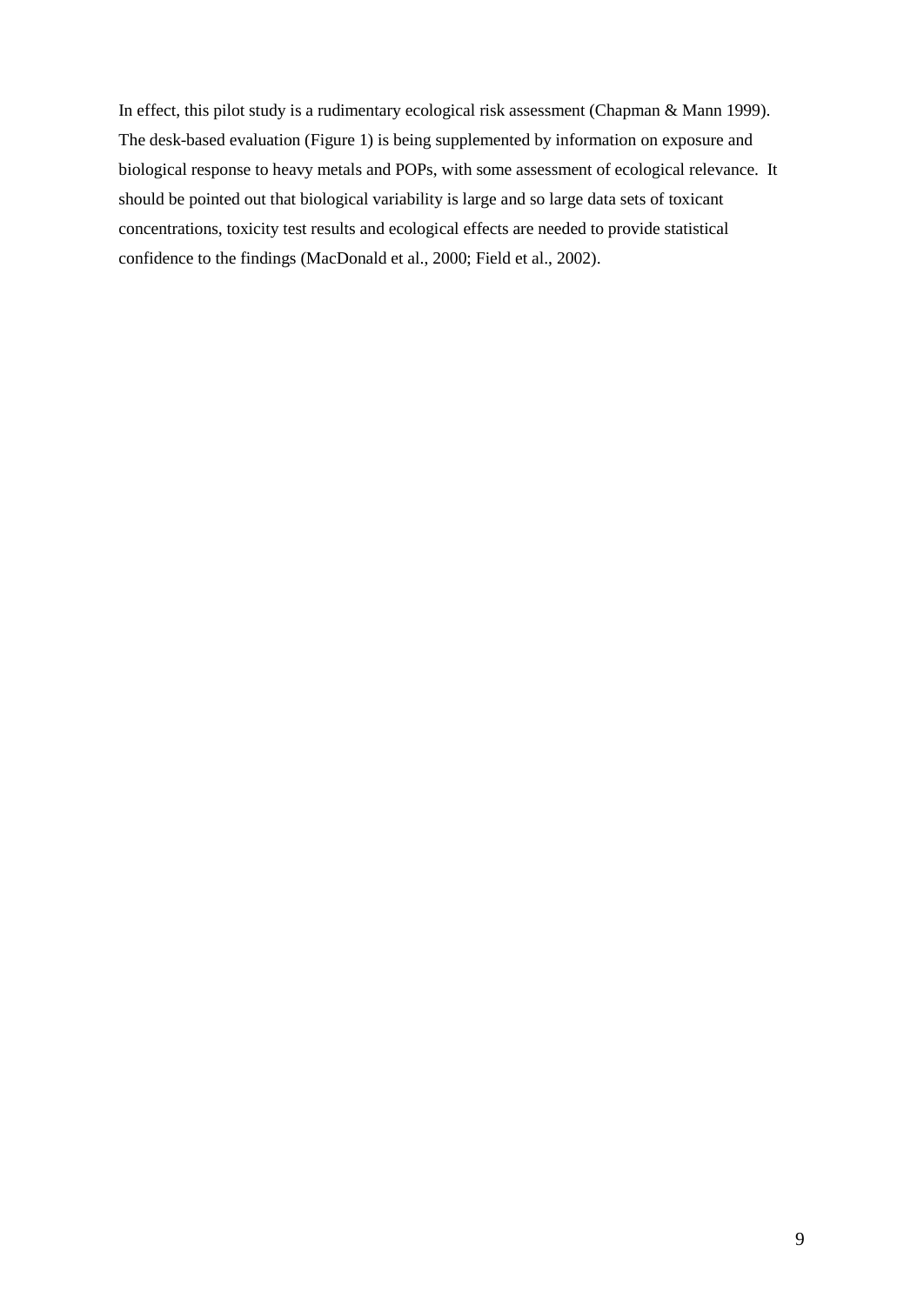## **2. PROJECT AIMS**

The predicted toxicities shown in Figure 1 are based on analyses undertaken almost 20 years ago since when there has been a significant decline in atmospheric deposition across the UK. However, this reduction may not have transferred to sediment dwelling organisms as 20 years additional sediment accumulation represents a depth down to which they may burrow, especially at upland sites. Further, given the possible synergistic effect of pollutants accumulated in the sediments there is a need to establish sediment toxicity using the SQT approach for a larger range of metals and for POPs.

The aim of this project is therefore to determine sediment toxicities to both the sediment-dwelling chironomid *Chironomus riparius* and the free-swimming cladoceran *Daphnia magna* using empirical measurements for 10 lakes distributed both geographically across the UK and across the predicted toxicity quotient gradient.

Homogenised sediments from each site was analysed for the following list of determinands:

- Trace elements: Hg, Cd, Pb, Ni, Cu, Zn, As;
- Polycyclic aromatic hydrocarbons (PAHs): acenaphthylene, acenaphthene, fluorine, phenanthrene, anthracene, fluoranthene, pyrene, benzo[a]anthracene, chrysene, benzo[b]fluoranthene, benzo[j+k]fluoranthene, benzo[a]pyrene, indeno[1,2,3-cd]pyrene, dibenzo[ah+ac]anthracene, benzo[ghi]perylene;
- Polychlorinated biphenyls (PCBs): 28, 52, 101, 118, 138, 153 and 180
- Polybrominated diphenyl ethers (PBDEs): 47, 99, 100, 153 and 154
- Organochlorine pesticides:  $\alpha$ -HCH,  $\gamma$ -HCH (lindane), DDT and its derivatives DDE and DDD
- Spheroidal carbonaceous particles (SCPs): Unambiguous indicators of the high temperature combustion of fossil –fuels such as coal and oil.

These measurements will form the basis for calculation of toxicity quotients based on all pollutants for which Environmental Quality Standards (EQSs) are available. These will then be compared with data from survival and growth tests on the two organisms exposed to the same sediment samples in order to assess the role of these pollutants on toxicity to these freshwater invertebrates at ambient concentrations.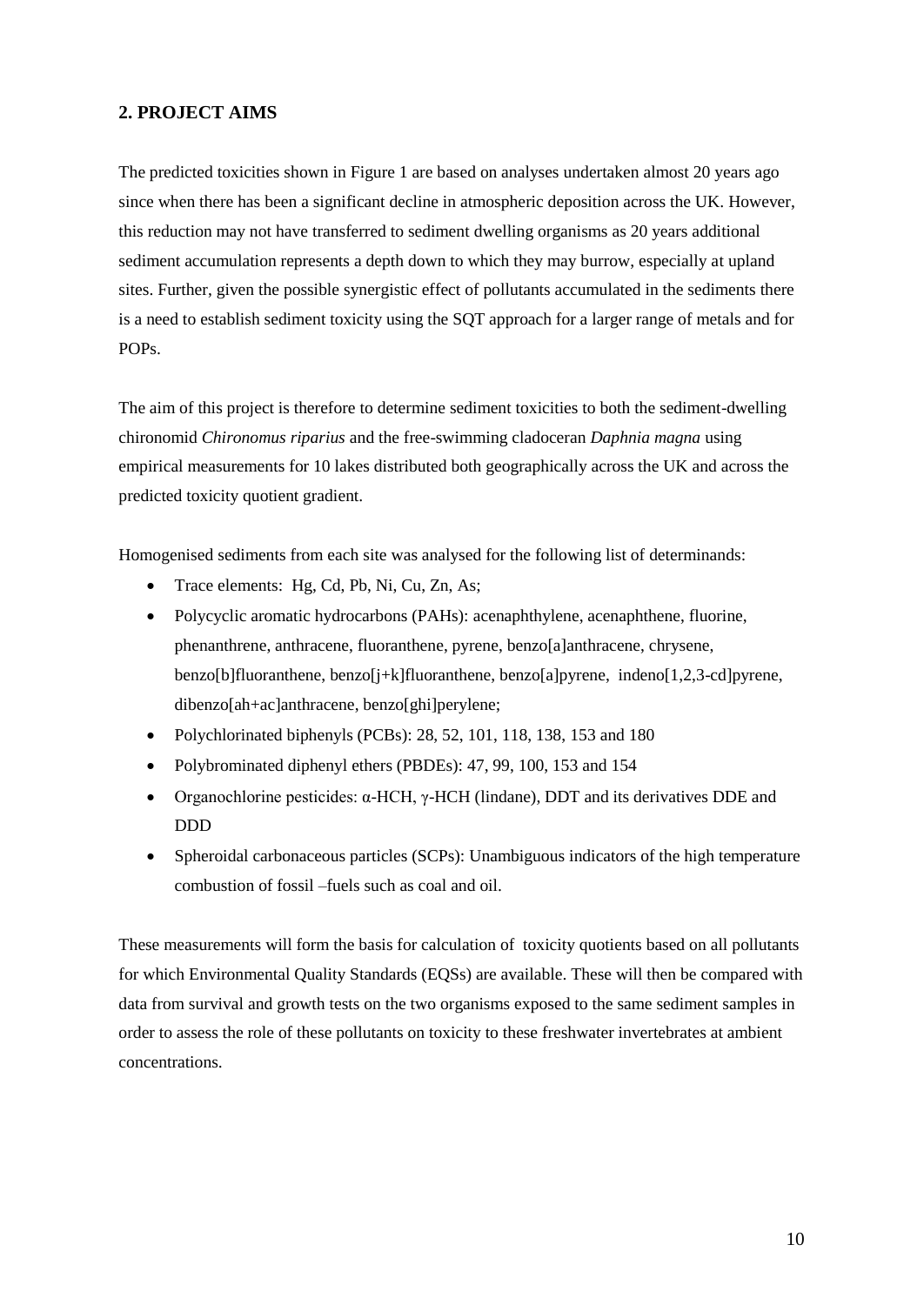## **3. SITES**

The locations for the sites selected for sampling are shown in Figure 3 and basic morphological information are given in Table 2. Sites were chosen to include examples from across the original contamination spectrum (Figure 1). However, because this original gradient was based on sites selected for acid deposition studies in the 1980s, and were therefore focused in the north and west of the UK, it was thought these might not include the full UK contamination gradient. Two further sites were therefore included, Agden Reservoir and Tooting Common Lake, which were expected to be more contaminated.

| Site                       | UK Grid reference | Altitude   | Lake area | Maximum depth |
|----------------------------|-------------------|------------|-----------|---------------|
|                            |                   | (m.a.s.l.) | (ha)      | (m)           |
| Loch Coire Fionnaraich     | NG 945 498        | 235        | 10.0      | 14            |
| Loch Doilet                | NM 808 678        | 8          | 53.0      | 16.8          |
| Burnmoor Tarn              | NY 184 043        | 252        | 24.0      | 13            |
| Lochnagar                  | NO 252 859        | 785        | 9.8       | 26            |
| <b>Tooting Common Lake</b> | TQ 291 721        | 40         | 1.0       | 1.2           |
| Llyn Cwm Mynach            | SH 678 238        | 285        | 5.9       | 11            |
| Scoat Tarn                 | NY 159 104        | 602        | 5.2       | 20            |
| Llyn Llagi                 | SH 649 483        | 380        | 5.7       | 16.5          |
| Loch Chon                  | NN 421 051        | 100        | 100.0     | 25            |
| Agden Reservoir            | SK 260 925        | 192        | 24.0      | 24            |

*Table 2. Site locations and basic morphology.*

**Loch Coire Fionnaraich** is located above Loch Carron in the north-west of Scotland. It has an extensive catchment, resulting in a low water residence time, characterised by acid moorland species *Calluna, Molinia* and *Eriophorum.*

**Loch Doilet** is located to the north of Strontian in west Scotland. It has an afforested catchment and although found to be acidified in the Surface Water Acidification Project (SWAP) in the 1980s it was found to have little atmospheric trace metal contamination.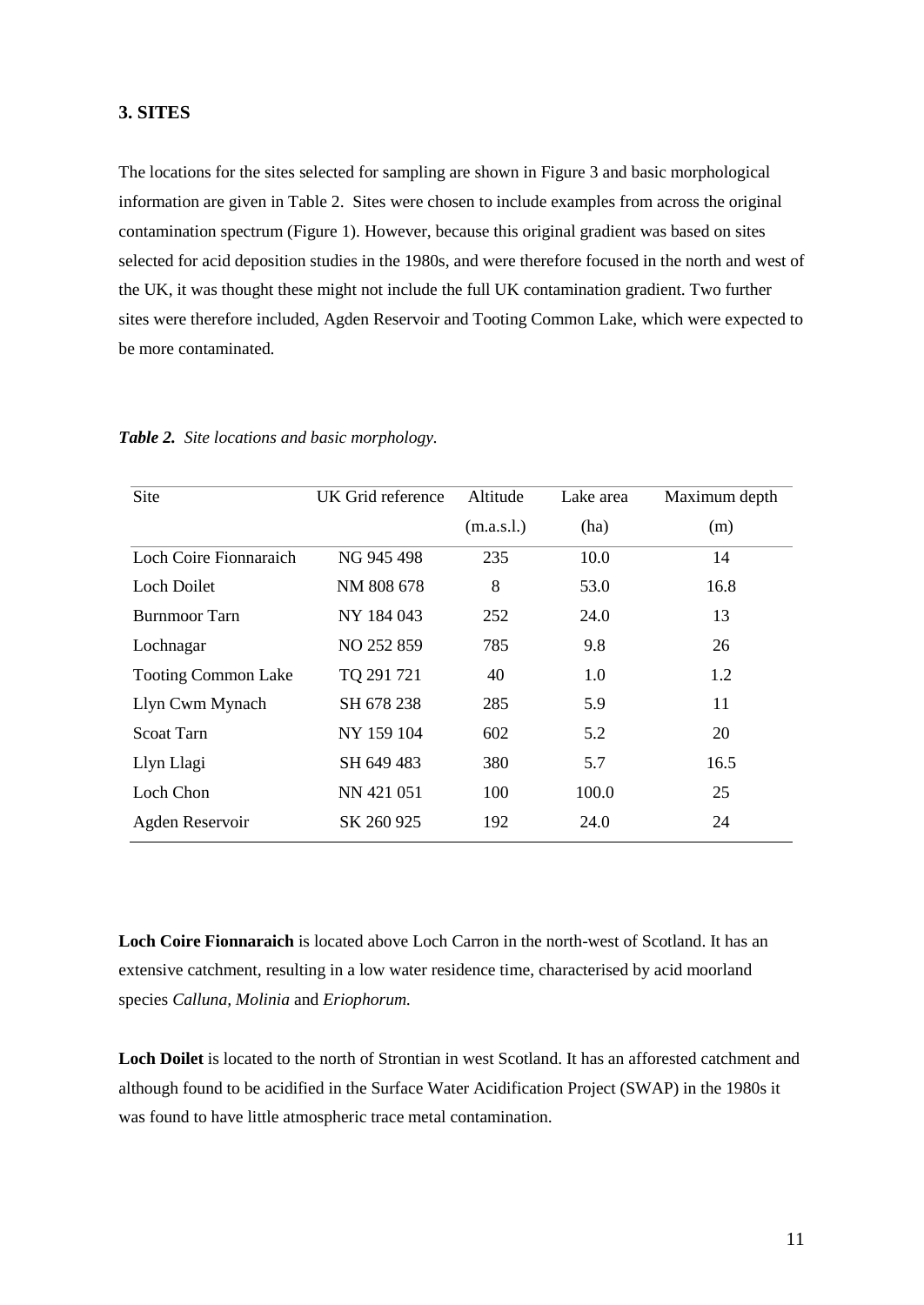**Lochnagar** is a remote corrie loch located on a granitic massif above the Balmoral Forest. The catchment is precipitous with sparse moorland vegetation dominated by *Calluna* and *Vaccinium* and an extensive boulder field on the eastern side below which there are extensive areas of eroded peats.

**Loch Chon** is a large loch lying in the Trossachs region of central Scotland. Catchment soils consist of peaty gleys, peaty podsols and humus iron podsols. Much of the lower catchment is afforested whilst the upper reaches are characterised by *Calluna* and *Molinia* moorland.

**Llyn Llagi** occupies a north-facing corrie in the central area of the Snowdonia region of North Wales. Away from the bare rock of the steep back-wall the soils are mainly stagnopodsols and gleys interspersed with blanket peats, whilst the vegetation is characterised by acid moorland species *Calluna, Molinia* and *Eriophorum,* grazed at low intensity by sheep.

**Llyn Cwm Mynach** lies at the southern edge of the Rhinog Mountains in North Wales. Blanket peats dominate the north and east of the catchment while ranker soils characterise the south and west. The lower parts are afforested with conifers whilst the upper parts are dominated by *Calluna* and *Vaccinium* and utilised for rough grazing of sheep.

**Scoat Tarn** is a typical mountain corrie lake with a steep catchment of mainly rock and boulders on the eastern slopes while those of the north and south are less steep and covered with rough grass and *Sphagnum*. Soils are shallow, peaty rankers.

**Burnmoor Tarn** is the largest 'tarn' in the English Lake District. The catchment soils are characterised by podsols and shallow rankers whilst the vegetation is mainly rough grassland with *Pteridium, Calluna* and *Sphagnum*, utilised for rough grazing by sheep.

**Agden Reservoir** is located to the north-west of Sheffield below the Bradfield Moors and is utilised as a water supply for the city. It was formed in 1869 by the damming of Hobson Moss Dike a tributary of the River Loxley.

**Tooting Common Lake** is located in south London within parkland. It is a shallow, productive lake extensively stocked for local angling.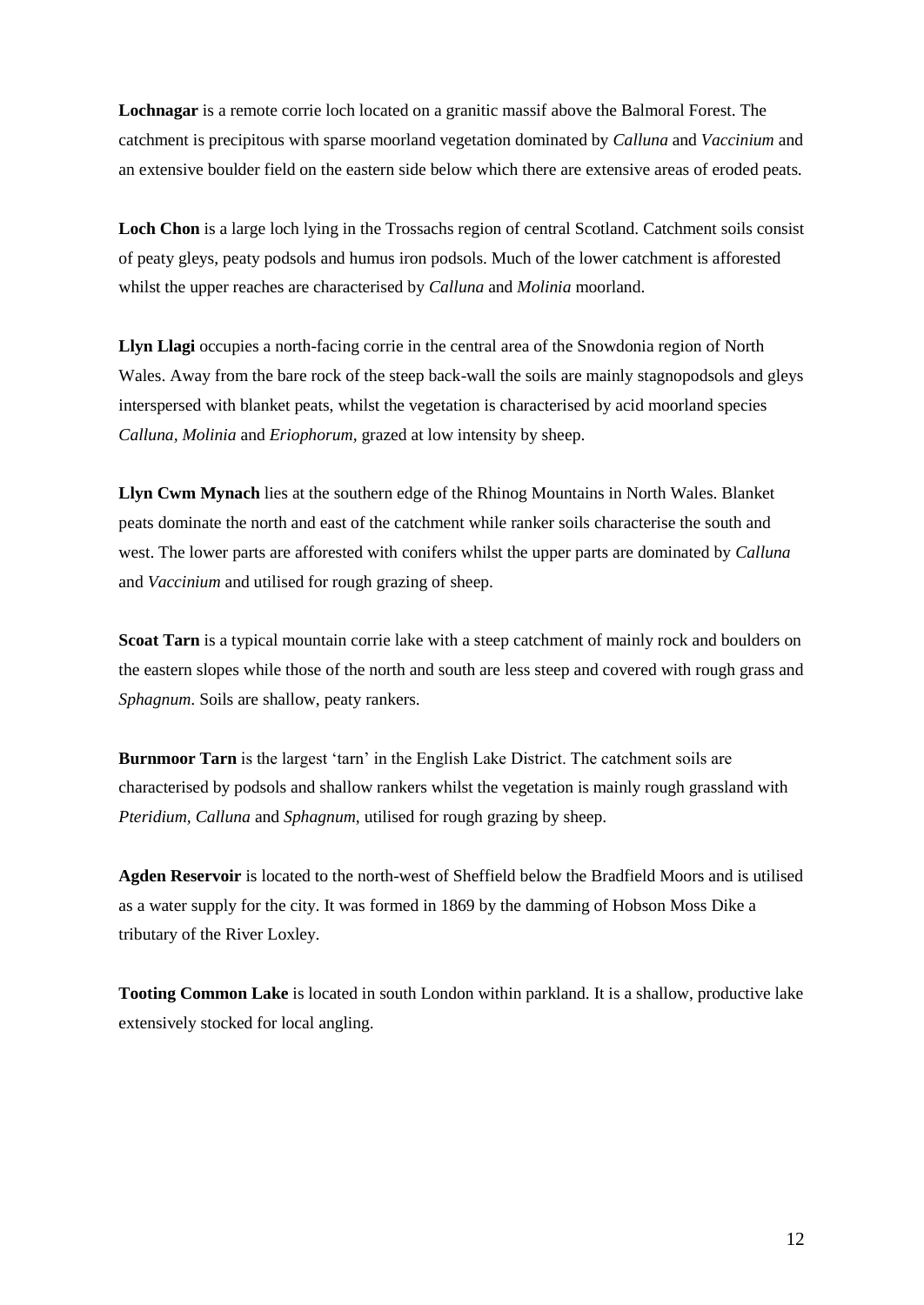*Figure 3. Sampling site locations*

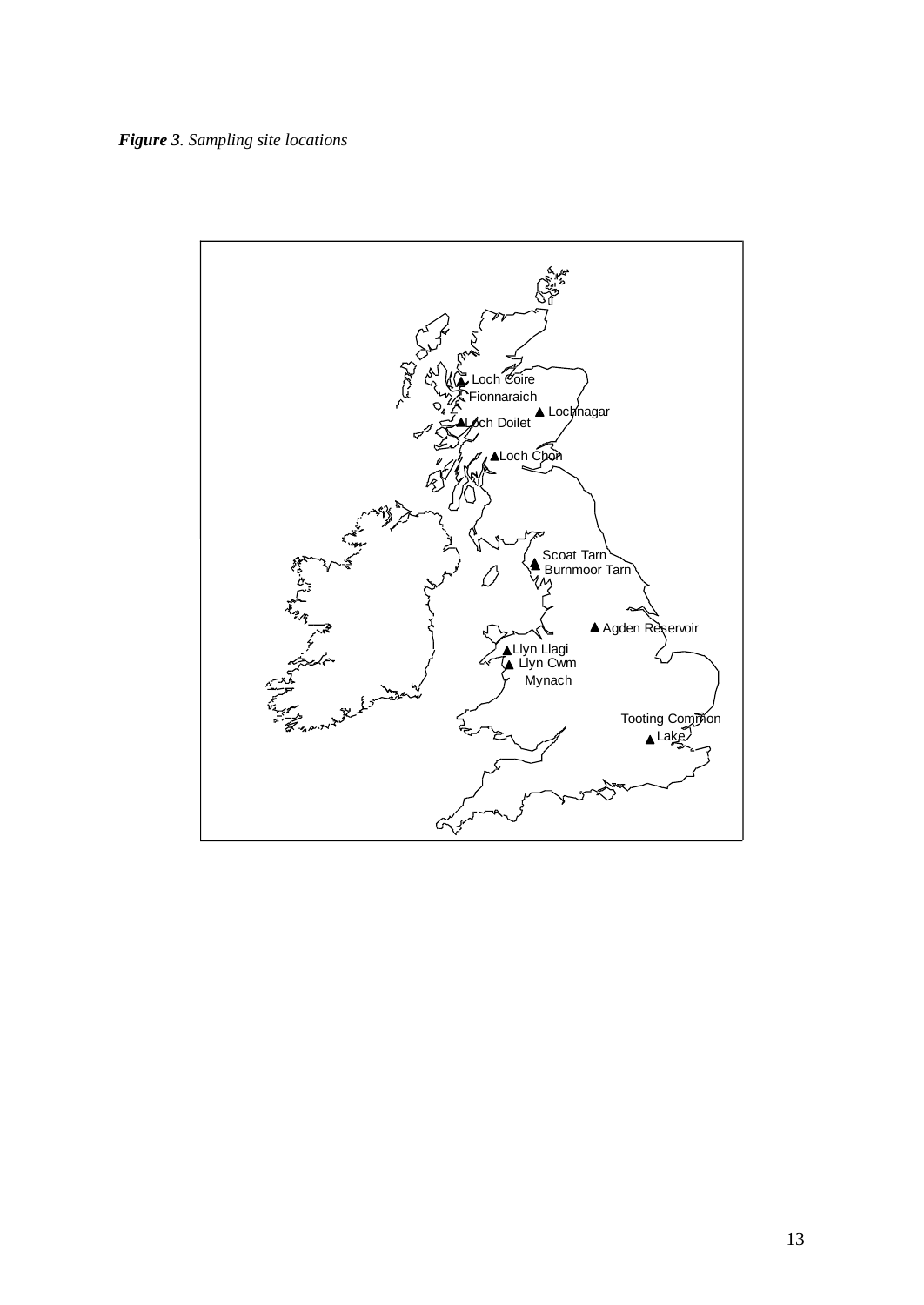## **4. METHODS**

#### **4.1. Sediment coring and sub-sampling**

Seven sediment cores were taken from the profundal area of each selected lake in November 2002 (Table 3) using a gravity corer fitted with a perspex tube of internal diameter of 74 mm. The 0 - 5 cm section of these cores is likely to be the most relevant to benthic invertebrates, (the 0-3 cm layer was used by Dave (1992a) and Long et al. (1998), and the 0-6 cm layer by Besser et al. (1996)), as they are active in this layer. The  $0 - 5$ cm section of each core was extruded vertically in the field, amalgamated and homogenised in a hexane washed glass container. The core tube and all utensils in contact with the sediment were hexane washed, and kept contaminant-free until use by wrapping in hexane washed aluminium foil.

Approximately 100g of the homogenised wet sediment was transferred into hexane-washed amber jars. This sub-sample was freeze-dried before transfer for POPs analysis. A second sub-sample of c.10g wet sediment was stored in sealable plastic bags, freeze-dried, analysed for organic content (measured by loss-on-ignition at 550 °C), and for trace elements analysis. A third sample of c. 2g wet weight was also stored in sealable plastic bags and air-dried prior to the analysis of spheroidal carbonaceous particles (SCPs). The remainder of the amalgamated sediment was shipped to ABC Laboratories for toxicity tests. Unfortunately, the sample containers for Loch Doilet and Loch Coire Fionnaraich were damaged on arrival and the samples unusable. New samples were taken from Loch Doilet in January 2003 but ice conditions on Loch Coire Fionnaraich prevented new samples being taken from this site in time for toxicity measurements to be undertaken. All other analyses were, however, completed at all sites using the original samples.

## **4.2. Spheroidal carbonaceous particles (SCPs)**

The procedure for extraction and enumeration of SCPs followed Rose (1994). Sequential attack using HNO<sub>3</sub>, HF and HCl removed organic, siliceous, and carbonate fractions, respectively, resulting in a suspension of mainly carbonaceous material in distilled water. A known fraction of this suspension was then evaporated onto a coverslip and the number of SCPs counted at 400 times magnification under a light microscope. Sediment concentrations are calculated as 'number of SCPs per gram dry mass of sediment' or  $gDM^{-1}$ .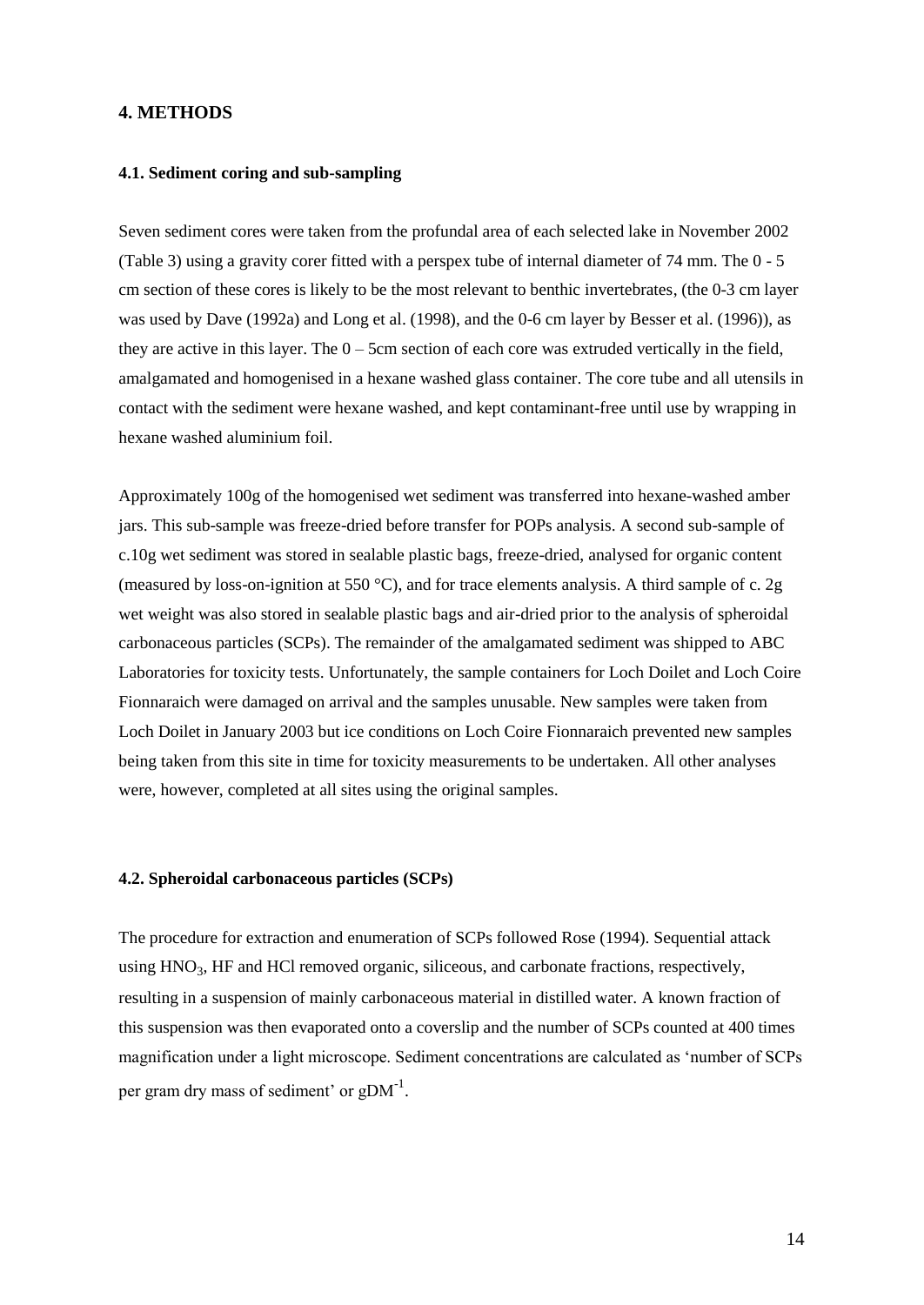| Date     | Depth $(m)$   | Estimated period for |
|----------|---------------|----------------------|
|          |               | 0 - 5cm sample       |
| 5.11.02  | 7.6           | 55 years             |
| 4.11.02  | 16.5          | 10 years             |
| 20.11.02 | $10 - 10.5$   | 12 years             |
| 3.11.02  | 16.0          | 40 years             |
| 24.10.02 | 1.0           | $<$ 5 years          |
| 14.10.02 | $6.6 - 7.6$   | 90 years             |
| 21.11.02 | 12.0          | 50 years             |
| 15.10.02 | 12.5          | 20 years             |
| 2.11.02  | $13.5 - 15.0$ | 30 years             |
| 16.10.02 | 24.0          | 8 years              |
|          |               |                      |

*Table 3. Sampling dates, depths and periods covered by the 0-5cm homogenised sample (estimated from dated cores in previous studies except for Tooting Common)*

## **4.3. Trace element analysis**

Accurately weighed samples of approximately 0.2g freeze-dried sediment were heated at 100 °C on a hotplate with 8 ml Aristar HNO<sub>3</sub> for 1 hour. The solutions were transferred to 20 ml volumetric flasks and made up to volume using distilled deionised water. Duplicate certified standard reference materials (Buffalo River sediment SRM2704; Stream sediment GBW07305) and reagent blanks were digested and analysed with the samples. As was analysed using ICP-MS, Cd, Pb, Cu, Zn and Ni were analysed by AAS and Hg was analysed by cold vapour-AAS. Additional 'geochemical' elements, Si, Al, Ti, Ca, K, Fe, Mn, S, Zr, Rb, Sr, Y and Nb, were measured by XRF. These data are given in Appendix A.

*Table 4. Measurement accuracy of standard reference materials. Pb, Zn, Cu, Cd and Ni are measured using SRM2704 whilst Hg and As were measured using GBW07305. Values in*  parentheses are standard deviations ( $n = 10$ ). Hg in ng  $g^{-1}$ , other elements in  $\mu$ g  $g^{-1}$ .

| Element         | Ηg       | As                | Pb  | Zn  | Cп   | Cd.                            | Ni      |
|-----------------|----------|-------------------|-----|-----|------|--------------------------------|---------|
| Certified value | 100      | 75                | 161 | 438 | 98.6 | 345                            | 44.1    |
| Measured value  | 93 (8.6) | $68(3.5)$ 158 (6) |     |     |      | $318(32)$ $84(7)$ $3.72(0.12)$ | 37(2.5) |
| Recovery        | 93%      | 91%               | 98% | 73% | 85%  | 108%                           | 84%     |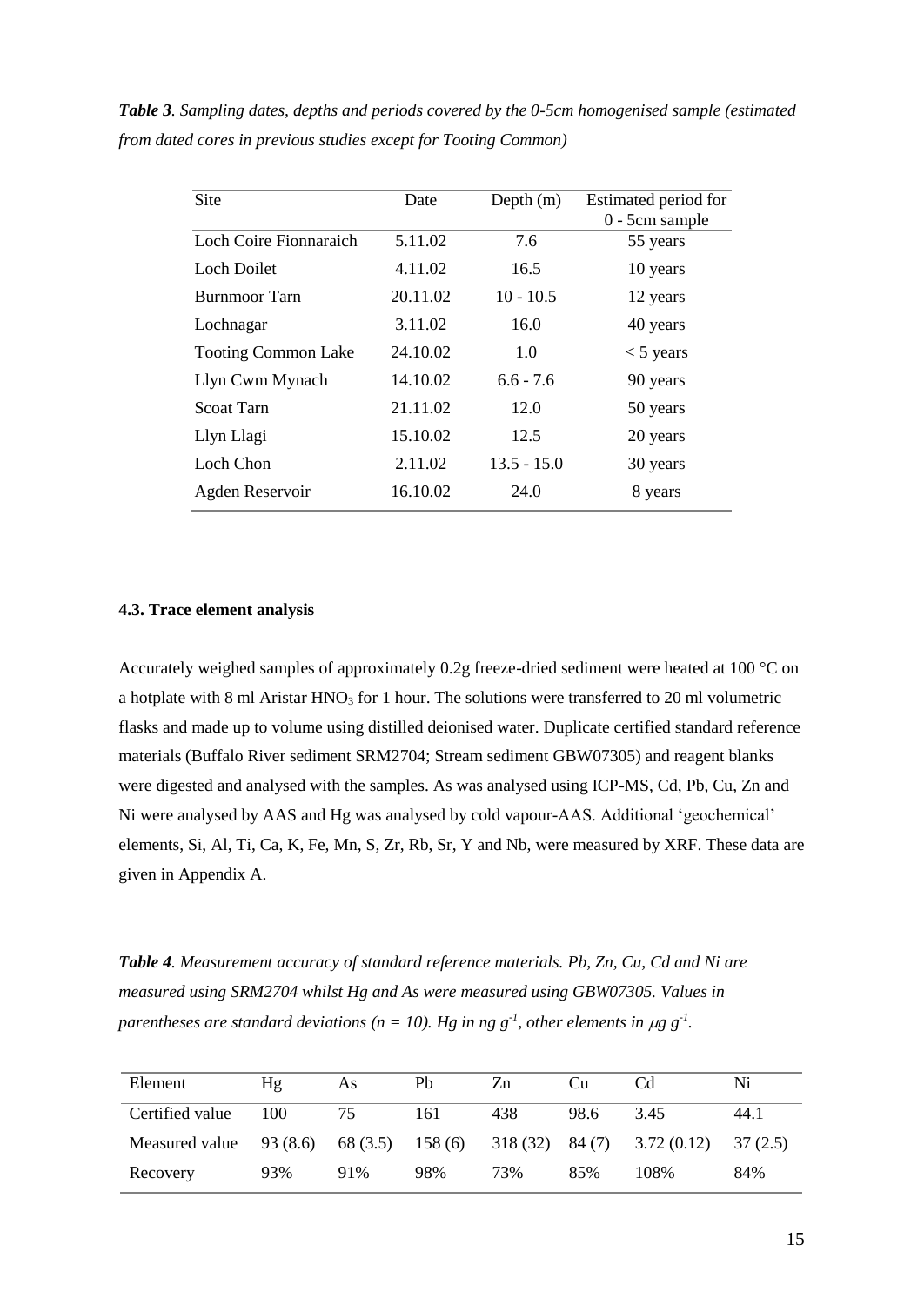#### **4.4. Persistent organic pollutants**

#### *4.4.1. Determination of Organochlorine Pesticides*

Accurately weighed aliquots of freeze-dried samples were spiked with 20  $\mu$ g of d<sub>12</sub> chrysene as an internal standard, prior to extraction with dichloromethane (3 x 30 ml) utilising sonication. The combined extracts were evaporated to ca. 1 ml. As a QA/QC measure, a blank and a matrix spike (equivalent to 0.5 mg kg-1 ) were prepared and extracted following the same procedure. Sample extracts and QA samples were injected in the splitless mode onto a 30 m DB-5ms fused silica column directly coupled to the ion source of a Micromass AutoSpec Ultima mass spectrometer. The mass spectrometer was operated in the selected ion monitoring mode at 5,000 resolution (10% valley definition). GC conditions were: initial temperature 60  $^{\circ}$ C, held for one minute, then 10 ˚C/min to 280 ˚C, held for 5 minutes. Injection temperature 250 ˚C. Head pressure 12 psi.

| Masses monitored were: | 216.9145, 218.9116 HCHs             |                                     |
|------------------------|-------------------------------------|-------------------------------------|
|                        | 235.0081, 237.0052 DDD & DDT        |                                     |
|                        | 315.9380, 317.9350                  | <b>DDE</b>                          |
|                        | 240.1692                            | $d_{12}$ chrysene internal standard |
|                        | Lock mass 281.051 from column bleed |                                     |

#### QA Data

Recoveries of all target analytes in the matrix spike fell in the range 90 to 110 %. In all samples, the percentage recovery of the  $d_{12}$  chrysene internal standard exceeded 70%. The limit of detection for all compounds was  $0.1 \mu$ g kg<sup>-1</sup>.

#### *4.4.2. Determination of PCBs, PAHs and PBDEs*

The extraction and purification methods employed was based on that of Ayris et al (1997), Lim et al (1999), and Wijesekera et al (2002). Briefly, accurately weighed 10 g aliquots of freeze-dried sediment were treated with known quantities of internal standards (PCBs 34, 62, 119, 131, and 173; deuterated PAH, and  ${}^{13}C_{12}$ -PBDEs) and soxhlet extracted for 16 h with dichloromethane in the presence of Cu powder (5 g, added to aid sulphur removal). After cooling, the crude extract was concentrated to ca. 40 ml; 10 ml was reserved for PAH analysis, while the remainder was used for the determination of PCBs and PBDEs.

The PCB and PBDE fraction was eluted through a 20 g florisil column with 200 ml of  $CH_2Cl_2$ . The eluate was reduced to 2 ml hexane in a Kuderna Danish apparatus, washed with 2 ml conc. H2SO4, before elution through a column of florisil and  $AgNO<sub>3</sub>$ -impregnated alumina (2 g of each) with 100 ml CH<sub>2</sub>Cl<sub>2</sub> to remove residual sulphur. The entire eluate was then concentrated to 50  $\mu$ l nonane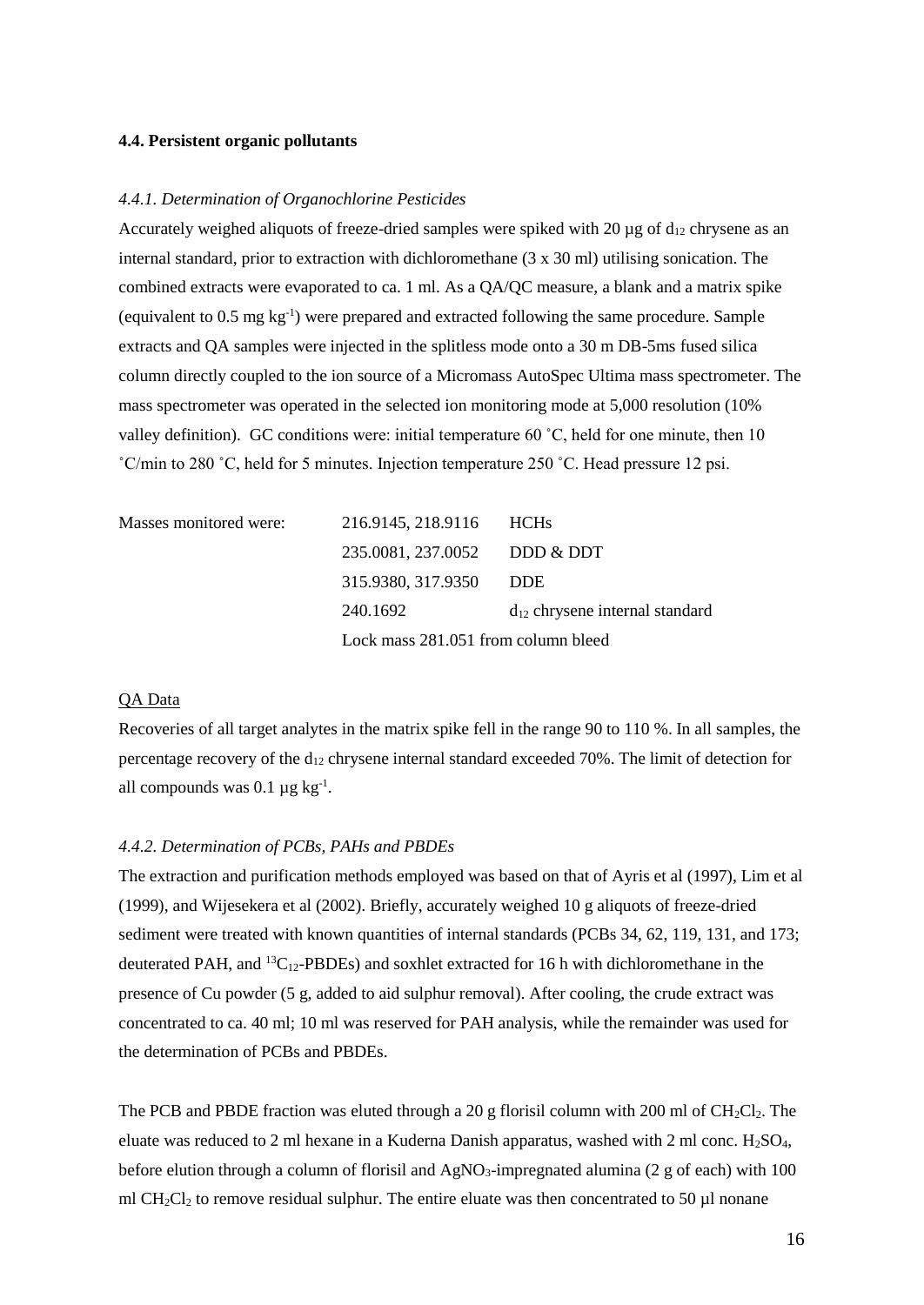containing the recovery determination standards PCBs 29 and 129 ready for GC/MS analysis. The PAH fraction was eluted through a florisil column (2 g) with 30 ml  $CH_2Cl_2$  and concentrated to a final extract volume of 200  $\mu$ L to 2 ml CH<sub>2</sub>Cl<sub>2</sub> containing p-terphenyl as a recovery determination standard. GC/MS analysis of all analytes was conducted on a Fisons' MD-800 instrument operated at unit mass resolution in EI selected ion monitoring mode, and fitted with a 60 m SGE BP-5 capillary column (0.2 mm x  $0.25 \mu$ m). In all cases, 1  $\mu$ l of the final sample extract was injected in splitless mode.

- For PCBs, the GC oven program was: 140 °C for 2 minutes, 5 °C/min to 200 °C, held for 2mins, 2 °C/min to 280 °C held for 5 minutes. Injector = 280 °C; Interface 250 °C; Source 200 °C. The following ions were monitored: 255.95, 257.95, 289.95, 291.95, 325.90, 327.90, 359.90, 361.90, 393.85, and 395.85.
- For PBDEs the GC oven program was  $140^{\circ}$ C for 2 minutes,  $5^{\circ}$ C/min till 200 $^{\circ}$ C and then 2°C/min to 300°C held for 5 minutes. Injector 280°C; Interface 280°C, Source 250°C. The following ions were monitored: 485.8, 487.8, 403.8, 405.8, 481.7, 483.7, 497.8, 499.8, 415.8, 417.8, 493.7, 495.7
- For PAHs the GC oven program was 50 °C for 1min then 8 °C/min to 300 °C held for 40 minutes. Injector 300 °C; Interface 300 °C; Source 250 °C. The molecular ions for each target PAH, plus that of each deuterated internal standard, and the p-terphenyl recovery determination standard were monitored.

## QA Data

Tables 5 and 6 give the results of the analysis of appropriate certified/standard reference materials in our laboratory for PCBs and PAH. Currently, no such reference materials exist for the determination of PBDEs in environmental matrices. However, the laboratory participated in the 2001-2002 BSEF/QUASIMEME inter-laboratory trial on brominated flame retardants. Our data for the freeze-dried sediment in this trial is given in Table 7 alongside the assigned values.

| Congener | <b>CRM 392</b>                                       | <b>CRM 392</b>                                       | NIST 1941a                                           | <b>NIST 1941a</b>                                    |
|----------|------------------------------------------------------|------------------------------------------------------|------------------------------------------------------|------------------------------------------------------|
| Number   | Certified                                            | <b>Experimental Mean</b>                             | Certified                                            | <b>Experimental Mean</b>                             |
|          | Concentration                                        | Concentration                                        | Concentration                                        | Concentration                                        |
|          | $\mu$ g kg <sup>-1</sup> ( $\sigma$ <sub>n-1</sub> ) | $\mu$ g kg <sup>-1</sup> ( $\sigma$ <sub>n-1</sub> ) | $\mu$ g kg <sup>-1</sup> ( $\sigma$ <sub>n-1</sub> ) | $\mu$ g kg <sup>-1</sup> ( $\sigma$ <sub>n-1</sub> ) |
| 28       | 100(10)                                              | 98.4 (15.9)                                          |                                                      |                                                      |
| 52       | 70(9)                                                | 80.6(7.8)                                            | 6.89(0.50)                                           | 7.4(0.68)                                            |
| 101      | 134(11)                                              | 142.3(11.5)                                          | 10.1(0.62)                                           | 11.5(0.55)                                           |
| 118      | 97(12)                                               | 104.6(8.6)                                           | 9.38(0.79)                                           | 8.9(0.64)                                            |
| 138      |                                                      |                                                      | 13.07(0.61)                                          | 11.7(1.0)                                            |
| 153      | 288 (18)                                             | 262.6(9.3)                                           | 17.31(0.83)                                          | 16.6(0.68)                                           |
| 180      | 313 (24)                                             | 310.4 (13.5)                                         | 6.06(0.49)                                           | 5.8(0.64)                                            |
|          |                                                      |                                                      |                                                      |                                                      |

#### *Table 5. Accuracy and Precision Data for PCBs*

CRM 392 = Sewage Sludge (6 replicates);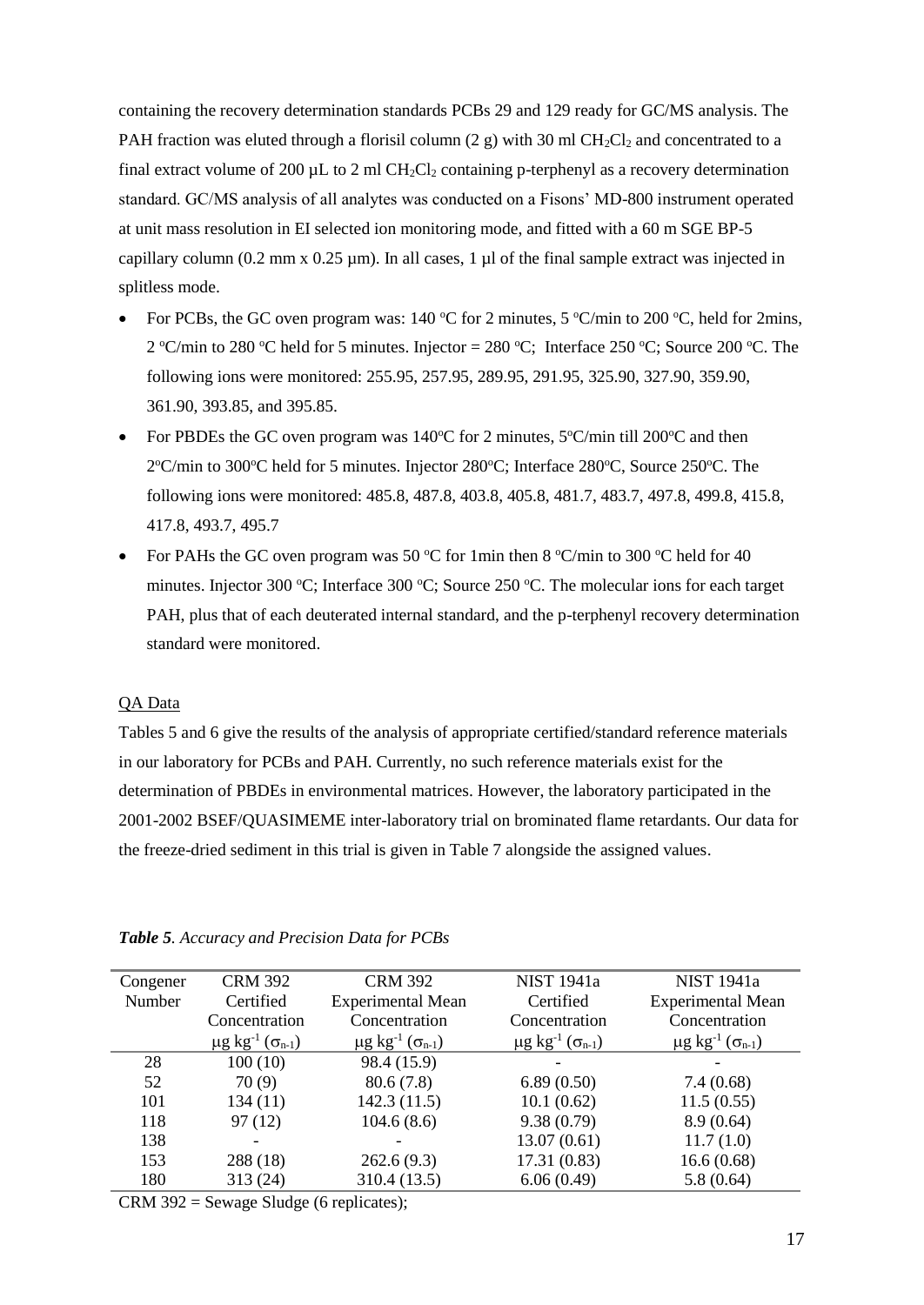| Compound                       | NIST1941a Certified         | NIST1941a       | Experimental |
|--------------------------------|-----------------------------|-----------------|--------------|
| Acenaphthylene                 | $37 \pm 14^{\rm a}$         | $36.4 \pm 13$   | 36           |
| Acenaphthene                   | $41 \pm 10^a$               | $39.1 \pm 11$   | 28           |
| Fluorene                       | $97.3 \pm 8.6^{\mathrm{a}}$ | $92.6 \pm 9$    | 9.7          |
| Phenanthrene                   | $489 \pm 23$                | $474.2 \pm 31$  | 6.5          |
| Anthracene                     | $184 \pm 14$                | $175 \pm 16$    | 9.1          |
| Fluoranthene                   | $981 + 78$                  | $955.4 \pm 65$  | 6.8          |
| Pyrene                         | $811 \pm 24$                | 798.6±34        | 4.3          |
| $Benzo[a]$ anthracene          | $380 \pm 24$                | $382.7 \pm 36$  | 9.4          |
| Chrysene                       | $427 \pm 25^{\text{a}}$     | $433.5 \pm 32$  | 7.4          |
| $\text{Benzo}[k]$ fluoranthene | $361 \pm 18$                | $366.2{\pm}24$  | 6.6          |
| $\text{Benzo}[b]$ fluoranthene | 740±110                     | $725.3 \pm 107$ | 15           |
| Benzo[a]pyrene                 | $628 + 52$                  | $631.4 \pm 60$  | 9.5          |
| Indeno $[1,2,3-cd]$ pyrene     | $501 \pm 72$                | $512.8 \pm 63$  | 12           |
| Benzo[ <i>ghi</i> ]perylene    | $525 \pm 67^{\rm a}$        | $518.3 \pm 58$  | 11           |
| Dibenzo $[ah]$ anthracene      | $73.9 \pm 9.7$ <sup>a</sup> | $68.2 \pm 15$   | 22           |

NIST 1941a = Marine Sediment (5 replicates) *Table 6. Accuracy and Precision Data for PAH*

<sup>a</sup>Reference value only; NIST 1941a = Marine Sediment (8 replicates), except  $\epsilon$  (6 replicates).

| Table 7. Accuracy and Precision Data for PBDEs (mean of 3 replicate analyses) |  |  |  |  |
|-------------------------------------------------------------------------------|--|--|--|--|
|-------------------------------------------------------------------------------|--|--|--|--|

| Congener | Assigned Value (Assigned        | Experimental Mean $(\sigma_{n-1})$ | Experimental     |
|----------|---------------------------------|------------------------------------|------------------|
| Number   | Error) $\mu$ g kg <sup>-1</sup> | $\mu$ g kg <sup>-1</sup>           | precision $(\%)$ |
| 47       | 8.93 (18.1%)                    | 9.58(0.42)                         | 4.4              |
| 99       | 13.18 (16.29%)                  | 13.50(0.41)                        | 3.0              |
| 100      | 2.65(31.36%)                    | 2.69(0.15)                         | 5.6              |
| 153      | 1.80(40.25%)                    | 2.16(0.48)                         | 22               |
| 154      | 1.64(42.99%)                    | 1.5(0.25)                          | 17               |

Data obtained from analysis of a freeze-dried sediment provided as part of 2001-2002. BSEF/QUASIMEME inter-laboratory exercise on PBDE analysis

In summary, our data show satisfactory agreement with the certified/standard reference values. Detection limits were defined as either the lowest amount the instrument could detect, or in most cases, the average + 3 standard deviations of blank value obtained in the laboratory. Recoveries of internal standards for these samples were in the following ranges; PCBs: 32-100%, with an average of 68%; PBDEs: 22-93%, with an average of 54%; PAHs: 32-81%, with an average of 61%.

## **4.5. Toxicity**

#### *4.5.1. Sediment Samples*

Ten sediment samples were received at ABC Laboratories in a single shipment received December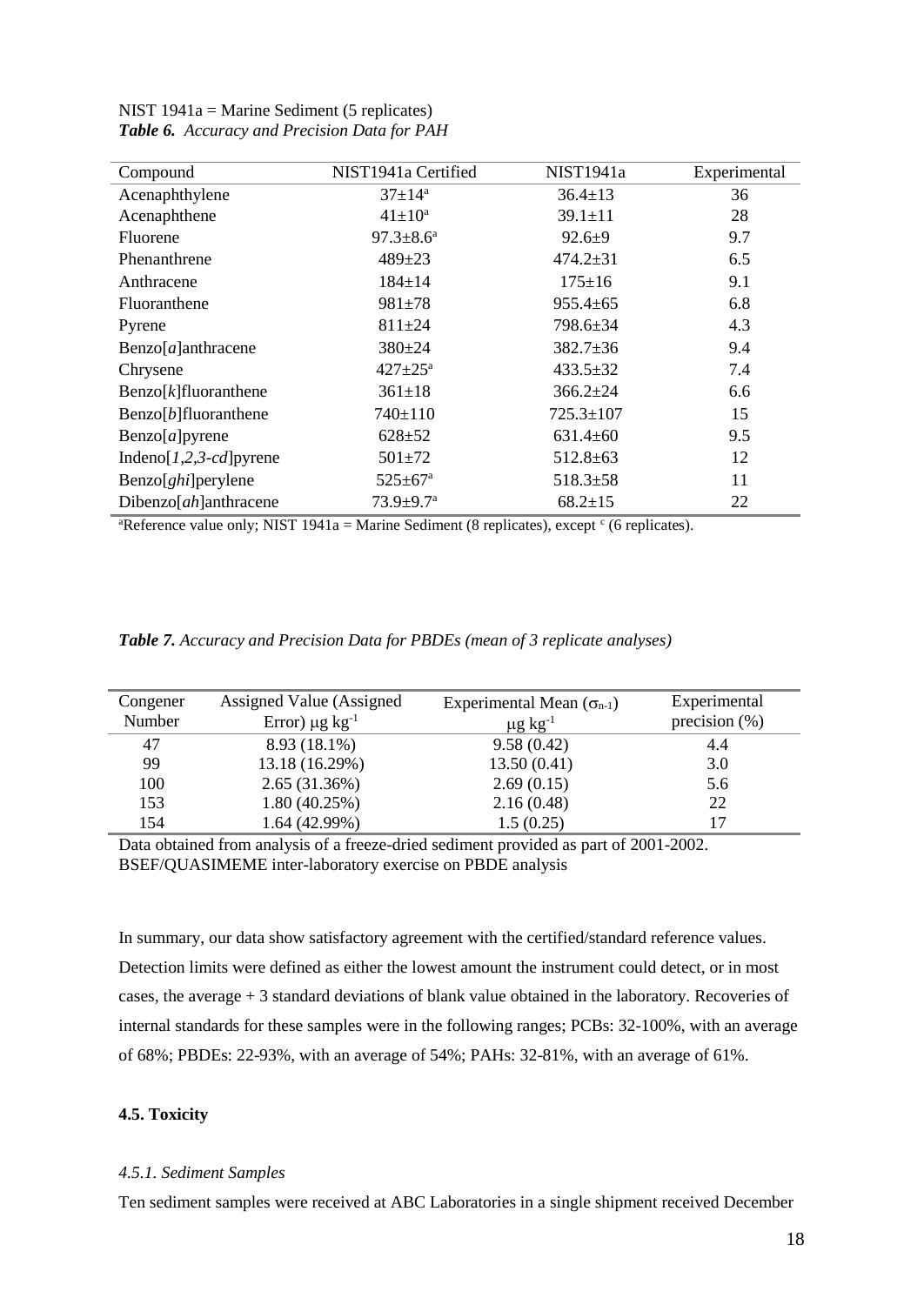13, 2002. Two samples, Loch Coire Fionnaraich and Loch Doilet were damaged and unusable. The Loch Doilet sample was resampled in January but the Loch Coire Fionnaraich sample was unavailable for testing (see 4.1). Sediment samples were received in  $\sim$  1.0-litre polypropylene containers. The first shipment was received at  $\sim 11.0^{\circ}$ C and the second at 5.4 $^{\circ}$ C. Sediment samples were logged in and then refrigerated at approximately 4ºC until use.

### *4.5.2. Test Organisms*

## Midge (*Chironomus riparius*)

Larval midges (Chironomus riparius) were obtained from ABC in-house cultures. Animals utilised for the studies were  $\sim$ 3 days post hatch.

## Cladocerans (*Daphnia magna*)

Juvenile cladocerans (*Daphnia magna*) were obtained from ABC in-house cultures. Animals utilised for the study were five days old at study initiation.

## *4.5.3. Control Water and Sediment*

The overlying water was laboratory freshwater prepared by blending well water with well water treated by reverse-osmosis to produce water with a hardness of  $160$  to  $180$  mg  $l<sup>-1</sup>$  as CaCO<sub>3</sub>. This water was utilised in both the *Chironomus riparius* and *Daphnia magna* tests.

The ABC control sediment was natural sediment collected from a small pond on the property of ABC Laboratories. The purpose of using control sediment is to show an appropriate response from the test organisms in regard to the endpoint in question for the particular study. This sediment is characterised as a sandy loam (74% sand, 20% silt, and 16% clay) with an organic carbon content of 0.2 to 0.7%. We have experienced excellent survival, growth, and reproduction in our controls and cultures with this sediment. This sediment has not been analysed for pesticides or elements.

#### *4.5.4. Test Procedures*

#### General

The test procedures for of the 10-day chironomid and 7-day cladoceran toxicity tests were based upon procedures described in "Standard Test Methods for Measuring the Toxicity of Sediment-Associated Contaminants with Freshwater Invertebrates" Annexes A1 and A2 (American Society for Testing and Materials, 2000) and "Methods for Measuring the Toxicity and Bioaccumulation of Sediment-associated Contaminants with Freshwater Invertebrates" (US EPA, 2000).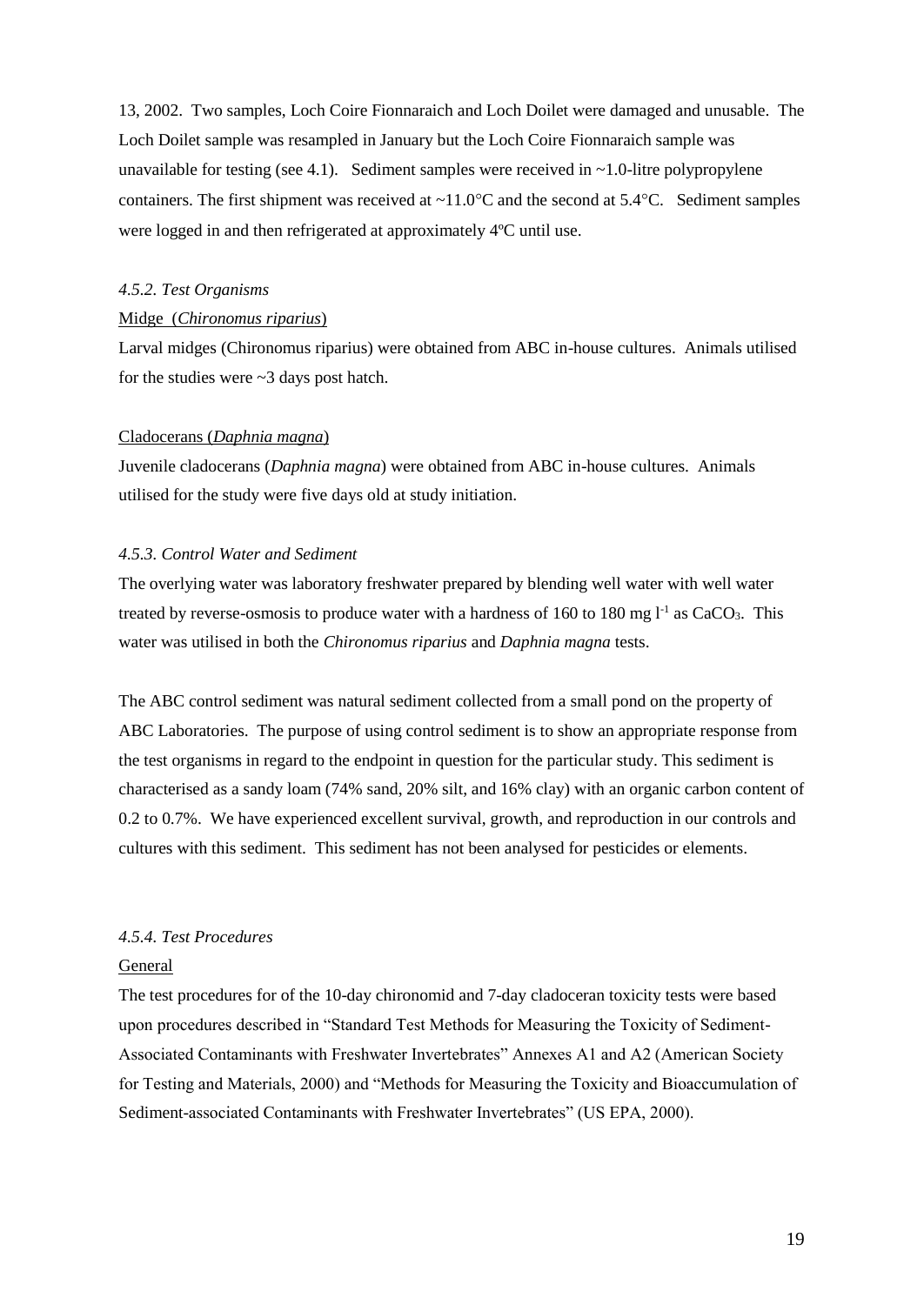## Chironomus riparius

Testing began on January 24<sup>th</sup> and ended on February 10<sup>th</sup> 2003. The ABC control was replicated eight times and site sediment samples for all screening toxicity tests were replicated five times with 10 organisms per replicate chamber. The test chambers were approximately 0.5 litre glass jars containing approximately 100 ml of sediment. The overlying water was renewed using an automated system that provided approximately two volume additions per day. Each test chamber was fitted with a screened collar to allow water to drain from the chamber while retaining the test organisms. The animals were fed  $\sim$ 1 ml of a prepared invertebrate food daily. Beginning on day 9 all site samples and the control were observed for the number of adults emerged from the sediment. The number of live and dead animals in each test chamber was enumerated at test termination (Day 17) by sieving the sediment through a No. 35 (500 μm) sieve. Animals were considered dead if they did not respond to a gentle physical stimulus. The criterion for test acceptability was mean survival in the controls of  $\geq 70$  percent.

#### Cladocerans

Testing began on February 5<sup>th</sup> and ended on February 12<sup>th</sup> 2003. Tests were conducted in 50 ml beakers each containing ~20 ml of overlying water and 5 ml of test sediment. Each control and site sample was replicated 10 times (replicates 1 - 10). One *Daphnia magna* juvenile (~5 days old) was added to each of 10 replicate beakers per control and site samples. All beakers were monitored daily for survival of *Daphnia* and for production of young. Overlying water in each replicate was renewed daily. Solutions were renewed daily by removing the adult and temporarily placing it in a 50 ml beaker with fresh water and food. The remaining old solution was then removed along with any young present. Care was taken not to disturb the sediment in the bottom of the beaker. Old solutions were removed with a large bore glass pipette or a 60 ml syringe fitted with a piece of screen. New solution volumes of ~20 ml and food were added to beakers and the adult daphnid returned to the beaker. Each replicate beaker with a live adult received approximately 0.3-0.5 ml of a mixture of live algae (*Selenastrum* sp. and *Ankistrodesmus* sp.) and *Daphnia* feeding supplement daily in new solutions prior to the transfer of adults to new solutions. The criterion for test acceptability was mean survival of  $\geq$ 80% in the control(s), an average of 20 or more young per surviving female in the control solutions, and production of at least three broods in 60% of the surviving control organisms.

#### *4.5.5. Environmental Monitoring*

The monitoring routine for the environmental conditions during the tests is summarised in Tables 8 and 9. The test chambers were maintained in a temperature-controlled water bath adjusted to maintain a sediment temperature of  $23 \pm 1$ °C for chironomids and  $25 \pm 1$ °C for cladocerans each under a 16 hour light: 8 hour dark photoperiod. Water bath and environmental chamber temperatures were monitored continuously using a Multi-Scan data logging system. Overlying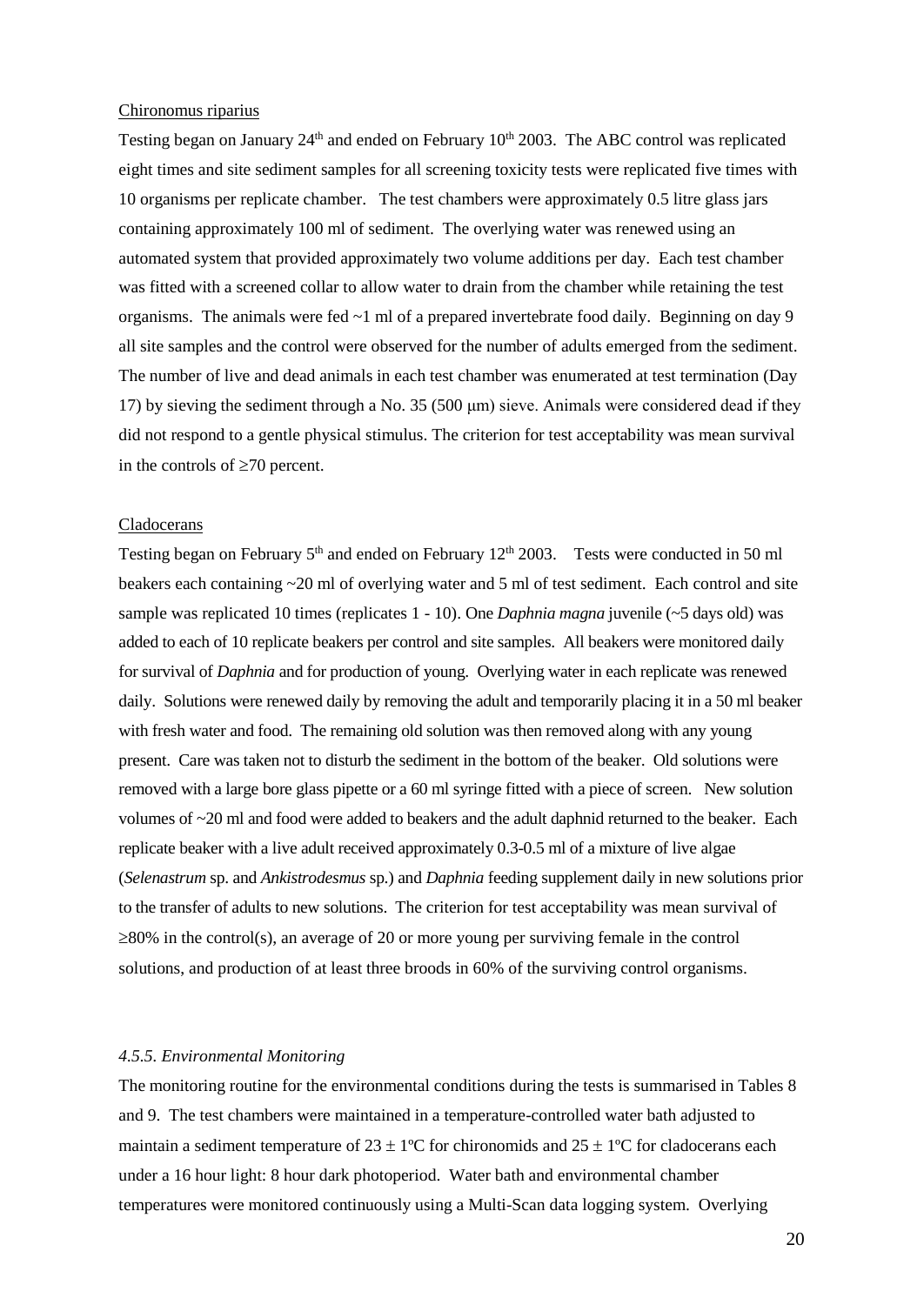water temperature and DO were measured using a WTW OXI 330 dissolved oxygen meter. A Denver Instruments pH meter was used to measure pH. Light intensity was measured using a Li-Cor Model LI-189 light meter equipped with a photometric sensor. Conductivity was measured with an Orion model 140 salinity/conductivity meter. Total ammonia, hardness, and alkalinity were conducted using a colorimetric method by HACH Company, Loveland, Colorado (HACH, 1997).

#### *4.5.6. Reference Testing*

Reference tests were conducted for both species tested. An acute 96-hour test with *Chironomus riparius* was conducted using potassium chloride. Test levels were 0.0 (control), 630, 1,250, 2,500, 5,000, and 10,000 mg l<sup>-1</sup>. An acute 48-hour test with *Daphnia magna* was conducted using potassium chloride. Test levels were  $0.0$  (control), 125, 250, 500, 1,000, and 2,000 mg  $1<sup>-1</sup>$ .

#### *4.5.7. Statistical Analyses*

Statistical significance for animal survival was determined by hypothesis testing. ABC Laboratories utilised specially written SAS or Excel based ToxCalc (1994) programs to calculate statistically significant differences from controls at the  $p = 0.05$  level. Generally, the statistical approach was as follows. Analyses of each end-point between samples was evaluated by first analysing the data for normality and homogeneity of variance with Shapiro-Wilk's Test and either Bartlett's, Hartley's, or Lavene's Test, respectively, before comparison of means. If the data were normally distributed and the variance was homogeneous, then analysis of variances (ANOVA) was utilised for the reproduction data along with Dunnett's procedure for comparing the means. Survival data were analysed using Fisher's Exact test. If the assumptions of normality or homogeneity of variance were not met, transformations of the survival data were employed to allow the use of parametric procedures. If transformations (e.g., arc sine-square root transformation) of the survival data still did not meet assumptions of normality and homogeneity, then a non-parametric test was used to analyse these data.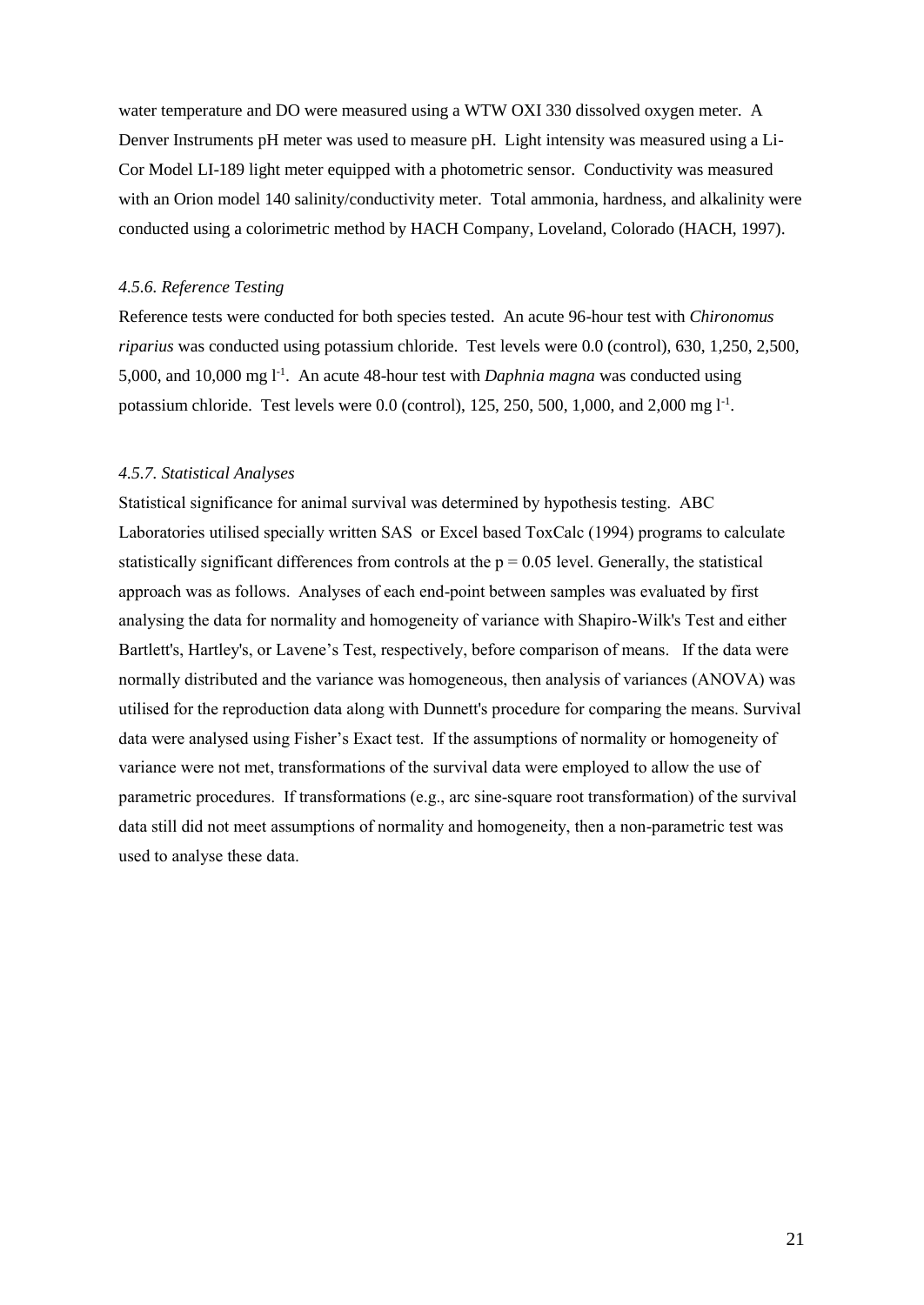| <b>Environmental Condition</b> | Frequency of Measurement                                          | Measurement Location                            |
|--------------------------------|-------------------------------------------------------------------|-------------------------------------------------|
| Temperature                    | Continuously                                                      | Water Bath                                      |
| Overlying Water<br>Temperature | Daily during the first 10 days<br>Three times per week thereafter | One Replicate of each Control<br>& Site Samples |
| Dissolved Oxygen               | Daily during the first 10 days                                    | All Control $&$ Site Samples                    |
| Overlying Water pH             | Initiation and Termination                                        | <b>Composite Samples</b>                        |
| Conductivity                   | Initiation and Termination                                        | <b>Composite Samples</b>                        |
| Total Ammonia                  | Initiation and Termination                                        | <b>Composite Samples</b>                        |
| Alkalinity                     | Initiation and Termination                                        | <b>Composite Samples</b>                        |
| <b>Hardness</b>                | Initiation and Termination                                        | <b>Composite Samples</b>                        |

*Table 8.* Chironomus riparius *study. Routine environmental conditions and frequency of measurement*

*Table 9. Cladoceran study. Routine environmental conditions and frequency of measurement*

| <b>Environmental Condition</b>     | Frequency of Measurement    | Measurement Location             |
|------------------------------------|-----------------------------|----------------------------------|
| Temperature                        | Continuously                | Water Bath                       |
| <b>Overlying Water Temperature</b> | Daily New and Old Solutions | <b>Extra Replicate For Water</b> |
| Dissolved Oxygen                   | Daily New and Old Solutions | Extra Replicate For Water        |
| Overlying Water pH                 | Daily New and Old Solutions | Extra Replicate For Water        |
| Conductivity                       | Daily Old Solutions         | Extra Replicate For Water        |
| Total Ammonia                      | Daily Old Solutions         | <b>Extra Replicate For Water</b> |
| Alkalinity                         | Daily Old Solutions         | Extra Replicate For Water        |
| <b>Hardness</b>                    | Daily Old Solutions         | <b>Extra Replicate For Water</b> |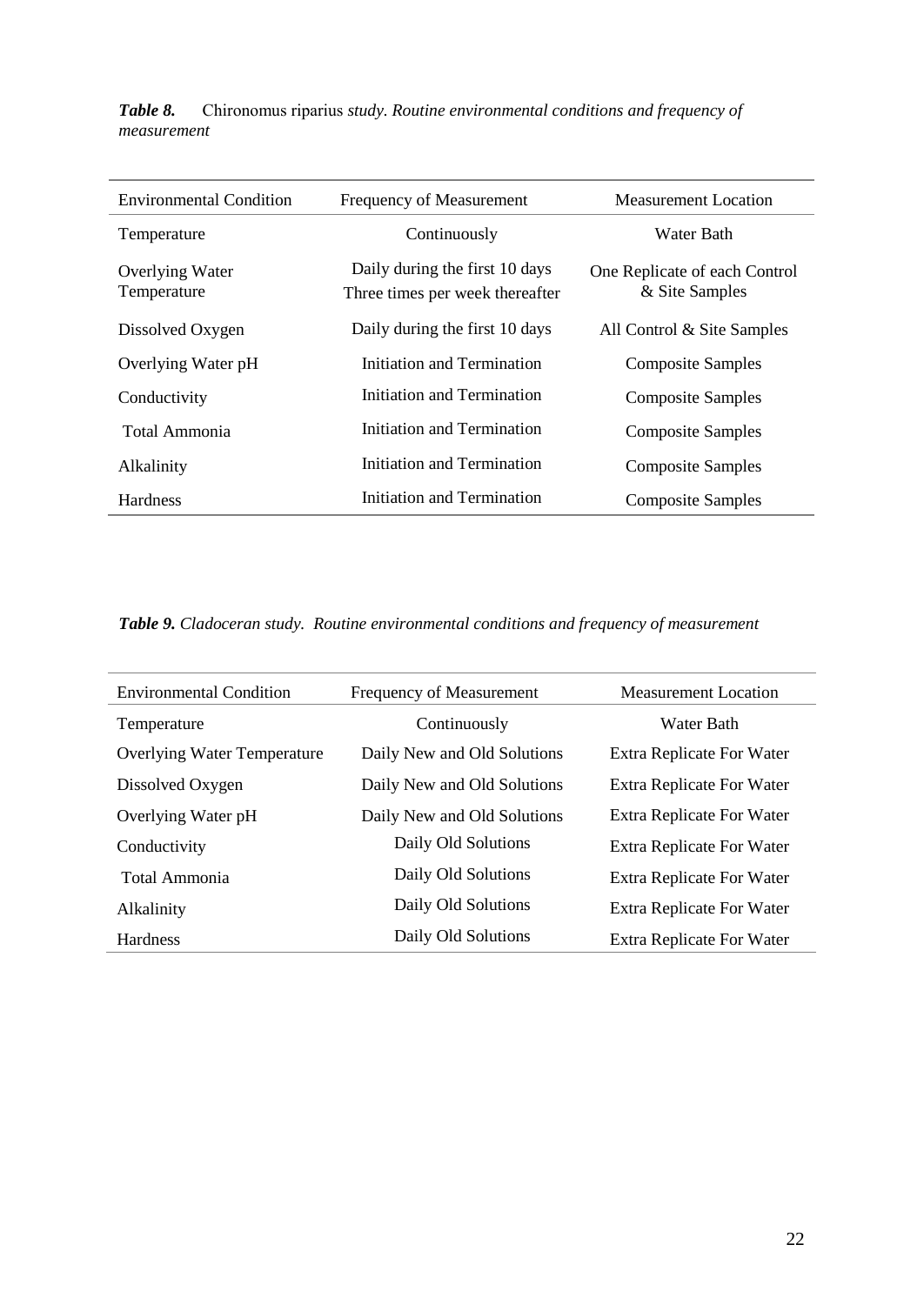## **5. RESULTS**

## **5.1. Trace elements and SCPs**

Trace element, SCP and organic content as loss-on-ignition (LOI) data are given in Table 10. As expected the north Scotland sites, Loch Coire Fionnaraich and Loch Doilet, show the lowest concentrations for all determinands except for Hg, Cu (higher than Burnmoor Tarn) and Ni (higher than all but Llagi, Chon and Agden) for Loch Doilet and As (higher than Tooting Common and Llagi) for Loch Coire Fionnaraich. Unexpectedly, Tooting Common Lake is not one of the more contaminated sites for these determinands. This may be due to the high sediment accumulation rate at the site (Table 3) effectively diluting the contaminant concentration. Table 3 shows that the period covered by the  $0 - 5$ cm sample of Tooting Common Lake is estimated to be  $\lt 5$  years whereas that of, for example, Scoat Tarn and Loch Coire Fionnaraich is estimated to be  $50 - 55$ years and that of Llyn Cwm Mynach, c. 90 years and this will be a significant factor in contaminant concentration and hence invertebrate exposure.

| Site                          | SCP conc.    | Hg     | Pb          | Cu          | Ni          | Zn          | Cd          | As          | Loss-on-<br>ignition |
|-------------------------------|--------------|--------|-------------|-------------|-------------|-------------|-------------|-------------|----------------------|
|                               | $(gDM^{-1})$ | (ng/g) | $(\mu g/g)$ | $(\mu g/g)$ | $(\mu g/g)$ | $(\mu g/g)$ | $(\mu g/g)$ | $(\mu g/g)$ | (% )                 |
| Loch Coire<br>Fionnaraich     | 900          | 104    | 20          | 9.5         | 4.3         | 10.6        | < 0.15      | 10.8        | 15.4                 |
| <b>Loch Doilet</b>            | 1840         | 188    | 41          | 21.7        | 27.5        | 67          | 0.34        | 3.08        | 27.6                 |
| Burnmoor Tarn                 | 2465         | 126    | 60          | 17.1        | 9.2         | 178         | 3.41        | 39.3        | 31.6                 |
| Lochnagar                     | 6154         | 206    | 236         | 22.7        | 4.4         | 74.2        | 1.07        | 34.7        | 31.4                 |
| <b>Tooting Common</b><br>Lake | 6891         | 266    | 100         | 28.9        | 17.8        | 99          | 0.8         | 5.28        | 12.3                 |
| Llyn Cwm<br>Mynach            | 9255         | 339    | 175         | 36.2        | 20.4        | 246         | 5.4         | 59.2        | 33.5                 |
| <b>Scoat Tarn</b>             | 11526        | 266    | 398         | 29.5        | 8.81        | 72.7        | 1.45        | 110.7       | 25.3                 |
| Llyn Llagi                    | 13850        | 322    | 298         | 46.6        | 35.3        | 193         | 0.34        | 3.08        | 27.2                 |
| Loch Chon                     | 14619        | 216    | 162         | 58.7        | 40.9        | 197         | 1.88        | 30.5        | 23.9                 |
| Agden Reservoir               | 15107        | 260    | 234         | 44.2        | 44.6        | 193         | 3.08        | 58.5        | 33.2                 |

*Table 10. SCP, trace element and LOI data.*

As the concentrations are low for all determinands in Tooting Common Lake, the correlations between determinands for the ten sites are good and, except for Ni / As positive. Many correlations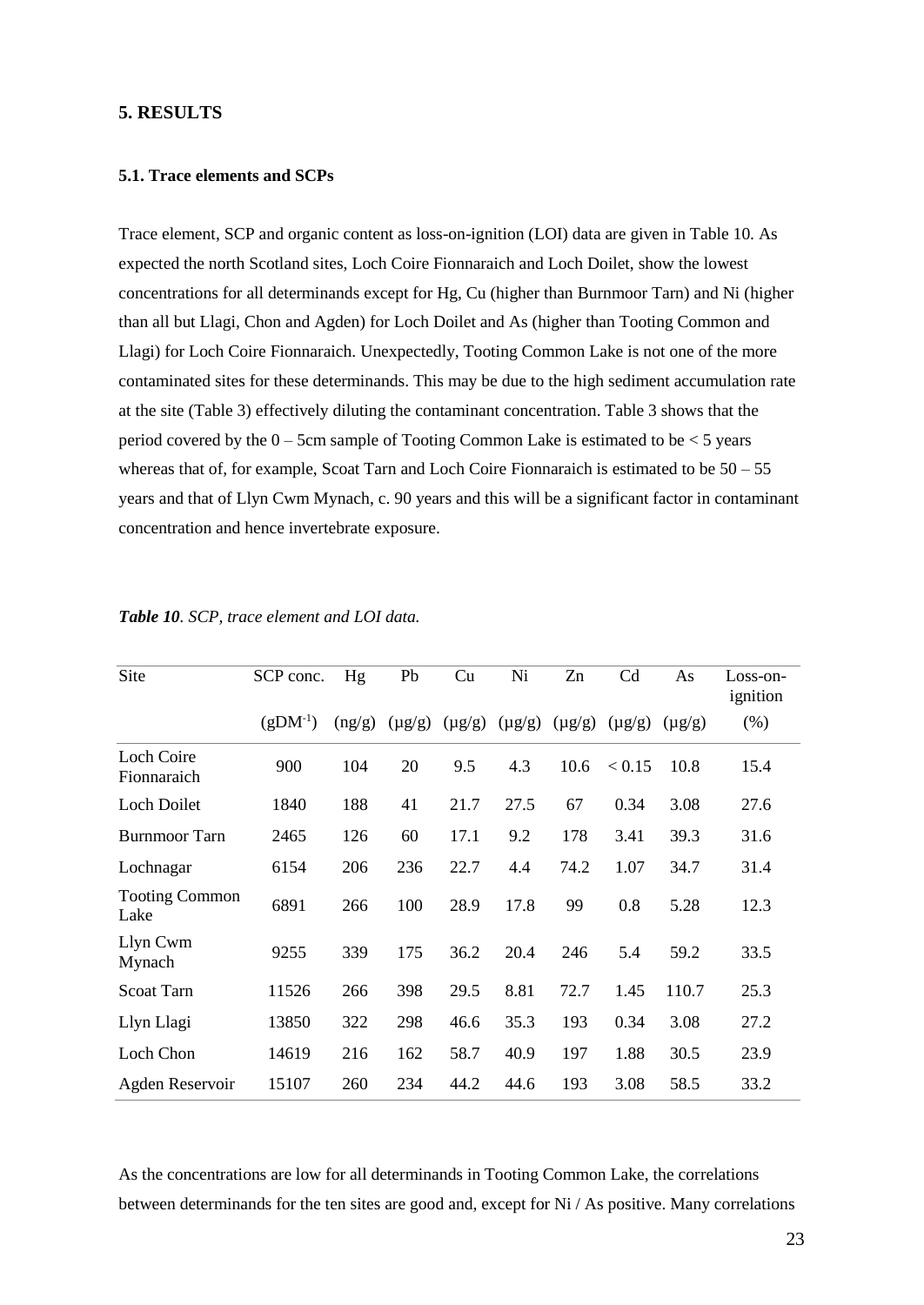are significant at the p=0.05 level especially, as shown in Table 11, where SCPs (indicators of deposition from industrial fossil-fuel combustion sources) are included. This suggests a primarily atmospheric source of these trace elements to the sites.

*Table 11. Correlation coefficients for trace element and SCP data. (Shaded values are significant at the p = 0.05 level)*

|                | <b>SCP</b> | Hg   | Pb   | Cu   | Ni      | Zn   | C <sub>d</sub> | As   |
|----------------|------------|------|------|------|---------|------|----------------|------|
|                |            |      |      |      |         |      |                |      |
| <b>SCP</b>     | 1.00       |      |      |      |         |      |                |      |
| Hg             | 0.71       | 1.00 |      |      |         |      |                |      |
| Pb             | 0.74       | 0.65 | 1.00 |      |         |      |                |      |
| Cu             | 0.92       | 0.64 | 0.48 | 1.00 |         |      |                |      |
| Ni             | 0.70       | 0.44 | 0.15 | 0.84 | 1.00    |      |                |      |
| Zn             | 0.61       | 0.57 | 0.22 | 0.71 | 0.61    | 1.00 |                |      |
| C <sub>d</sub> | 0.23       | 0.32 | 0.07 | 0.23 | 0.12    | 0.74 | 1.00           |      |
| As             | 0.38       | 0.26 | 0.65 | 0.11 | $-0.15$ | 0.16 | 0.50           | 1.00 |

## **5.2. Persistent organic pollutants**

#### *5.2.1. Organochlorine pesticides*

Sediment concentration data for the organochlorine pesticides  $\alpha$ -HCH,  $\gamma$ -HCH (lindane), DDT and its derivatives DDE and DDD are given in Table 12. Although the detection limits for these pesticides are low, almost all concentrations are below them. Neither of the HCH compounds are present in any sample. Similarly, DDT is not present in any sample although DDD and DDE are in a few. This is consistent with the banned status of DDT and the fact that DDD and DDE, as the stable degradation products, would be expected to predominate. Detectable levels of these are only observed at Loch Chon, Lochnagar, Scoat Tarn and Llyn Cwm Mynach.

*Table 12. Concentrations (µg kg-1 dry weight) of organochlorine pesticides in the sediment samples*

|                            | $\alpha$ - HCH | $\gamma$ - HCH | <b>DDE</b> | <b>DDD</b> | <b>DDT</b> |
|----------------------------|----------------|----------------|------------|------------|------------|
|                            |                | (lindane)      |            |            |            |
| Agden Reservoir            | < 0.1          | < 0.1          | < 0.1      | < 0.1      | < 0.1      |
| Burnmoor Tarn              | < 0.1          | < 0.1          | < 0.1      | < 0.1      | < 0.1      |
| Loch Chon                  | < 0.1          | < 0.1          | 0.20       | 0.20       | < 0.1      |
| Loch Doilet                | < 0.1          | < 0.1          | < 0.1      | < 0.1      | < 0.1      |
| Loch Corrie Fionnaraich    | < 0.1          | < 0.1          | < 0.1      | < 0.1      | < 0.1      |
| Llyn Llagi                 | < 0.1          | < 0.1          | < 0.1      | < 0.1      | < 0.1      |
| Llyn Cwm Mynach            | < 0.1          | < 0.1          | 0.10       | < 0.1      | < 0.1      |
| Lochnagar                  | < 0.1          | < 0.1          | 0.20       | 0.20       | < 0.1      |
| <b>Scoat Tarn</b>          | < 0.1          | < 0.1          | 0.20       | 0.10       | < 0.1      |
| <b>Tooting Common Lake</b> | $<$ 0.1        | < 0.1          | < 0.1      | < 0.1      | < 0.1      |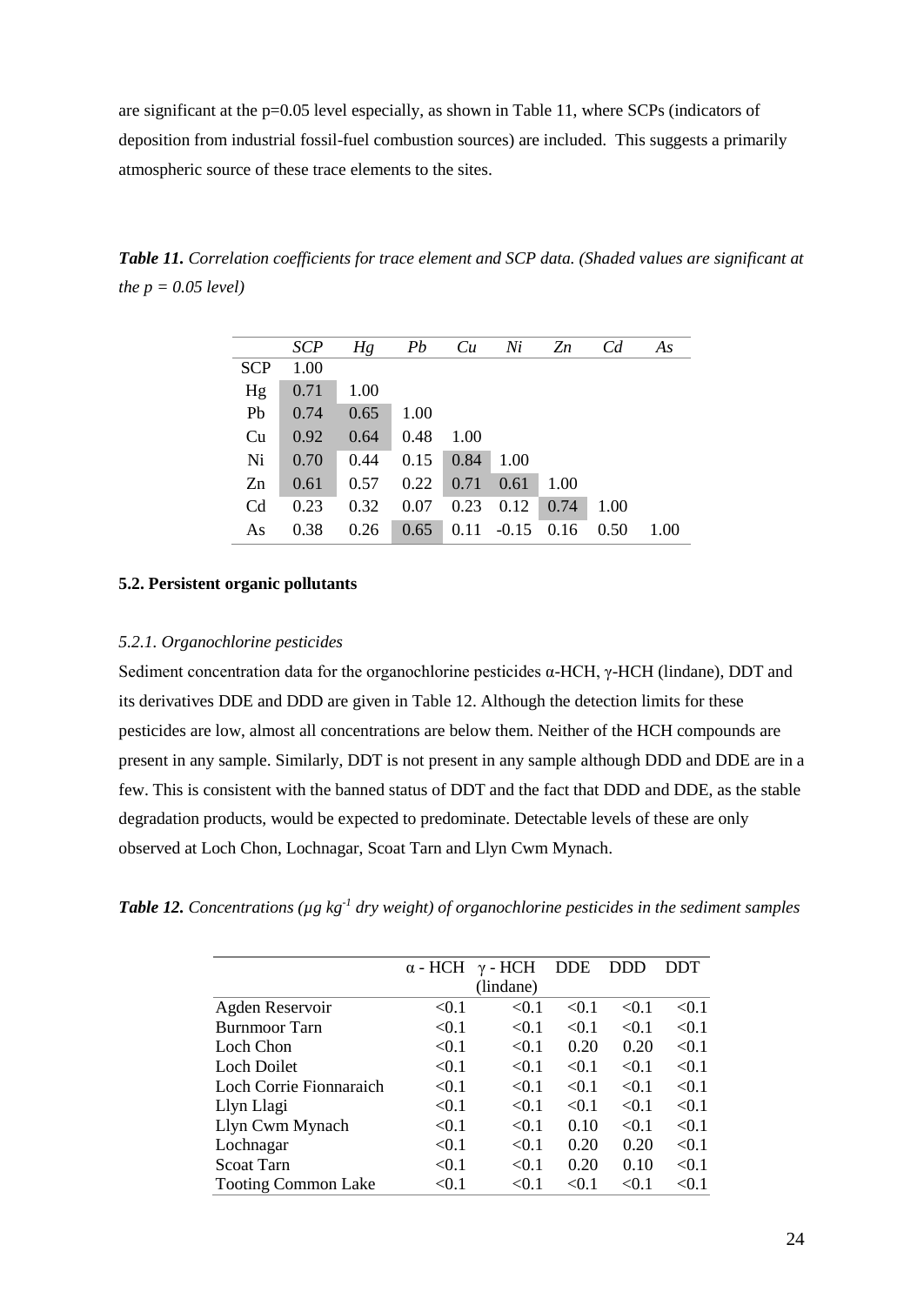## *5.2.2. PCBs*

Sediment concentrations of PCBs 28, 52, 101, 118, 138, 153 and 180 are given in Table 13. For all congeners except PCB 180, the highest concentrations are found at Tooting Common Lake, considerably so for PCB 28 – 118. Lochnagar has the highest concentration of PCB 180 and is also one of the more contaminated sites for PCB 118 – 153, as are Llyn Llagi and Scoat Tarn. Interestingly, Lochnagar, Llyn Llagi and Scoat Tarn are the three highest altitude sites in the dataset suggesting that this could be due to selective trapping of heavier PCBs at cooler, higher altitudes. The lowest concentrations for all congeners are found at Loch Coire Fionnaraich, Loch Doilet and Burnmoor Tarn. Concentrations for Loch Coire Fionnaraich are similar to those reported for recent sediments at a nearby site (Loch Coire nan Arr; Rose & Rippey, 2002) whilst reported concentrations for the uppermost sediments for a core (1988) from Esthwaite Water (Sanders et al., 1992) are significantly higher than any of our data for PCB 28 and 180 and at the upper end of our dataset for PCB 138 and 153.

|                            | <b>PCB 28</b> | <b>PCB 52</b> | <b>PCB</b> 101 | <b>PCB</b> 118 | <b>PCB 138</b> | <b>PCB</b> 153 | <b>PCB 180</b> |
|----------------------------|---------------|---------------|----------------|----------------|----------------|----------------|----------------|
| Agden Reservoir            | 0.48          | 0.32          | 0.47           | 1.51           | 0.71           | 0.63           | 0.37           |
| Burnmoor Tarn              | < 0.2         | < 0.2         | < 0.2          | 0.34           | 0.17           | < 0.1          | < 0.2          |
| Loch Chon                  | 0.29          | 0.26          | 0.41           | 1.67           | 0.92           | 0.75           | 0.51           |
| Loch Doilet                | < 0.2         | 0.30          | < 0.2          | 0.54           | 0.28           | 0.25           | < 0.2          |
| Loch Coire Fionnaraich     | < 0.2         | < 0.2         | < 0.2          | 0.35           | 0.25           | 0.22           | < 0.2          |
| Llyn Llagi                 | 0.44          | 0.32          | 0.62           | 1.93           | 1.15           | 1.01           | 0.62           |
| Llyn Cwm Mynach            | 0.38          | 0.32          | 0.49           | 1.44           | 0.72           | 0.67           | 0.31           |
| Lochnagar                  | 0.30          | 0.31          | 0.55           | 2.19           | 1.37           | 1.01           | 0.81           |
| <b>Scoat Tarn</b>          | 0.39          | 0.34          | 0.49           | 1.97           | 1.10           | 0.92           | 0.71           |
| <b>Tooting Common Lake</b> | 0.86          | 0.68          | 1.17           | 4.19           | 1.46           | 1.26           | 0.59           |

*Table 13. Concentrations (µg kg-1 dry weight) of PCBs in the sediment sample. For each compound the highest concentration is shaded.*

#### *5.2.3. PBDEs*

Sediment concentrations of PBDEs 47, 99, 100, 153 and 154 are shown in Table 14. In contrast to the PCB data where Tooting Common was one of the most contaminated sites, all PBDEs at this site are below the limit of detection. Similarly, Loch Coire Fionnaraich, Loch Doilet, Burnmoor Tarn (the three least contaminated sites from the PCB data) and Llyn Cwm Mynach also show concentrations below the limit of detection for all PBDEs. Agden Reservoir, Lochnagar and Loch Chon show the highest concentrations and in general the pattern within the PBDEs are as expected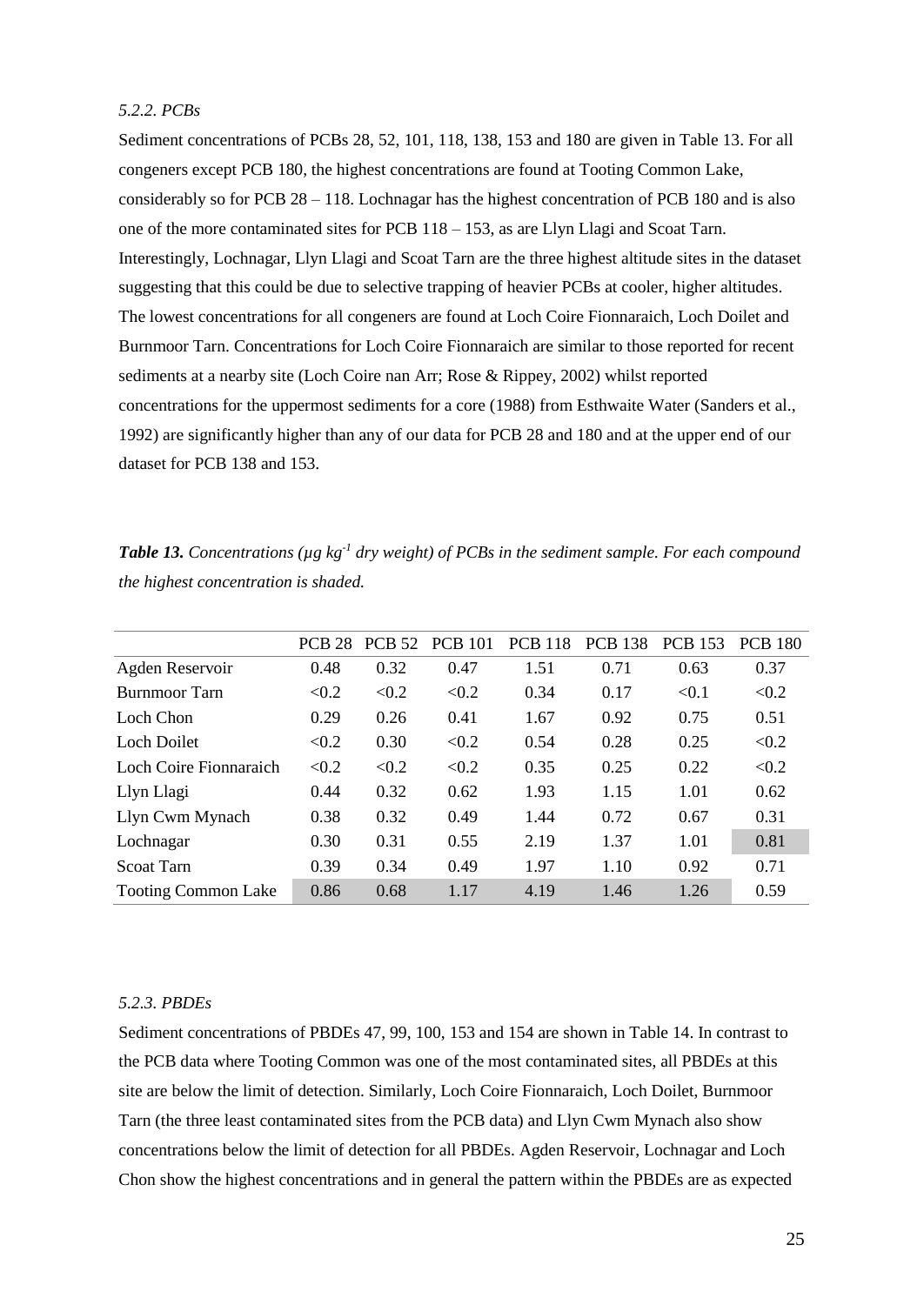i.e. PBDE 99 > 47 >> 100, 153, and 154. Comparable data for UK sediments are rare, especially for lakes. Allchin et al. (1999) provide some PBDE data for UK river sediments although these are mainly from sites known to be contaminated by industrial sources. As expected, our results are at the low end of these data, and show similar concentrations for PBDEs 47 and 99 at Allchin et al.'s reference site on the River Tweed.

*Table 14. Concentrations (µg kg-1 dry weight) of PBDEs in the sediment samples. For each compound the highest concentration is shaded.*

|                            | PBDE 47 | PBDE 99 |       | <b>PBDE 100 PBDE 153</b> | <b>PBDE 154</b> |
|----------------------------|---------|---------|-------|--------------------------|-----------------|
| Agden Reservoir            | 1.23    | 2.41    | 0.24  | 0.72                     | < 0.2           |
| Burnmoor Tarn              | < 0.4   | < 0.4   | < 0.2 | < 0.3                    | < 0.2           |
| Loch Chon                  | 0.72    | 1.36    | < 0.2 | 0.36                     | < 0.2           |
| Loch Doilet                | < 0.4   | < 0.4   | < 0.2 | < 0.3                    | < 0.2           |
| Loch Coire Fionnaraich     | < 0.4   | < 0.4   | < 0.2 | < 0.3                    | < 0.2           |
| Llyn Llagi                 | < 0.4   | 0.57    | < 0.2 | < 0.3                    | < 0.2           |
| Llyn Cwm Mynach            | < 0.4   | < 0.4   | < 0.2 | < 0.3                    | < 0.2           |
| Lochnagar                  | 0.85    | 1.97    | 0.24  | 0.50                     | 0.20            |
| <b>Scoat Tarn</b>          | < 0.4   | 0.66    | < 0.2 | < 0.3                    | < 0.2           |
| <b>Tooting Common Lake</b> | < 0.4   | < 0.4   | < 0.2 | < 0.3                    | < 0.2           |

## *5.2.4. PAHs*

Sediment concentrations for a range of PAH compounds are shown in Table 15. In general, molecular weight, boiling point and heat of vaporisation of the PAHs increase from left to right. Lowest concentrations for all compounds are found at Loch Coire Fionnaraich whilst low concentrations for most compounds are also found at Loch Doilet and Burnmoor Tarn. The exceptions are dibenzo[ah+ac]anthracene at Burnmoor Tarn and Loch Doilet and benzo[ghi] perylene at Loch Doilet where the sites appear to be relatively more contaminated with respect to other PAHs. These two PAH compounds have the greatest molecular weight of those measured.

For most PAHs, Agden Reservoir and Tooting Common Lake, the two sites closest to urban centres, have by far the highest concentrations. This is especially the case for benzo[j+k]fluoranthene and benzo[a]pyrene where concentrations in Agden Reservoir are 3 and 8 times higher than the next highest concentration (at Lochnagar and Llyn Llagi) respectively, despite Agden's reasonably rapid sediment accumulation rate (see Table 3). However, for the PAHs of greatest molecular weight neither Agden nor Tooting Common Lake have the highest concentrations and instead Llyn Llagi and Lochnagar appear to be the most contaminated. This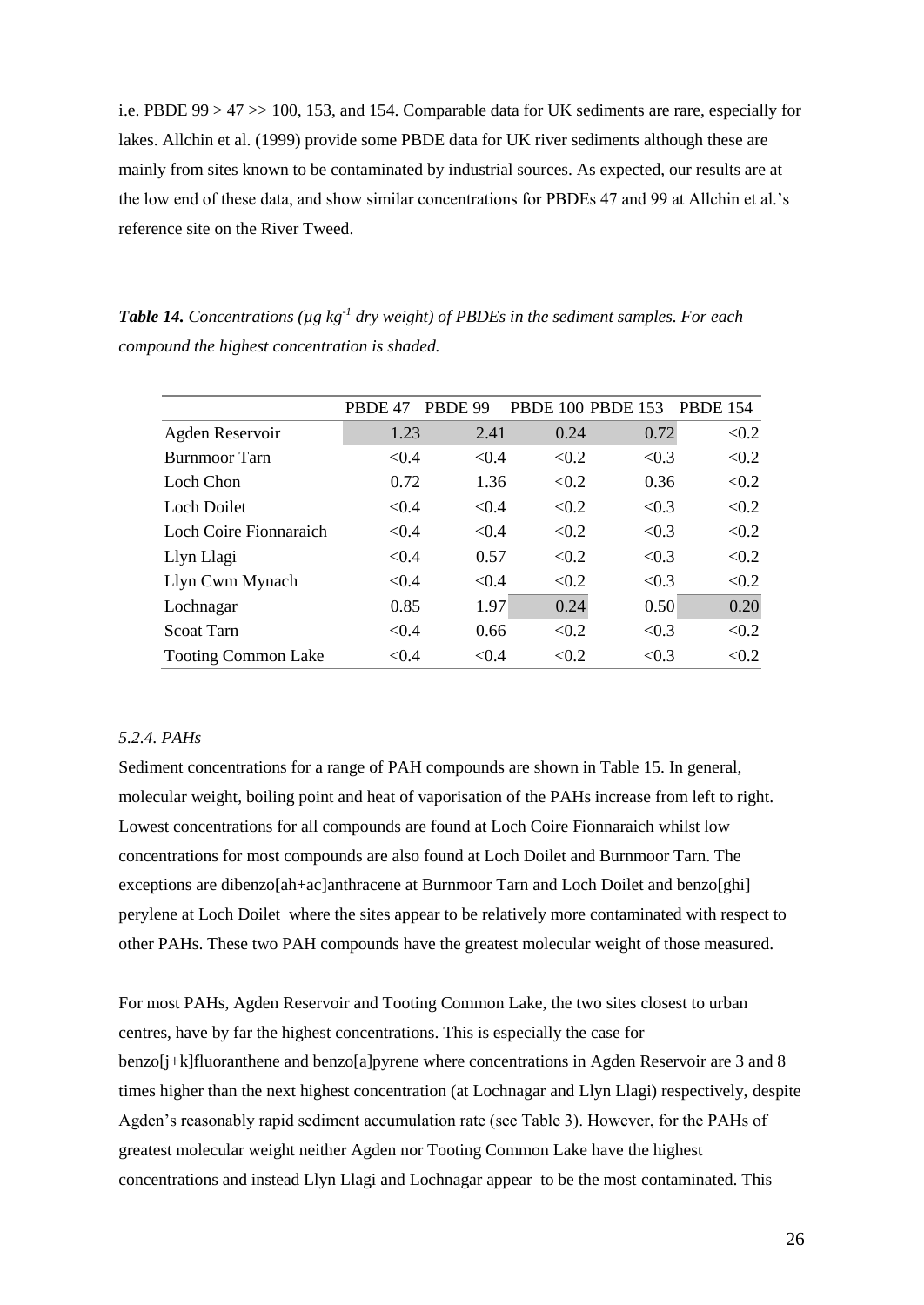seems to follow a similar altitudinal pattern to the PCBs whereby the compounds of greatest molecular weight show elevated concentrations at the higher sites.

In general, our data for Loch Coire Fionnaraich show similar concentrations to those reported for Loch Coire nan Arr (Rose & Rippey, 2002) whilst data reported for sediment cores taken from Lake District sites (Windermere, Esthwaite Water, Priest Pot) (Cranwell & Koul, 1989; Sanders et al., 1993) show concentrations significantly higher than those found in our samples. Exceptions are for phenanthrene where concentrations for Llyn Cwm Mynach were of a similar order to those reported for the Lake District, and for benzo[b]fluoranthene and benzo[a]pyrene where concentrations for Agden Reservoir are higher than for the reported Lake District sites except for Esthwaite Water (Sanders et al., 1993).

**Table 15.** Concentrations (µg kg<sup>-1</sup> dry weight) of PAHs in the sediment samples. For each *compound the highest concentration is shaded.* 

|                                  | Acenaphthylene | Acenaphthene | Fluorene | Phenanthrene | Anthracene | Fluoranthene | Pyrene | Benzo[a]anthracene | Chrysene | Benzo[b]fluoranthene | Benzo[j+k]fluoranthene | Benzo[a]pyrene | Indeno[1,2,3-cd]pyrene | Dibenzo[ah+ac]anthracene | Benzo[ghi]perylene |
|----------------------------------|----------------|--------------|----------|--------------|------------|--------------|--------|--------------------|----------|----------------------|------------------------|----------------|------------------------|--------------------------|--------------------|
| Agden<br>Reservoir               | 29.0           | 29.6         | 42.8     | 354.4        | 75.1       | 1212.9       | 1047.8 | 451.4              | 730.1    | 1713.5               | 1705.7                 | 1731.1         | 141.5                  | 54.7                     | 157.5              |
| Burnmoor<br>Tarn                 | 1.9            | 4.0          | 2.5      | 22.3         | 2.2        | 35.4         | 29.8   | 11.3               | 38.6     | 31.4                 | 16.4                   | 7.1            | 33.6                   | 85.8                     | 24.3               |
| Loch Chon                        | 8.2            | 6.0          | 12.1     | 263.6        | 33.3       | 324.1        | 225.9  | 112.9              | 323.1    | 240.9                | 173.9                  | 76.3           | 199.8                  | 62.9                     | 178.3              |
| <b>Loch Doilet</b>               | 1.0            | 1.3          | 1.9      | 16.3         | 1.8        | 33.5         | 26.7   | 11.7               | 43.4     | 43.8                 | 27.4                   | 11.8           | 52.6                   | 49.4                     | 47.2               |
| <b>Loch Coire</b><br>Fionnaraich | 1.3            | <1           | 1.6      | 12.3         | 1.2        | 17.6         | 13.0   | 4.9                | 23.0     | 15.2                 | 6.1                    | 3.1            | 35.1                   | 8.4                      | 31.5               |
| Llyn Llagi                       | 19.8           | 23.9         | 34.9     | 327.9        | 67.2       | 764.3        | 611.2  | 236.8              | 593.3    | 494.1                | 386.8                  | 206.0          | 404.4                  | 136.0                    | 388.4              |
| Llyn Cwm<br>Mynach               | 12.9           | 14.5         | 21.8     | 465.7        | 62.6       | 544.6        | 320.7  | 130.7              | 396.1    | 432.5                | 364.6                  | 120.3          | 217.0                  | 67.8                     | 188.9              |
| Lochnagar                        | 13.9           | 6.9          | 14.6     | 196.5        | 39.2       | 440.5        | 255.8  | 107.1              | 559.9    | 1156.1               | 584.2                  | 150.8          | 298.8                  | 72.4                     | 293.1              |
| <b>Scoat Tarn</b>                | 19.0           | 25.9         | 28.8     | 315.7        | 50.7       | 446.0        | 295.2  | 132.0              | 309.4    | 113.4                | 68.7                   | 34.7           | 83.6                   | 29.2                     | 76.2               |
| Tooting<br>Common                | 110.0          | 23.4         | 33.1     | 331.6        | 101.1      | 870.0        | 655.2  | 278.4              | 408.5    | 103.6                | 109.4                  | 93.7           | 74.3                   | 31.2                     | 78.5               |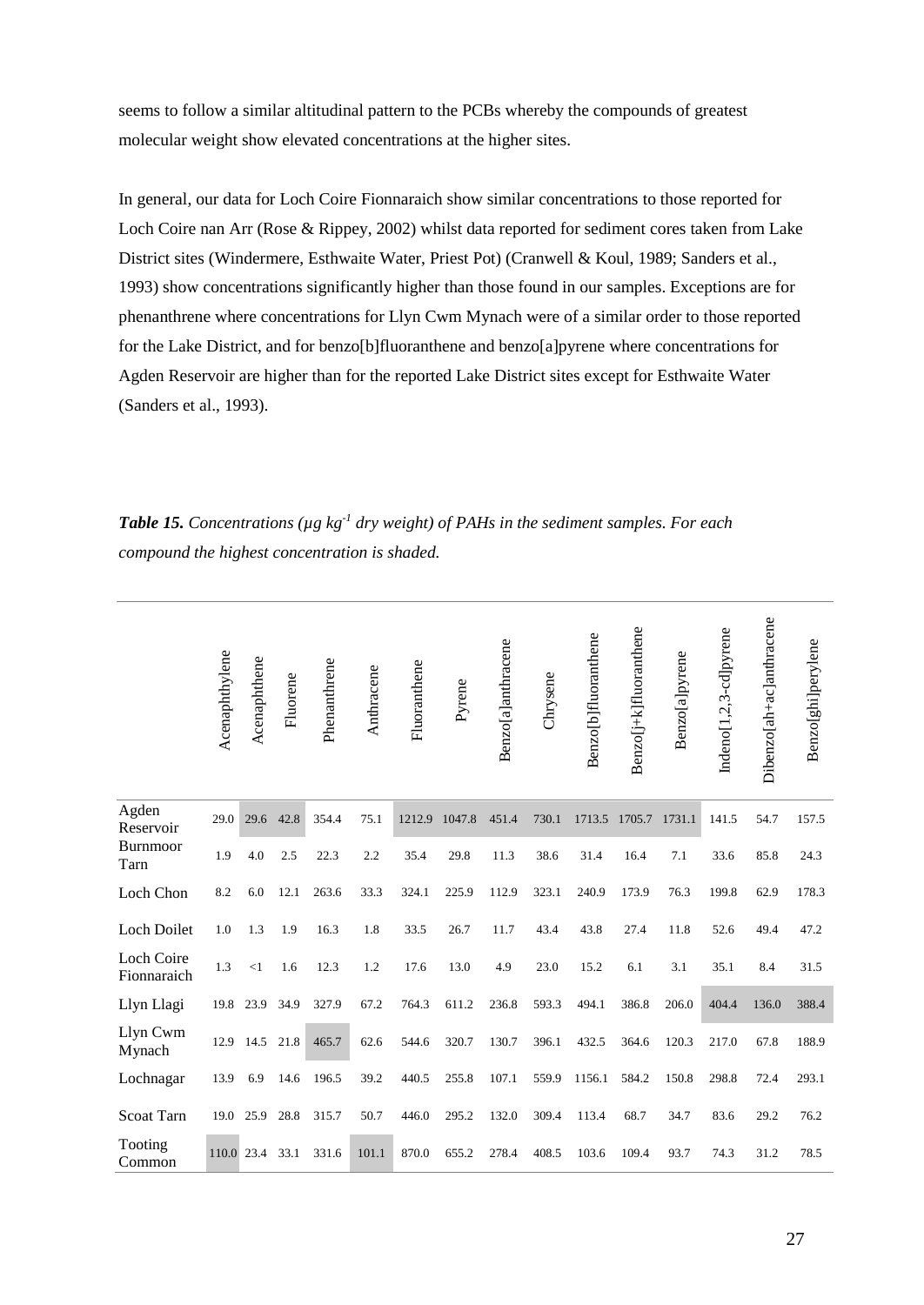The sums of the PCB and PAH data are given in Table 16 and show that the highest PCB contamination is found in Tooting Common Lake whilst the highest PAH contamination is in Agden Reservoir. Both are considerably higher than any other site for these summed variables. Lowest concentrations for both ΣPCB and ΣPAH are found in Burnmoor Tarn, Loch Coire Fionnaraich and Loch Doilet which have been shown to be the least contaminated for almost all measured determinands.

|                            | Sum PCB | Sum PAH |
|----------------------------|---------|---------|
| <b>Burnmoor Tarn</b>       | 0.96    | 346.74  |
| Loch Coire Fionnaraich     | 1.22    | 174.56  |
| <b>Loch Doilet</b>         | 1.67    | 369.67  |
| Llyn Cwm Mynach            | 4.33    | 3360.43 |
| Agden Reservoir            | 4.49    | 9477.04 |
| Loch Chon                  | 4.81    | 2241.27 |
| Scoat Tarn                 | 5.92    | 2028.47 |
| Llyn Llagi                 | 6.09    | 4694.92 |
| Lochnagar                  | 6.54    | 4189.58 |
| <b>Tooting Common Lake</b> | 10.21   | 3301.99 |

*Table 16. ΣPCB and ΣPAH data for the sediment samples.*

#### **5.3. Toxicity tests**

#### *5.3.1. Chironomid test results*

Initially this study was to be conducted as a 10-day survival and growth test. However, midge began to emerge in the control and in the Scoat Tarn sample on Day 9. Animals that pupate cannot be measured for growth so the study was continued as a survival and emergence test. The study was continued until four days after the last control animal had emerged. The control reached 100% emergence on Day 12. All remaining replicates were terminated on Day 17 and observed for any remaining chironomids. Early emergence can be explained primarily by the elevated temperatures during culture and testing.

## Survival

Day 17 biological observations are presented in Table 17. Survival percentages of chironomids for all replicate test chambers are presented in Table 18. Survival numbers include those animals that emerged prior to termination on Day 17. Mean survival ranged from 58% in Llyn Llagi to 100% in Tooting Common Lake. Survival in the ABC control was 100%. Using Fishers Exact test, survival of Agden Reservoir (88%), Loch Doilet (64%), Llyn Llagi (58%), and Scoat Tarn (88%) were significantly reduced as compared to the ABC control. The ABC control met the test acceptability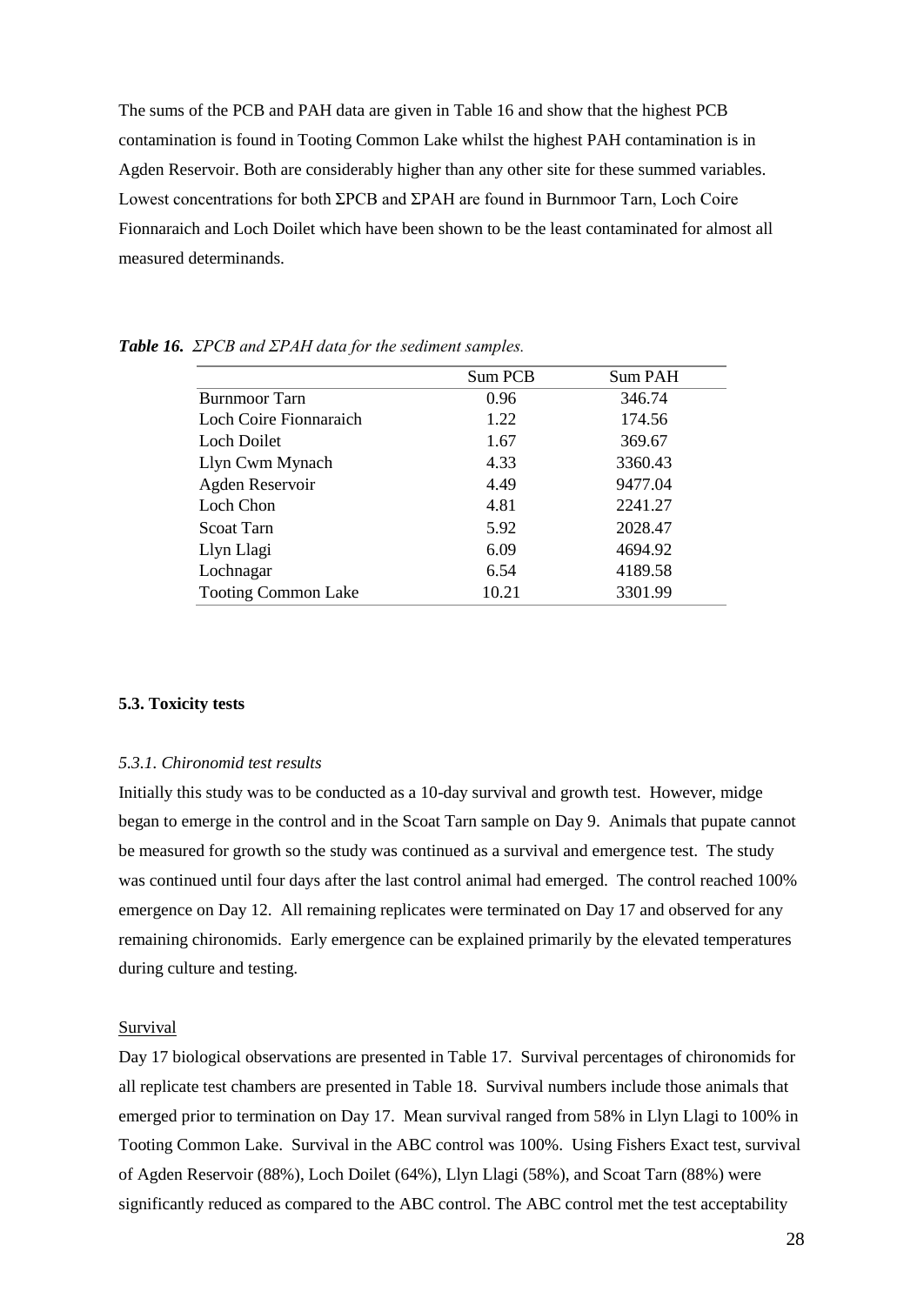|                                   |               | Number of Organisms             |                        |                                |                                |                  |  |  |  |
|-----------------------------------|---------------|---------------------------------|------------------------|--------------------------------|--------------------------------|------------------|--|--|--|
|                                   | $\mathbf{1}$  | $\mathfrak{2}$                  | 3                      | $\overline{4}$                 | 5                              |                  |  |  |  |
| ABC Control $(1 - 5)$             | 10 E          | $10E$                           | 10 E                   | 10 E                           | 10 E                           | 100              |  |  |  |
| ABC Control (6 - 8)               | 10 E          | 10 E                            | 10E                    |                                |                                |                  |  |  |  |
| Agden Reservoir                   | 9 E<br>1 NF   | $8E$<br>2NF                     | 10 E                   | 10 E                           | $7E$<br>3 NF                   | 88               |  |  |  |
| <b>Burnmoor Tarn</b>              | 9 E<br>$1$ NF | 10 E                            | $7E$<br>2 PN<br>$1$ NF | 10 E                           | 8 E<br>1 PN<br>$1$ NF          | 94               |  |  |  |
| Llyn Cwm Mynach                   | 10 E          | 10 E                            | 9 E<br>1 PN            | $7E$<br>3 NF                   | 10 E                           | 94               |  |  |  |
| Llyn Llagi                        | 10 E          | 1E<br>9 NF                      | 1E<br>9 NF             | 7 E<br>3 NF                    | 10 E                           | 58               |  |  |  |
| Loch Chon                         | 9 E<br>1 NF   | 10 E                            | 10E                    | $8E$<br>2NF                    | 9 E<br>$1$ LN                  | 94               |  |  |  |
| Loch Doilet                       | 10 E          | $4E$<br>2 <sub>LS</sub><br>4 NF | 9E<br>1 PS             | $2\,\mathrm{E}$<br><b>8 NF</b> | 3E<br>1PS<br>6 NF              | 64               |  |  |  |
| Lochnagar                         | 8 E<br>2NF    | 10 E                            | 9 E<br>$1$ NF          | 10 E                           | 9 E<br>$1$ NF                  | 92               |  |  |  |
| <b>Scoat Tarn</b>                 | 10 E          | 9 E<br>1 NF                     | 5 E<br><b>5 NF</b>     | 10 E                           | 10 E                           | 88               |  |  |  |
| <b>Tooting Common Lake</b>        | 10 E          | 10 E                            | 9 E<br>1 <sub>LS</sub> | 10 E                           | 6 E<br>1 PS<br>3 <sub>LS</sub> | 100              |  |  |  |
| Key: $E =$ Emerged, $L =$ Larvae, | $P = P$ upae, | $N = Normal$ ,                  |                        | $S = Small,$                   |                                | $NF = Not$ Found |  |  |  |

## *Table 17.* Chironomus riparius*: Biological Observations. Day 17 Termination*

## **Emergence**

Emergence percentages of chironomids for all replicate test chambers are presented in Tables 19 to 29. Emergence on Day 12 ranged from 16% in Burnmoor Tarn to 78% in Tooting Common Lake. Total emergence to Day 17 (termination) ranged from 56% in Loch Doilet to 92% in Lochnagar. Emergence in the ABC control was 100% on Day 12. All site samples were significantly reduced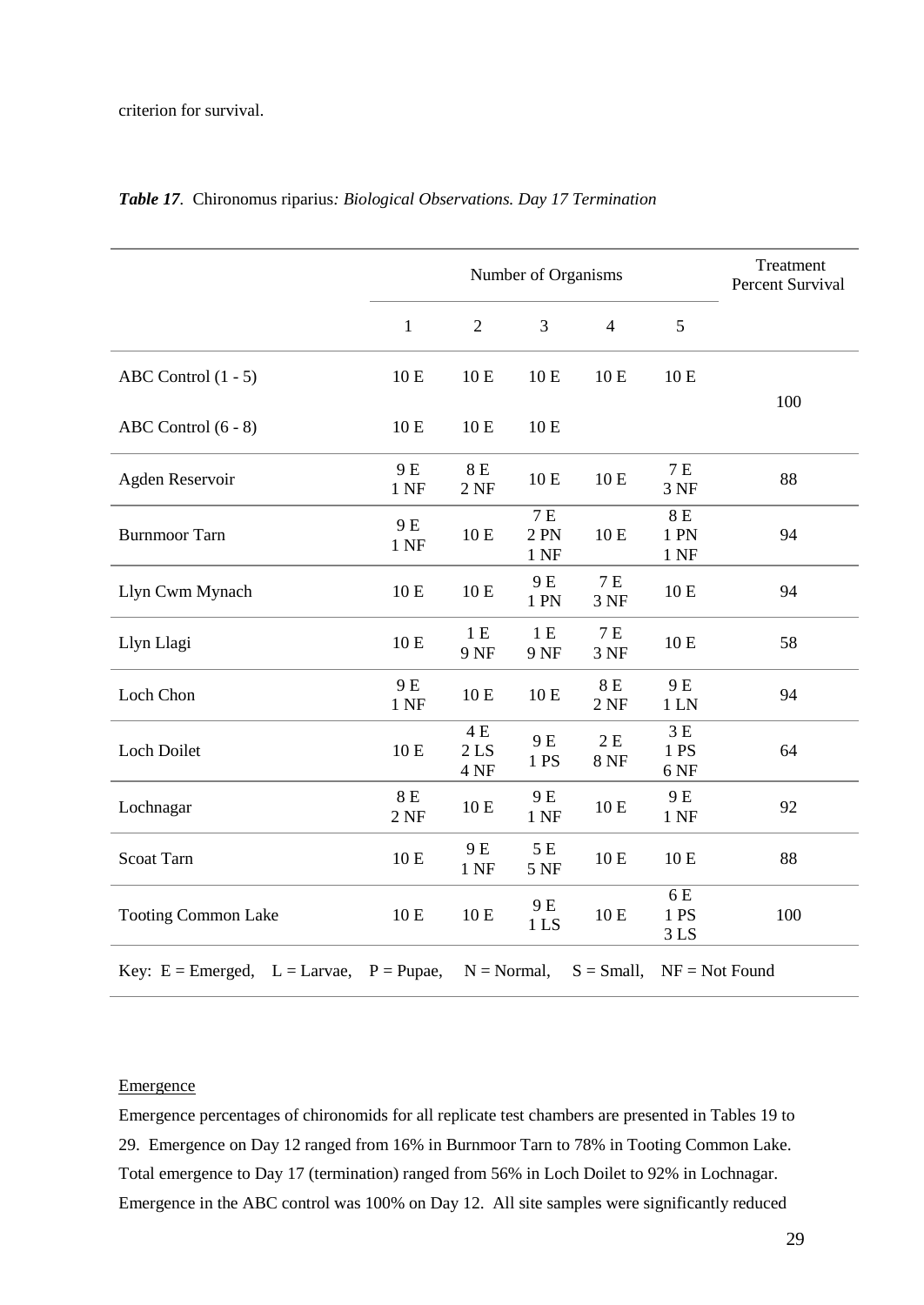for the number emerged as compared to the control for Day 12 and for Day 17. All lake sediments showed delayed emergence as compared to the control. However, only lake samples from Llyn Llagi and Loch Doilet appear to have any ecological significance as all other samples exhibited greater than 88% emergence by Day 17. Llyn Llagi was 58% and Loch Doilet 56% emerged at Day 17. The ABC control met the test acceptability criterion of greater than 50% for emergence.

|                            | Midge: Replicate Percent survival <sup>a</sup> |     |     |     |     |                 |  |  |  |  |  |
|----------------------------|------------------------------------------------|-----|-----|-----|-----|-----------------|--|--|--|--|--|
|                            | 1                                              | 2   | 3   | 4   | 5   | Treatment       |  |  |  |  |  |
| ABC Control $(1-5)$        | 100                                            | 100 | 100 | 100 | 100 | 100             |  |  |  |  |  |
| ABC Control $(6 - 8)$      | 100                                            | 100 | 100 |     |     |                 |  |  |  |  |  |
| Agden Reservoir            | 90                                             | 80  | 100 | 100 | 70  | 88 <sup>b</sup> |  |  |  |  |  |
| <b>Burnmoor Tarn</b>       | 90                                             | 100 | 90  | 100 | 90  | 94              |  |  |  |  |  |
| Llyn Cwm Mynach            | 100                                            | 100 | 100 | 70  | 100 | 94              |  |  |  |  |  |
| Llyn Llagi                 | 100                                            | 10  | 10  | 70  | 100 | 58 <sup>b</sup> |  |  |  |  |  |
| Loch Chon                  | 90                                             | 100 | 100 | 80  | 100 | 94              |  |  |  |  |  |
| <b>Loch Doilet</b>         | 100                                            | 60  | 100 | 20  | 40  | 64 <sup>b</sup> |  |  |  |  |  |
| Lochnagar                  | 80                                             | 100 | 90  | 100 | 90  | 92              |  |  |  |  |  |
| Scoat Tarn                 | 100                                            | 90  | 50  | 100 | 100 | 88 <sup>b</sup> |  |  |  |  |  |
| <b>Tooting Common Lake</b> | 100                                            | 100 | 100 | 100 | 100 | 100             |  |  |  |  |  |

#### *Table 18.* Chironomus riparius*: Replicate Percent Survival*

<sup>a</sup> Includes emergence and larvae / pupae present at termination.

 $<sup>b</sup>$  Statistically significant reduction as compared to the ABC Control.</sup>

### *Chironomus riparius* environmental monitoring results

Water bath temperature was maintained between 22.2 and 24.3 °C as recorded continuously with the multi-scan data recording system. Mean system temperature was 23.8 °C as indicated from the multi-scan graph. Overlying water temperatures were maintained between 21.8 and 23.9 °C as recorded in each replicate sample. Overlying dissolved oxygen ranged from 3.5 to 9.6 mg  $1<sup>-1</sup>$  during the test. Water quality ranges are presented in Table 30. All water quality parameters were within acceptable limits for maintenance of healthy *Chironomus riparius* populations. Temperature was outside the 23  $\pm$  1 °C limits. This excursion did not impact the health and survival of the animals. It may have, however, impacted the rate at which the animals emerged by decreasing the time to emergence.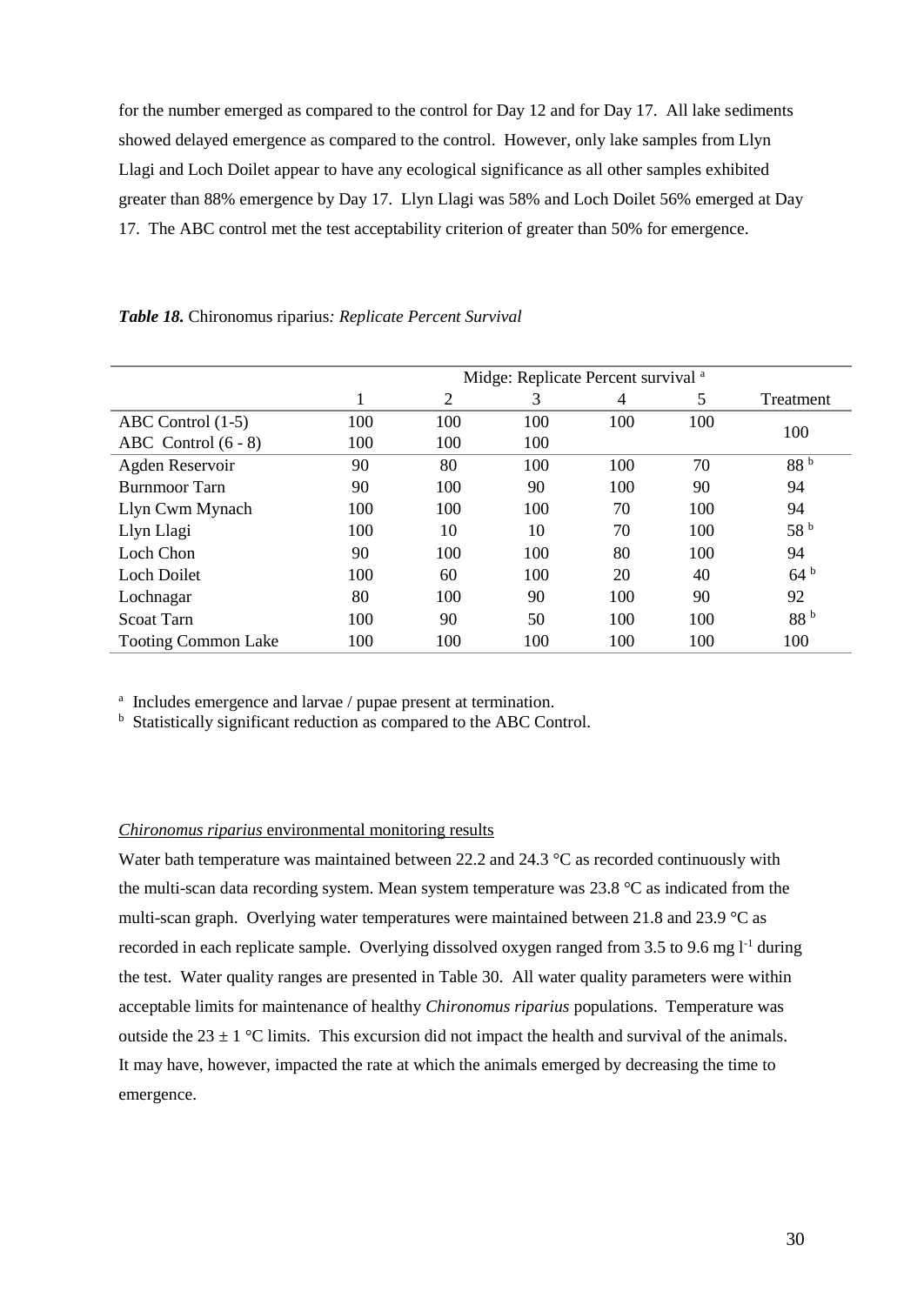|                             |    |                |    |                |    | Day Number |    |    |    |       |
|-----------------------------|----|----------------|----|----------------|----|------------|----|----|----|-------|
| Replicate                   | 9  | 10             | 11 | 12             | 13 | 14         | 15 | 16 | 17 | Total |
|                             | 5  | 3              |    |                |    |            |    |    |    | 10    |
| $\mathcal{D}_{\mathcal{A}}$ | 5  | $\overline{2}$ |    | $\overline{2}$ | -- |            |    |    | -- | 10    |
| 3                           |    | 3              |    |                |    |            |    |    | -- | 10    |
| 4                           | 6  | 4              |    |                |    |            |    |    |    | 10    |
| 5                           | 5  | 3              |    |                |    |            |    |    |    | 10    |
| 6                           | 4  | 5              |    |                |    |            |    |    |    | 10    |
|                             | ⇁  | 3              |    |                |    |            |    |    | -- | 10    |
| 8                           | 4  | 5              |    | --             |    | --         |    |    | -- | 10    |
| Total                       | 43 | 28             | 5  | $\overline{4}$ |    |            |    |    |    | 80    |
| <b>Running Total</b>        | 43 | 71             | 76 | 80             |    |            |    |    |    |       |
| Daily % Emergence           | 54 | 35             | 6  | 5              | -- | --         | -- |    |    |       |
| Overall % Emergence         | 54 | 89             | 95 | 100            |    |            |    |    |    | 100   |

*Table 19.* Chironomus riparius*- Daily emergence: ABC Control*

*Table 20.* Chironomus riparius *- Daily emergence: Agden Reservoir*

|                      |    |    |    |    |                | Day Number     |          |    |          |       |
|----------------------|----|----|----|----|----------------|----------------|----------|----|----------|-------|
| Replicate            | 9  | 10 | 11 | 12 | 13             | 14             | 15       | 16 | 17       | Total |
|                      |    |    |    |    | $\theta$       | $\overline{2}$ |          | 3  | 0        | 9     |
|                      | -- |    | 2  |    |                |                | 2        | 0  | 0        | 8     |
|                      |    |    |    | 3  | 4              | $\Omega$       |          |    | --       | 10    |
|                      |    |    | ↑  |    | $\overline{2}$ |                |          |    |          | 10    |
|                      | -- |    | 2  |    |                |                | $\theta$ |    | 0        |       |
| Total                |    | ⇁  | 8  | 7  | 8              | 5              | 5        | 4  | $\theta$ | 44    |
| <b>Running Total</b> |    |    | 15 | 22 | 30             | 35             | 40       | 44 | 44       | 44    |
| Daily % Emergence    | -- | 14 | 16 | 14 | 16             | 10             | 10       | 8  | 0        | --    |
| Overall % Emergence  |    | 14 | 30 | 44 | 60             | 70             | 80       | 88 | 88       | 88    |

*Table 21.* Chironomus riparius *- Daily emergence: Burnmoor Tarn*

|                      |          |          |          |                |    | Day Number |          |    |               |       |
|----------------------|----------|----------|----------|----------------|----|------------|----------|----|---------------|-------|
| Replicate            | 9        | 10       | 11       | 12             | 13 | 14         | 15       | 16 | 17            | Total |
|                      | ''       |          |          |                | 3  | 2          | $\theta$ |    | O             | 9     |
|                      |          |          | 0        |                | 3  | 3          | $\theta$ |    |               | 10    |
|                      |          | $\Omega$ |          | $\theta$       |    |            |          |    | ◠             |       |
|                      |          |          |          | 0              |    |            | ◠        |    |               | 10    |
|                      |          |          | $\theta$ | $\theta$       | 0  |            | 0        | 4  | $\mathcal{D}$ | 8     |
| Total                |          | 3        | 3        | $\overline{2}$ | 8  | 8          | 3        | 11 | 6             | 44    |
| <b>Running Total</b> | $\Omega$ | 3        | 6        | 8              | 16 | 24         | 27       | 38 | 44            | 44    |
| Daily % Emergence    | 0        | 6        | 6        | 4              | 16 | 16         | 6        | 22 | 12            | --    |
| Overall % Emergence  | $\Omega$ | 6        | 12       | 16             | 32 | 48         | 54       | 76 | 88            | 88    |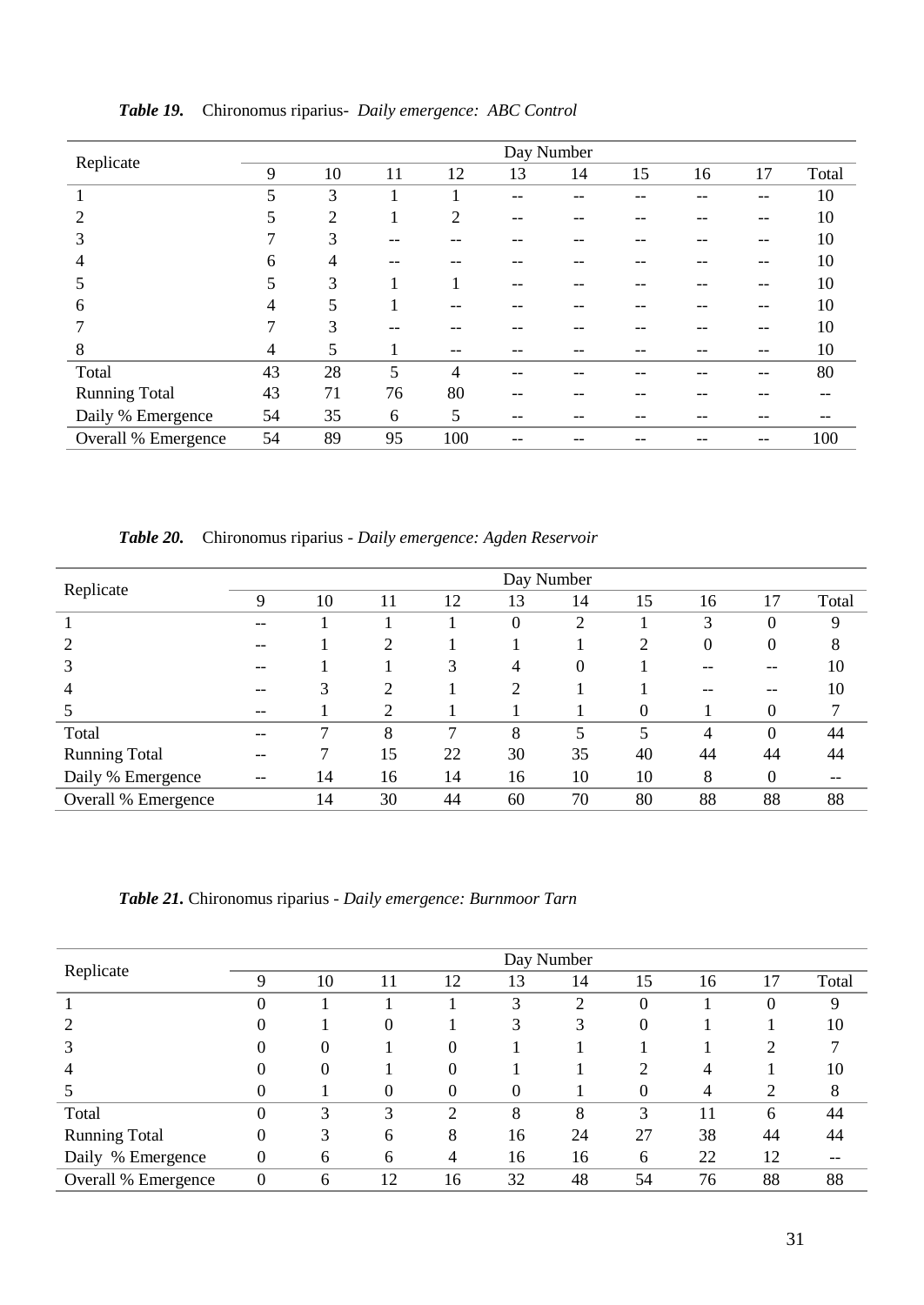|                      | Day Number     |          |                  |                  |                |    |    |    |          |       |  |  |  |
|----------------------|----------------|----------|------------------|------------------|----------------|----|----|----|----------|-------|--|--|--|
| Replicate            | $\mathbf Q$    | 10       | 11               | 12               | 13             | 14 | 15 | 16 | 17       | Total |  |  |  |
|                      | $\Omega$       |          | $\theta$         | $\theta$         | 2              |    |    | 4  |          | 10    |  |  |  |
|                      |                | ◠        | ↑                | ↑                | っ              | 0  |    |    | --       | 10    |  |  |  |
|                      |                | $\theta$ | $\boldsymbol{0}$ | $\boldsymbol{0}$ | $\overline{2}$ |    |    | 3  | 2        |       |  |  |  |
| $\overline{4}$       |                | $\theta$ | 2                | $\theta$         | $\overline{c}$ |    |    |    | $\theta$ |       |  |  |  |
|                      |                | 0        |                  |                  | $\overline{2}$ | 3  | 2  |    | --       | 10    |  |  |  |
| Total                | $\Omega$       | 3        | 5                | 3                | 10             | 6  | 6  | 10 | 2        | 46    |  |  |  |
| <b>Running Total</b> | $\Omega$       | 3        | 8                | 11               | 21             | 27 | 33 | 43 | 45       | 46    |  |  |  |
| Daily % Emergence    | $\overline{0}$ | 6        | 10               | 6                | 20             | 12 | 12 | 20 | 4        | --    |  |  |  |
| Overall % Emergence  | $\theta$       | 6        | 16               | 22               | 42             | 54 | 66 | 86 | 90       | 92    |  |  |  |

*Table 22.* Chironomus riparius *– Daily emergence: Llyn Cwm Mynach*

*Table 23.* Chironomus riparius *– Daily emergence: Llyn Llagi*

|                      |                  |    |          |          |                | Day Number       |          |    |        |       |
|----------------------|------------------|----|----------|----------|----------------|------------------|----------|----|--------|-------|
| Replicate            | 9                | 10 | 11       | 12       | 13             | 14               | 15       | 16 | 17     | Total |
|                      |                  |    | $\theta$ | ာ        |                | 4                |          | O  |        | 10    |
|                      |                  |    | $\Omega$ | $\theta$ | $\theta$       | $\theta$         | $\Omega$ | O  | $_{0}$ |       |
|                      |                  |    | $\theta$ | 0        | 0              | $\boldsymbol{0}$ | 0        | 0  | 0      |       |
|                      |                  | 0  |          | 0        | $\theta$       |                  |          |    | 2      |       |
|                      |                  |    | 2        | 0        |                | 0                |          |    | --     | 10    |
| Total                |                  | 4  | 3        | 2        | $\overline{2}$ |                  | 9        |    | 3      | 29    |
| <b>Running Total</b> | $\Omega$         |    | ⇁        | 9        | 11             | 16               | 25       | 26 | 29     | 29    |
| Daily % Emergence    | $\boldsymbol{0}$ | 8  | 6        | 4        | 4              | 10               | 18       | 2  | 6      | --    |
| Overall % Emergence  | $\overline{0}$   | 8  | 14       | 18       | 22             | 32               | 50       | 52 | 58     | 58    |

*Table 24.* Chironomus riparius*- Daily emergence: Loch Chon*

|                      | Day Number     |          |    |                |                |    |    |          |          |       |  |  |  |
|----------------------|----------------|----------|----|----------------|----------------|----|----|----------|----------|-------|--|--|--|
| Replicate            | 9              | 10       | 11 | 12             | 13             | 14 | 15 | 16       | 17       | Total |  |  |  |
|                      | 0              | $\theta$ | ◠  | 3              | 3              |    | 0  | 0        | $\theta$ | 9     |  |  |  |
|                      |                | ↑        | 3  | ↑              | ◠              |    |    |          |          | 10    |  |  |  |
|                      |                |          | 3  |                |                | 3  |    |          |          | 10    |  |  |  |
|                      |                |          | 3  | $\overline{2}$ |                |    | 0  | $\theta$ | $\theta$ | 8     |  |  |  |
|                      |                |          | 3  | $\overline{2}$ | $\overline{2}$ |    | 0  | 0        | $\Omega$ | 9     |  |  |  |
| Total                |                | 5        | 14 | 10             | 9              | 7  |    | $\theta$ | $\theta$ | 46    |  |  |  |
| <b>Running Total</b> | 0              |          | 19 | 29             | 38             | 45 | 46 | 46       | 46       | 46    |  |  |  |
| Daily % Emergence    | $\overline{0}$ | 10       | 28 | 20             | 18             | 14 | 2  | 0        | $\Omega$ |       |  |  |  |
| Overall % Emergence  | $\overline{0}$ | 10       | 38 | 58             | 76             | 90 | 92 | 92       | 92       | 92    |  |  |  |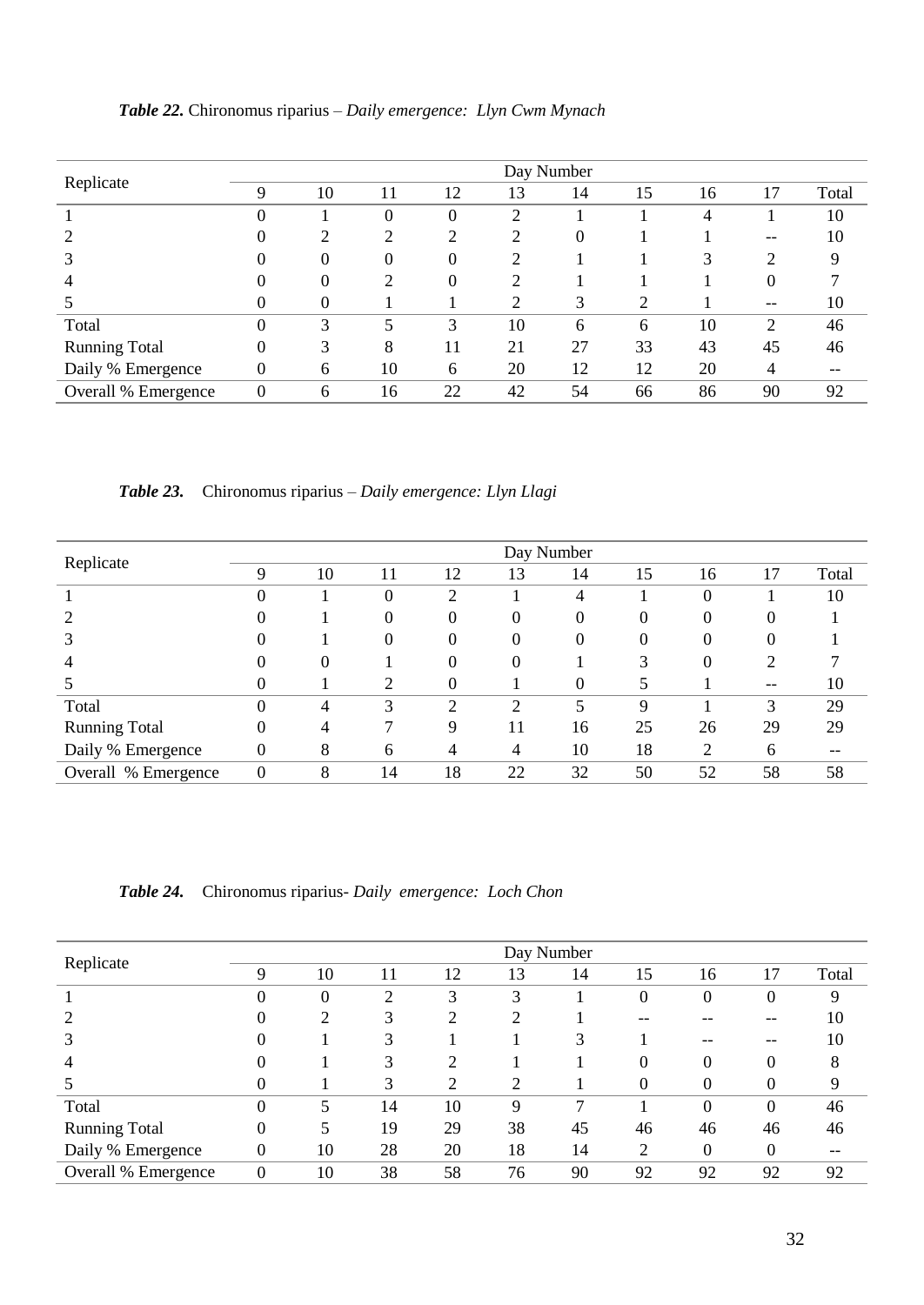|                      | Day Number       |    |          |    |                |          |          |          |          |       |  |  |  |
|----------------------|------------------|----|----------|----|----------------|----------|----------|----------|----------|-------|--|--|--|
| Replicate            | 9                | 10 | 11       | 12 | 13             | 14       | 15       | 16       | 17       | Total |  |  |  |
|                      |                  | 3  | っ        | っ  |                |          | --       |          |          | 10    |  |  |  |
|                      |                  | 0  |          |    | $\theta$       | റ        | $\theta$ | $\theta$ |          |       |  |  |  |
|                      |                  |    | $\theta$ | 0  | $\overline{2}$ |          |          | 0        |          |       |  |  |  |
|                      |                  |    | 0        |    | 0              | $\theta$ | 0        | 0        |          |       |  |  |  |
|                      |                  |    | $\theta$ |    |                | 0        | 0        | 0        |          |       |  |  |  |
| Total                |                  | 6  | 3        | ς  | 4              | 9        |          | $\theta$ | $\Omega$ | 28    |  |  |  |
| <b>Running Total</b> | 0                | 6  | 9        | 14 | 18             | 27       | 28       | 28       | 28       | 28    |  |  |  |
| Daily % Emergence    | 0                | 12 | 6        | 10 | 8              | 18       | 2        | 0        | $\Omega$ |       |  |  |  |
| Overall % Emergence  | $\boldsymbol{0}$ | 12 | 18       | 28 | 36             | 54       | 56       | 56       | 56       | 56    |  |  |  |

*Table 25.* Chironomus riparius *- Daily emergence: Loch Doilet*

*Table 26.* Chironomus riparius *- Daily emergence: Lochnagar*

|                      |                  |    |                  |                |          | Day Number |    |                  |          |       |
|----------------------|------------------|----|------------------|----------------|----------|------------|----|------------------|----------|-------|
| Replicate            | 9                | 10 | 11               | 12             | 13       | 14         | 15 | 16               | 17       | Total |
|                      |                  | 2  |                  |                |          | 3          | 0  | O                | $\Omega$ | 8     |
|                      |                  | 0  |                  |                |          | 4          |    |                  |          | 10    |
|                      | $\Omega$         |    | $\boldsymbol{0}$ |                |          |            |    | $\boldsymbol{0}$ | $\theta$ | 9     |
| 4                    |                  | 0  | 4                | $\overline{2}$ | 0        | ∍          | ⌒  |                  |          | 10    |
|                      |                  |    |                  |                | $\Omega$ | 3          | 2  |                  | $\Omega$ | 9     |
| Total                | $\Omega$         | 4  | ⇁                | 6              | 7        | 13         | 6  | C                |          | 46    |
| <b>Running Total</b> | $\theta$         | 4  | 11               | 17             | 24       | 37         | 43 | 45               | 46       | 46    |
| Daily % Emergence    | $\boldsymbol{0}$ | 8  | 14               | 12             | 14       | 26         | 12 | 4                | 2        | --    |
| Overall % Emergence  | $\overline{0}$   | 8  | 22               | 34             | 48       | 74         | 86 | 90               | 92       | 92    |

*Table 27.* Chironomus riparius *– Daily emergence: Scoat Tarn*

|                      | Day Number |    |    |    |                |                |    |                  |          |       |  |  |  |
|----------------------|------------|----|----|----|----------------|----------------|----|------------------|----------|-------|--|--|--|
| Replicate            | 9          | 10 | 11 | 12 | 13             | 14             | 15 | 16               | 17       | Total |  |  |  |
|                      | 0          |    |    |    | 5              |                |    | $- -$            | --       | 10    |  |  |  |
|                      |            |    | 3  | 4  |                | $\Omega$       | 0  | $\theta$         | $\theta$ | Q     |  |  |  |
|                      |            |    | 2  |    |                | $\theta$       | 0  | $\overline{0}$   | $\Omega$ |       |  |  |  |
|                      |            |    |    | ↑  | $\overline{2}$ | $\overline{2}$ |    |                  |          | 10    |  |  |  |
|                      |            |    |    | 5  | $\theta$       |                |    |                  |          | 10    |  |  |  |
| Total                |            | 6  | 8  | 13 | 9              | $\overline{4}$ | 3  | $\theta$         | $\theta$ | 45    |  |  |  |
| <b>Running Total</b> |            |    | 15 | 28 | 37             | 41             | 44 | 44               | 44       | 44    |  |  |  |
| Daily % Emergence    | ∍          | 12 | 16 | 26 | 18             | 8              | 6  | $\boldsymbol{0}$ | $\Omega$ |       |  |  |  |
| Overall % Emergence  | 2          | 14 | 30 | 56 | 74             | 82             | 88 | 88               | 88       | 88    |  |  |  |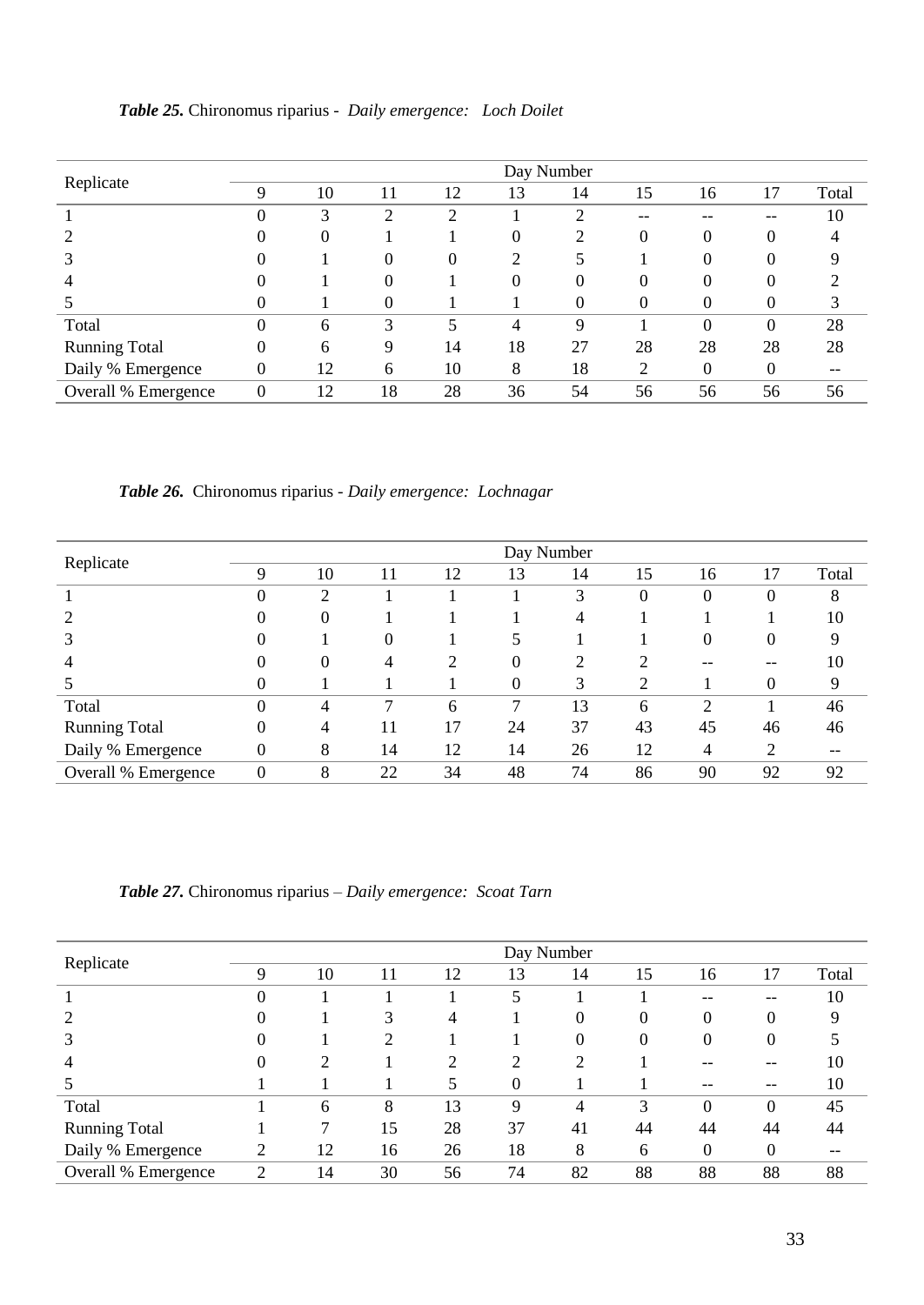|                      | Day Number     |    |          |    |                |          |                |                  |                |       |  |  |  |
|----------------------|----------------|----|----------|----|----------------|----------|----------------|------------------|----------------|-------|--|--|--|
| Replicate            | 9              | 10 | 11       | 12 | 13             | 14       | 15             | 16               | 17             | Total |  |  |  |
|                      | $\Omega$       |    | 3        | -- | --             |          |                |                  |                | 10    |  |  |  |
|                      |                |    | 2        |    | $\Omega$       | 2        | --             |                  |                | 10    |  |  |  |
|                      |                | 4  | $\theta$ | 2  | $\overline{2}$ |          | 0              | $\boldsymbol{0}$ | $\Omega$       | 9     |  |  |  |
| 4                    |                |    |          |    |                |          |                |                  |                | 10    |  |  |  |
|                      |                | 3  | $\theta$ | ↑  |                | $\theta$ | 0              | $\Omega$         | $\Omega$       | 6     |  |  |  |
| Total                | $\theta$       | 26 | 6        | 7  | 3              | 3        | $\theta$       | $\theta$         | $\overline{0}$ | 45    |  |  |  |
| <b>Running Total</b> | $\theta$       | 26 | 32       | 39 | 42             | 45       | 45             | 45               | 45             | 45    |  |  |  |
| Daily % Emergence    | $\overline{0}$ | 52 | 12       | 14 | 6              | 6        | $\overline{0}$ | $\overline{0}$   | 0              |       |  |  |  |
| Overall % Emergence  | $\overline{0}$ | 52 | 64       | 78 | 84             | 90       | 90             | 90               | 90             | 90    |  |  |  |

*Table 28.* Chironomus riparius *- Daily emergence: Tooting Common Lake*

*Table 29.* Chironomus riparius *- Emergence Days 12 and 17*

|                            |    |                |                                   |                | Day 17 Emergence |                 |                   |                 |                   |
|----------------------------|----|----------------|-----------------------------------|----------------|------------------|-----------------|-------------------|-----------------|-------------------|
|                            |    | $\overline{2}$ | Replicates<br>Number Emerged<br>3 | 4              | 5                | Sample<br>Total | $\%$<br>Emergence | Sample<br>Total | $\%$<br>Emergence |
|                            |    |                |                                   |                |                  |                 |                   |                 |                   |
| ABC Control $(1-5)$        | 10 | 10             | 10                                | 10             | 10               | 80              | 100               | 80              | 100               |
| ABC Control (6-8)          | 10 | 10             | 10                                |                |                  |                 |                   |                 |                   |
| Agden Reservoir            | 3  | 4              | 5                                 | 6              | 4                | 22              | 44                | 44              | 88                |
| <b>Burnmoor Tarn</b>       | 3  | $\overline{2}$ |                                   |                |                  | 8               | 16                | 44              | 88                |
| Llyn Cwm Mynach            |    | 6              | $\overline{0}$                    | $\overline{2}$ | $\overline{2}$   | 11              | 22                | 46              | 92                |
| Llyn Llagi                 | 3  |                |                                   |                | 3                | 9               | 18                | 28              | 56                |
| Loch Chon                  | 5  | 7              | 5                                 | 6              | 6                | 29              | 58                | 46              | 92                |
| <b>Loch Doilet</b>         | 7  | 2              |                                   | $\overline{2}$ | 2                | 14              | 28                | 28              | 56                |
| Lochnagar                  | 4  | $\overline{2}$ | $\overline{2}$                    | 6              | 3                | 17              | 34                | 46              | 92                |
| <b>Scoat Tarn</b>          | 3  | 8              | 4                                 | 5              | 8                | 28              | 56                | 44              | 88                |
| <b>Tooting Common Lake</b> | 10 | 8              | 6                                 | 10             | 5                | 39              | 78                | 45              | 90                |

*Table 30.* Chironomus riparius*: Overlying water quality ranges*

|                            | Temperature $(^{\circ}C)$ | Dissolved Oxygen $(mg l^{-1})$ |
|----------------------------|---------------------------|--------------------------------|
| <b>ABC</b> Control         | $21.8 - 23.9$             | $4.2 - 8.3$                    |
| Agden Reservoir            | $22.0 - 23.7$             | $5.3 - 8.8$                    |
| <b>Burnmoor Tarn</b>       | $21.9 - 23.7$             | $5.7 - 9.6$                    |
| Llyn Cwm Mynach            | $22.2 - 23.7$             | $5.8 - 9.2$                    |
| Llyn Llagi                 | $22.3 - 23.7$             | $5.4 - 9.3$                    |
| Loch Chon                  | $22.5 - 23.8$             | $6.2 - 9.0$                    |
| Loch Doilet                | $22.2 - 23.8$             | $4.8 - 9.3$                    |
| Lochnagar                  | $22.2 - 23.9$             | $5.4 - 8.9$                    |
| Scoat Tarn                 | $22.1 - 23.9$             | $5.2 - 9.1$                    |
| <b>Tooting Common Lake</b> | $21.8 - 23.9$             | $3.5 - 8.0$                    |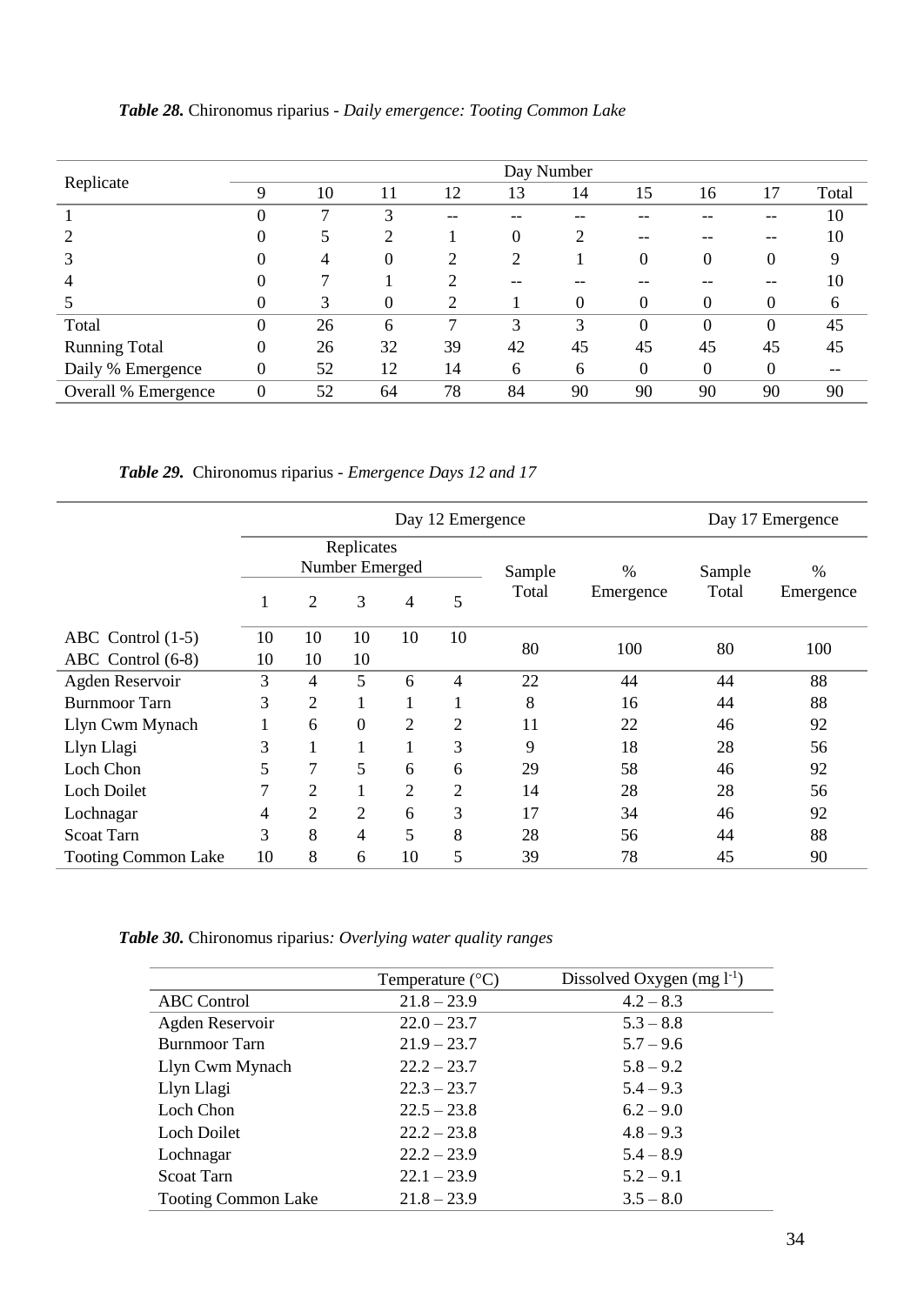## *5.3.2. Cladoceran test results*

## **Survival**

Replicate percent survival is presented in Table 31. Survival ranged from 80% in Llyn Llagi to 100% in all other lake sediment samples. Survival in the control was 100%. There was no significant reduction in survival for any of the lake sediment samples as compared to the control.

## Reproduction

Mean reproduction ranged from 36 neonates in the lake sediment sample from Llyn Llagi to 68 in the sample from Tooting Common Lake (Table 32). Mean reproduction in the control was 67 neonates. Reproduction was significantly reduced in lake sediment sample Llyn Llagi as compared to the control.

## Cladoceran environmental monitoring results

Water bath temperature was maintained between 31 and 25.7 °C as recorded continuously with the multi-scan data recording system. The low reading was due to the probe being removed from the water for a short time. Overlying water temperatures were maintained between 24.0 and 25.3  $^{\circ}$ C as recorded in each replicate sample. Overlying dissolved oxygen concentration ranged from 5.2 to 8.6 mg l<sup>-1</sup> during the test. Overlying pH ranged from 7.48 to 8.60 during the test. Water quality ranges can be found in Table 33. All water quality parameters were within acceptable limits for maintenance of healthy *Daphnia magna* populations.

|            | <b>Table 31.</b> Survival of Daphnia magna during a 7-day static renewal exposure to lake |
|------------|-------------------------------------------------------------------------------------------|
| sediments. |                                                                                           |

|                       | Replicate Percent Survival |                |     |     |     |          |     |     |     |     |           |  |
|-----------------------|----------------------------|----------------|-----|-----|-----|----------|-----|-----|-----|-----|-----------|--|
|                       | 1                          | $\overline{2}$ | 3   | 4   | 5   | 6        | 7   | 8   | 9   | 10  | Treatment |  |
| <b>ABC</b> Control    | 100                        | 100            | 100 | 100 | 100 | 100      | 100 | 100 | 100 | 100 | 100       |  |
| Agden Reservoir       | 100                        | 100            | 100 | 100 | 100 | 100      | 100 | 100 | 100 | 100 | 100       |  |
| Burnmoor Tarn         | 100                        | 100            | 100 | 100 | 100 | 100      | 100 | 100 | 100 | 100 | 100       |  |
| Llyn Cwm Mynach       | 100                        | 100            | 100 | 100 | 100 | 100      | 100 | 100 | 100 | 100 | 100       |  |
| Llyn Llagi            | 100                        | $\theta$       | 100 | 100 | 100 | $\Omega$ | 100 | 100 | 100 | 100 | 80        |  |
| Loch Chon             | 100                        | 100            | 100 | 100 | 100 | 100      | 100 | 100 | 100 | 100 | 100       |  |
| Loch Doilet           | 100                        | 100            | 100 | 100 | 100 | 100      | 100 | 100 | 100 | 100 | 100       |  |
| Lochnagar             | 100                        | 100            | 100 | 100 | 100 | 100      | 100 | 100 | 100 | 100 | 100       |  |
| <b>Scoat Tarn</b>     | 100                        | 100            | 100 | 100 | 100 | 100      | 100 | 100 | 100 | 100 | 100       |  |
| <b>Tooting Common</b> | 100                        | 100            | 100 | 100 | 100 | 100      | 100 | 100 | 100 | 100 | 100       |  |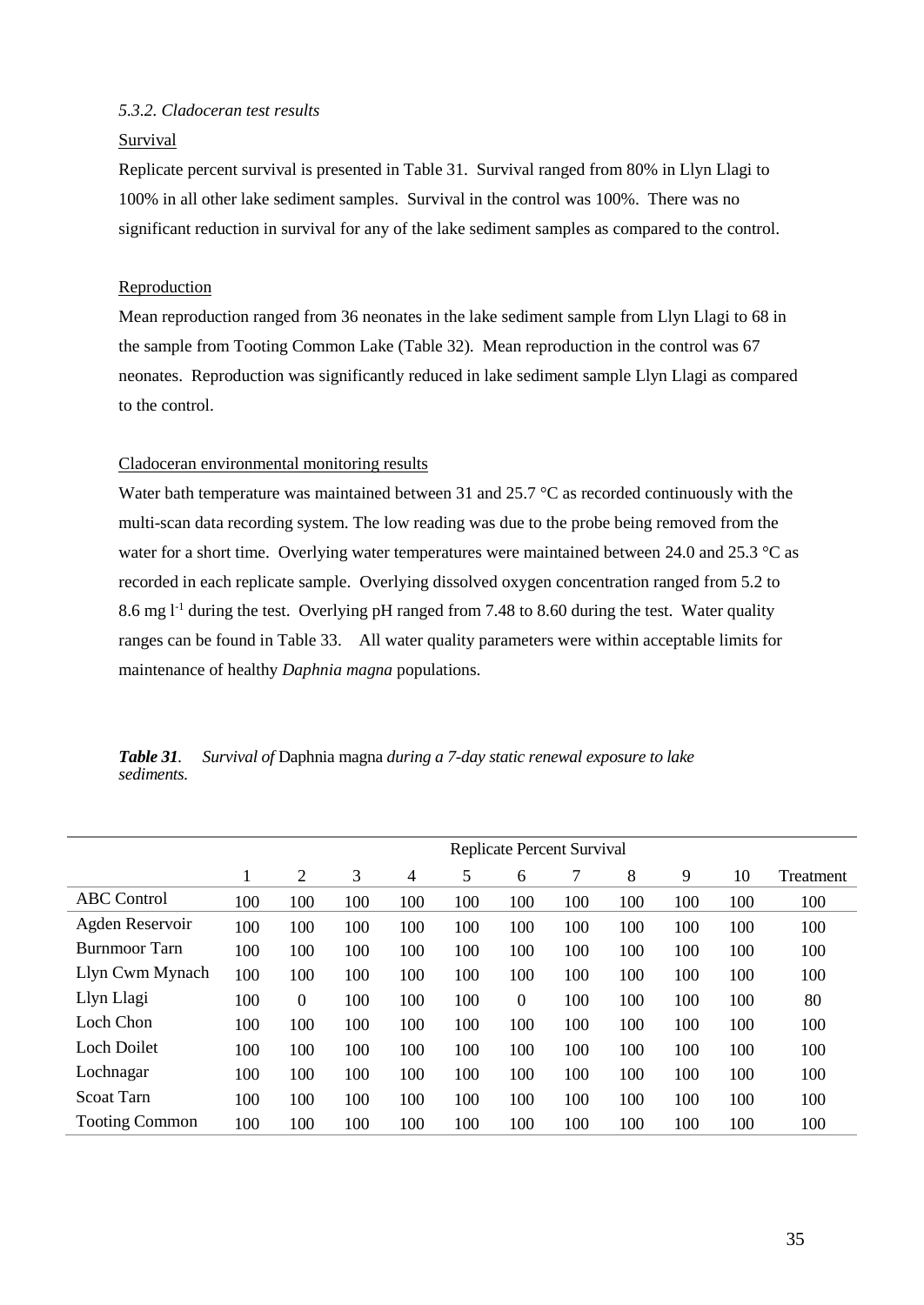|                       | Number of Young/Adult |    |    |    |    |    |    |    |    |    |                    |                                |
|-----------------------|-----------------------|----|----|----|----|----|----|----|----|----|--------------------|--------------------------------|
|                       |                       | 2  | 3  | 4  | 5  | 6  | 7  | 8  | 9  | 10 | Treatment<br>Total | Treatment<br>Mean <sup>a</sup> |
| <b>ABC</b> Control    | 61                    | 49 | 72 | 58 | 58 | 68 | 62 | 67 | 56 | 65 | 616                | 61.6                           |
| Agden Reservoir       | 58                    | 66 | 55 | 61 | 58 | 57 | 72 | 56 | 57 | 70 | 610                | 61.0                           |
| <b>Burnmoor</b> Tarn  | 64                    | 68 | 66 | 65 | 63 | 74 | 68 | 64 | 56 | 60 | 648                | 64.8                           |
| Llyn Cwm Mynach       | 43                    | 61 | 63 | 65 | 73 | 70 | 72 | 68 | 66 | 57 | 638                | 63.8                           |
| Llyn Llagi            | 47                    | 9  | 45 | 44 | 44 | 6  | 46 | 33 | 45 | 38 | 357                | 35.7 <sup>b</sup>              |
| Loch Chon             | 62                    | 62 | 65 | 61 | 59 | 68 | 64 | 68 | 56 | 69 | 634                | 63.4                           |
| <b>Loch Doilet</b>    | 59                    | 45 | 53 | 50 | 58 | 61 | 56 | 60 | 64 | 54 | 560                | 56.0                           |
| Lochnagar             | 53                    | 46 | 55 | 59 | 60 | 55 | 55 | 55 | 61 | 73 | 572                | 57.2                           |
| <b>Scoat Tarn</b>     | 64                    | 57 | 53 | 62 | 59 | 59 | 60 | 52 | 68 | 57 | 591                | 59.1                           |
| <b>Tooting Common</b> | 64                    | 60 | 70 | 66 | 70 | 67 | 57 | 69 | 80 | 75 | 678                | 67.8                           |

*Table 32. Total young production per adult* Daphnia magna *during a 7-day static renewal exposure to lake sediment*

<sup>a</sup> Based on all ten replicates not number surviving.

<sup>b</sup> Statistically significant reduction in reproduction as compared to the control ( $\alpha$ =0.05).

*Table 33. Ranges for water quality measurements during a 7-day static renewal exposure of*  Daphnia magna *to lake sediments*

|                            | Temperature $(^{\circ}C)$ | Dissolved Oxygen $(mg l^{-1})$ | pH            |
|----------------------------|---------------------------|--------------------------------|---------------|
| ABC Control                | $24.0 - 24.8$             | $6.1 - 7.9$                    | $8.18 - 8.60$ |
| Agden Reservoir            | $24.0 - 24.6$             | $6.1 - 8.1$                    | $7.48 - 8.02$ |
| <b>Burnmoor Tarn</b>       | $24.0 - 24.7$             | $6.4 - 8.6$                    | $7.72 - 8.30$ |
| Llyn Cwm Mynach            | $24.0 - 24.5$             | $6.3 - 8.2$                    | $7.67 - 8.13$ |
| Llyn Llagi                 | $24.0 - 24.5$             | $6.1 - 8.3$                    | $7.63 - 8.06$ |
| Loch Chon                  | $24.0 - 24.5$             | $6.1 - 8.1$                    | $7.59 - 7.98$ |
| Loch Doilet                | $24.0 - 24.5$             | $6.0 - 8.1$                    | $7.61 - 8.06$ |
| Lochnagar                  | $24.1 - 24.9$             | $6.1 - 8.3$                    | $7.64 - 8.20$ |
| <b>Scoat Tarn</b>          | $24.3 - 25.0$             | $6.1 - 7.9$                    | $7.71 - 8.16$ |
| <b>Tooting Common Lake</b> | $24.3 - 25.3$             | $5.2 - 7.4$                    | $7.97 - 8.15$ |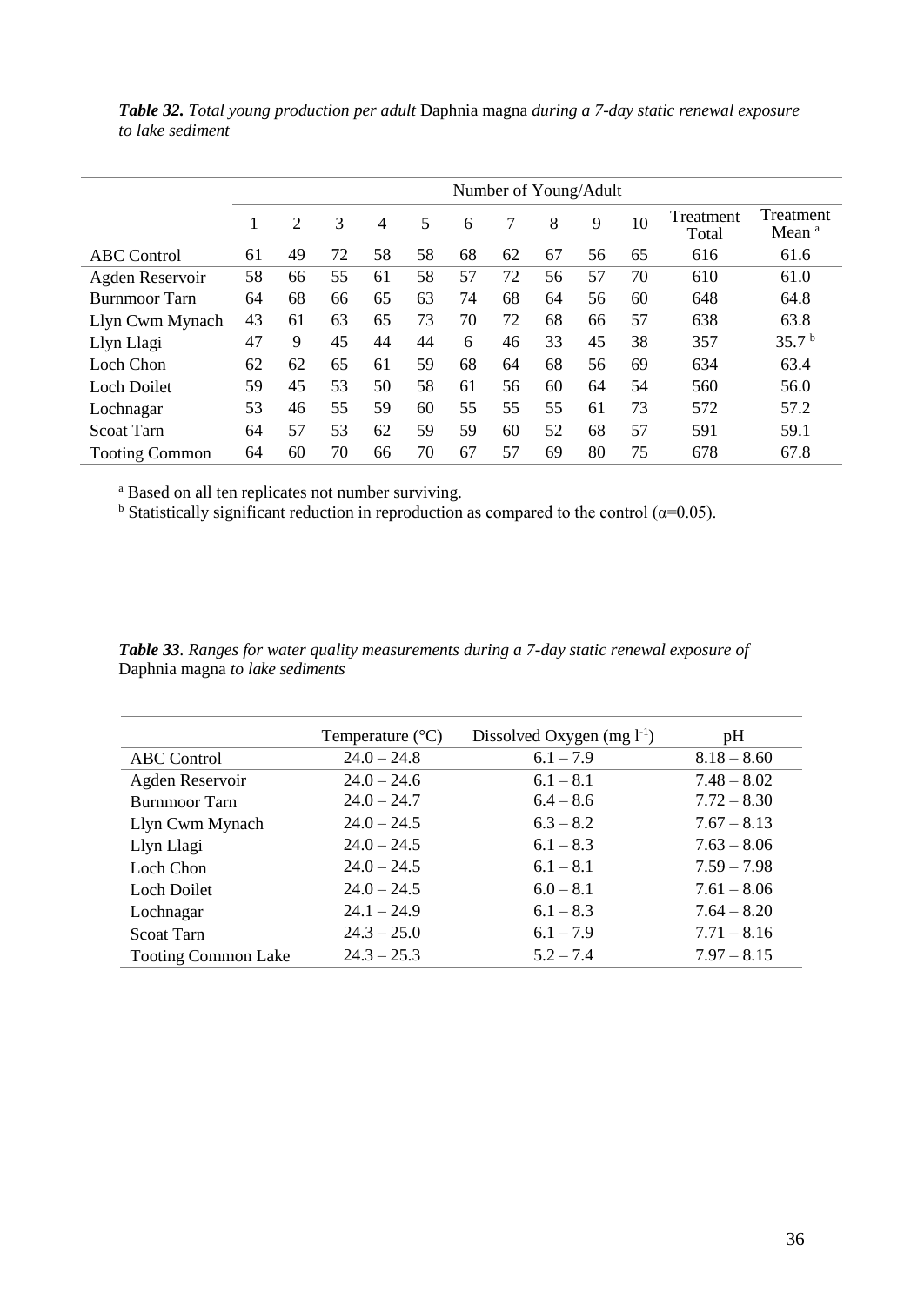## **6. DISCUSSION**

## **6.1. Pollutant distribution**

Principal components analysis (PCA) can be used to provide a summary of the relationships between the 40 determinands measured on the ten sediment samples and see how these might be explained by environmental and morphological site data. Figure 4 shows the bi-plot of the first two principal component axes. PCA Axis 1 appears to be strongly related to SCP and PAH concentrations whilst Axis 2 is related to altitude, latitude and depth.

As expected the PAH data plot together showing strong inter-compound correlations. SCPs also show a strong relationship with the PAH data and the lighter PCBs (28, 52, 101) and these are inversely related to latitude. This confirms the general distribution trend of higher concentrations in the southern sites and lower concentrations in the north. Hg, Cu and to a lesser extent Ni, Cd and Zn also appear to have a similar distribution, as does loss-on-ignition.



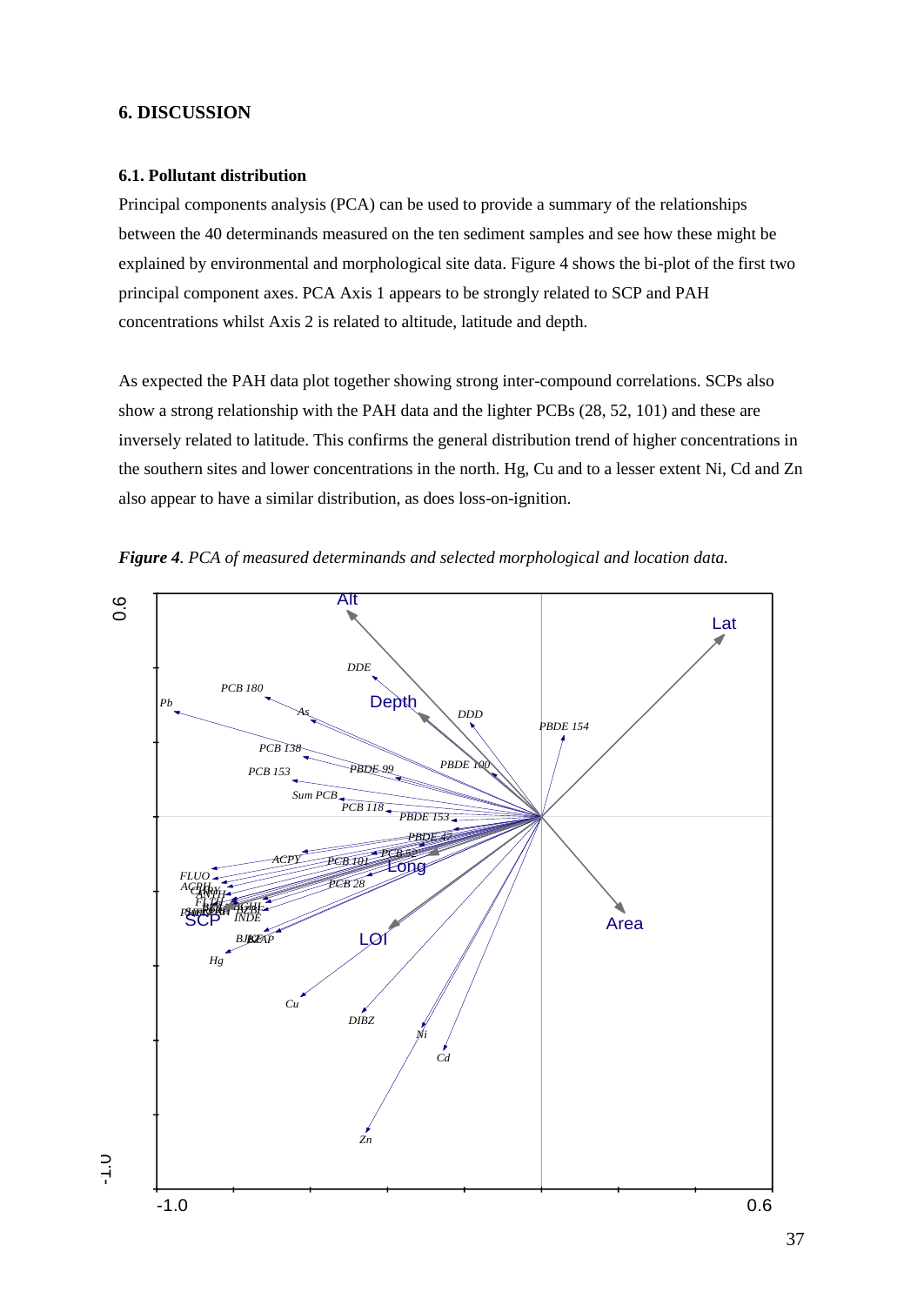As suggested above, the heavier PCBs (118, 138, 153 and especially 180) are related to altitude, probably due to selective trapping (Grimalt et al., 2001) and this is highlighted in the summary figure. DDE and DDD also appear to be related to altitude rather than latitude, as do As, Pb and some of the PBDEs.

Latitude and altitude appear to be important criteria for the distribution of pollutants in UK lake sediments. The inverse relationship with latitude was expected, but less so were the high concentrations of some pollutants in high elevation, remote lake sediments. This is not simply a sediment accumulation rate phenomenon, as it does not occur for all pollutants. However, this is a small dataset and the sampling strategy (i.e. homogenised  $0 - 5$ cm layer) is not ideal for an investigation into pollutant distribution and hence the role of altitude on this distribution within the UK needs to be investigated further.

#### **6.2. Concentrations of heavy metals**

Comparison of the  $0 - 5$  cm concentrations of Pb and Zn with those taken in 1985 – 1990 show a decrease in the period at some sites (Table 34); Pb and Zn at Burnmoor Tarn and Scoat Tarn, and Zn at Llyn Cwm Mynach and Loch Chon. The decrease in Pb is probably due to falling emissions as a result of the widespread use of unleaded petrol; a decrease in Pb concentration in lake sediment cores has been recorded in Scotland (Eades et al. 2002) and the USA (Callender & van Metre 1997). The lack of decline in Pb at Lochnagar is in agreement with the catchment input hypothesis (Yang et al., 2002) whereby in-wash of previously deposited Pb, stored in catchment peats, obscures reductions expected from the decline in emissions observed at other sites.

*Table 34. The concentration of Pb, Cu and Zn in 0-5 cm of sediment measured during the period 1985-90 and in 2002.*

| Lake                                | Pb   | P <sub>b</sub> | Cu   | Cu      | Zn   | Zn      |
|-------------------------------------|------|----------------|------|---------|------|---------|
|                                     | 2002 | 1985-90        | 2002 | 1985-90 | 2002 | 1985-90 |
| Loch Coire Fionnaraich <sup>a</sup> | 20   | 51             | 9.5  | 11      | 10.6 | 52      |
| Loch Doilet                         | 41   | 56             | 21.7 | 36      | 67   | 148     |
| Burnmoor Tarn                       | 60   | 382            | 17.1 | 47      | 178  | 752     |
| Lochnagar                           | 236  | 185            | 22.7 | 143     | 74.2 | 19      |
| Llyn Cwm Mynach                     | 175  | 220            | 36.2 | 55      | 246  | 813     |
| Scoat Tarn                          | 398  | 541            | 29.5 | 42      | 72.7 | 180     |
| Llyn Llagi                          | 298  | 230            | 46.6 | 50      | 193  | 265     |
| Loch Chon                           | 162  | 221            | 58.7 | 74      | 197  | 372     |

<sup>a</sup> 1985 – 1990 data from nearby Loch Coire nan Arr.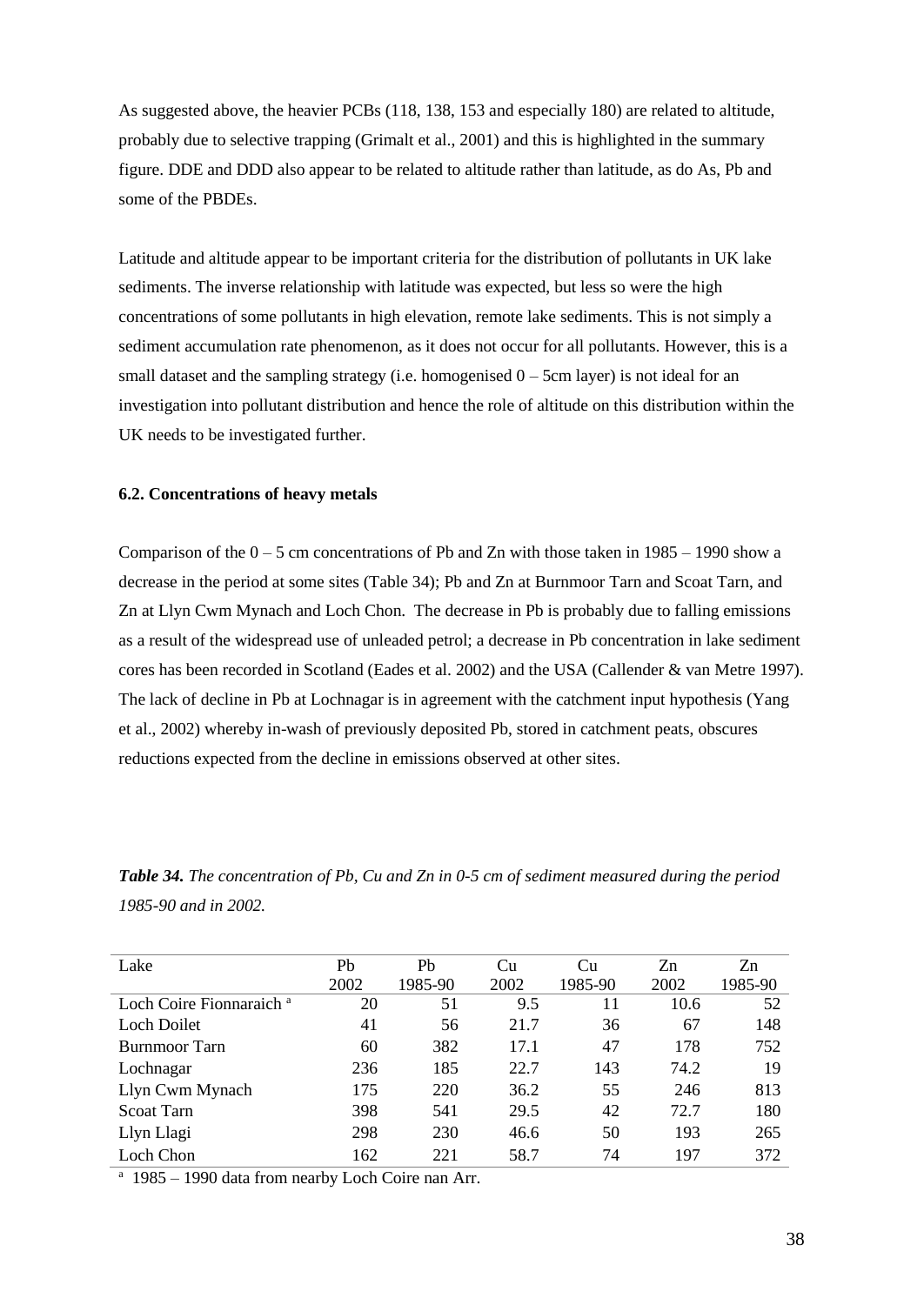The ranges of trace metal concentration are similar to those found in other lake sediments contaminated by deposition from the atmosphere in Europe (Johansson 1989; Rognerud & Fjeld 1993) and the USA (Norton et al. 1992). It is interesting that the trace metal concentrations measured in the lake sediments in 2002 (Table 10) are generally greater than those in estuarine sediments (Field et al. 2002; Long et al. 1998), where there is a great focus of current research.

## **6.3. Toxicants**

The likely contribution of each chemical to toxicity is established using the toxic quotient (Long et al. 1998). This is defined as (concentration/PEC), where PEC is the Probable Effect Concentration, and the higher the value the more likely there is to be toxicity from that chemical. The concentration data (Table 10 & Tables 12-15) and PEC values (Table 1) show that the most important contributors to toxicity in the sediments are trace metals (Table 35) > PAHs (Table 36), and that PCBs and organochlorines (Table 37) are not likely to be important. However, it is interesting to note that, with the exception of Tooting Common Lake, the toxicity quotients for PCBs are highest in the higher elevated sites.

This evidence, that there may be toxicity from heavy metals and PAHs in some lake sediments in the UK, but not from PCBs and organochlorines, is new and valuable information. Within each of the two toxicant groups, Pb and As are the trace elements and chrysene, pyrene, fluoranthene, phenanthrene and benzo[a]pyrene the PAHs that contribute to the toxicity. However, this evidence for toxicity, based on comparing chemical concentrations with Probable Effect Concentrations, needs to be supplemented by direct evidence.

#### **6.4. Combination of toxicants**

There is more than one toxicant in the sediment samples and this is usually the case. How the total toxicity from more than one chemical is derived is a topic of active research. The two main options are concentration-addition models (toxic unit models) (Field et al., 2002) and response-addition models (Smith et al., 2000). The current consensus is that a concentration-addition model should be used when the toxicants act in a similar way, for example for the heavy metals and from the PAH group, while the response-addition model is appropriate when they act in different ways; simple similar action and independent action, respectively.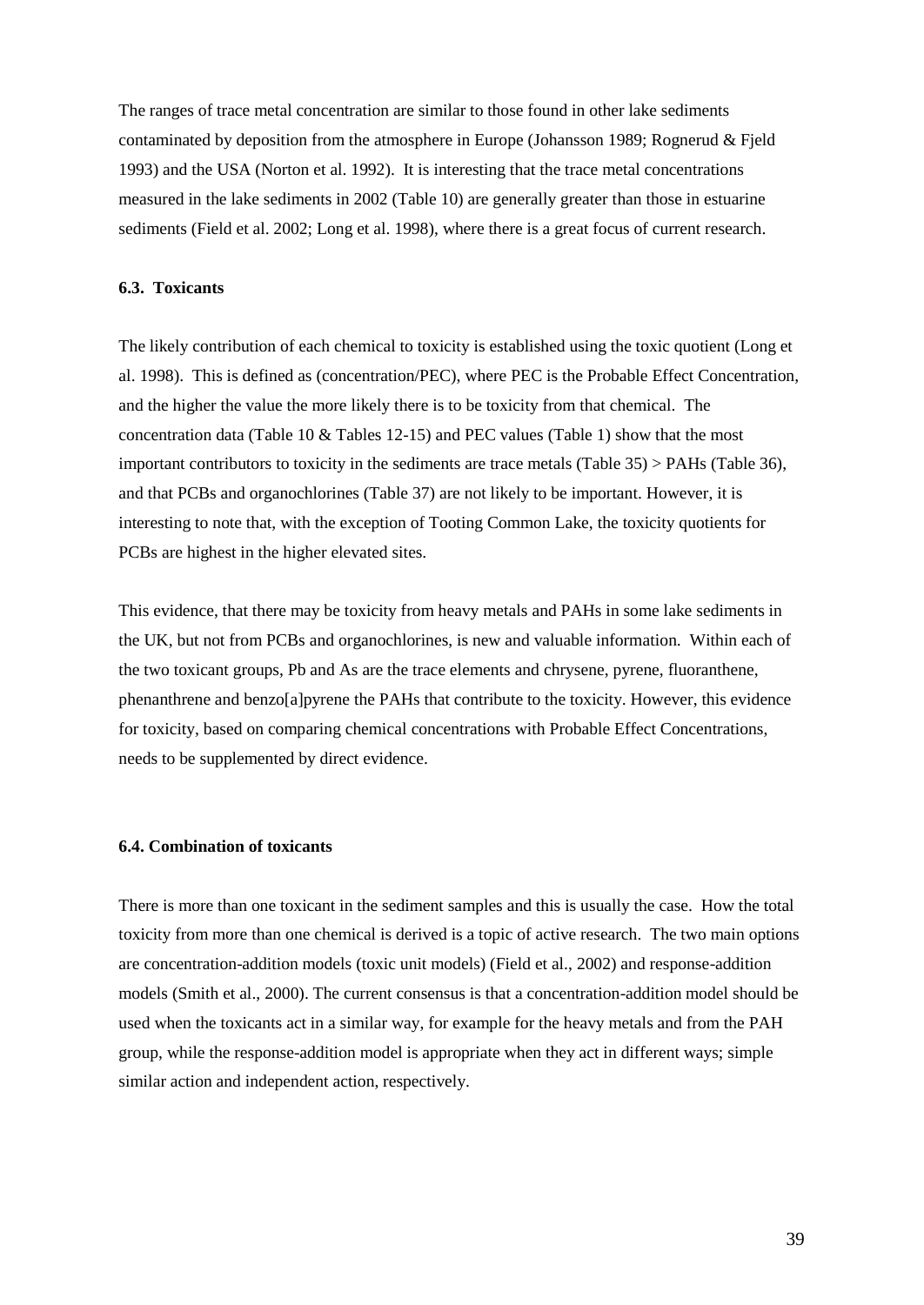| Sample                     | Hg   | Pb   | Cu   | Ni   | Zn   | C <sub>d</sub> | As   | Mean | Max  |
|----------------------------|------|------|------|------|------|----------------|------|------|------|
| Loch Coire Fionnaraich     | 0.10 | 0.16 | 0.06 | 0.09 | 0.02 | 0.02           | 0.33 | 0.11 | 0.33 |
| <b>Loch Doilet</b>         | 0.18 | 0.32 | 0.15 | 0.57 | 0.15 | 0.07           | 0.09 | 0.22 | 0.57 |
| <b>Burnmoor Tarn</b>       | 0.12 | 0.47 | 0.11 | 0.19 | 0.39 | 0.68           | 1.19 | 0.45 | 1.19 |
| Lochnagar                  | 0.19 | 1.84 | 0.15 | 0.09 | 0.16 | 0.21           | 1.05 | 0.53 | 1.84 |
| <b>Tooting Common Lake</b> | 0.25 | 0.78 | 0.19 | 0.37 | 0.22 | 0.16           | 0.16 | 0.30 | 0.78 |
| Llyn Cwm Mynach            | 0.32 | 1.37 | 0.24 | 0.42 | 0.54 | 1.08           | 1.79 | 0.82 | 1.79 |
| <b>Scoat Tarn</b>          | 0.25 | 3.11 | 0.20 | 0.18 | 0.16 | 0.29           | 3.35 | 1.08 | 3.35 |
| Llyn Llagi                 | 0.30 | 2.33 | 0.31 | 0.73 | 0.42 | 0.07           | 0.09 | 0.61 | 2.33 |
| Loch Chon                  | 0.20 | 1.27 | 0.39 | 0.84 | 0.43 | 0.38           | 0.92 | 0.63 | 1.27 |
| Agden Reservoir            | 0.25 | 1.83 | 0.30 | 0.92 | 0.42 | 0.62           | 1.77 | 0.87 | 1.83 |

*Table 35. The toxicity quotient for trace metals in the lake sediment samples, together with the mean and maximum values.*

*Table 36. The toxicity quotient for selected PAHs and total PAH in the lake sediment samples. Fl is Fluorene, Ph is Phenanthrene, An is Anthracene, Ft is Fluoranthene, Py is Pyrene, B[a]An is Benzo[a]anthracene, Ch is Chrysene and B[a]Py is Benzo[a]pyrene.*

| Sample               | F1    | Ph    | An    | Ft    | Py    | $B[a]$ An | Ch    | B[a]Py | Total |
|----------------------|-------|-------|-------|-------|-------|-----------|-------|--------|-------|
|                      |       |       |       |       |       |           |       |        | PAHs  |
| <b>Loch Coire</b>    | 0.003 | 0.010 | 0.001 | 0.008 | 0.009 | 0.005     | 0.018 | 0.002  | 0.01  |
| Fionnaraich          |       |       |       |       |       |           |       |        |       |
| <b>Loch Doilet</b>   | 0.004 | 0.014 | 0.002 | 0.015 | 0.018 | 0.011     | 0.034 | 0.008  | 0.02  |
| <b>Burnmoor Tarn</b> | 0.005 | 0.019 | 0.003 | 0.016 | 0.020 | 0.011     | 0.030 | 0.005  | 0.02  |
| Lochnagar            | 0.027 | 0.168 | 0.046 | 0.198 | 0.168 | 0.102     | 0.434 | 0.104  | 0.18  |
| Tooting              |       |       |       |       |       |           |       |        |       |
| Common Lake          | 0.062 | 0.283 | 0.120 | 0.390 | 0.431 | 0.265     | 0.317 | 0.065  | 0.14  |
| Llyn Cwm             |       |       |       |       |       |           |       |        |       |
| Mynach               | 0.041 | 0.398 | 0.074 | 0.244 | 0.211 | 0.125     | 0.307 | 0.083  | 0.15  |
| <b>Scoat Tarn</b>    | 0.054 | 0.270 | 0.060 | 0.200 | 0.194 | 0.126     | 0.240 | 0.024  | 0.09  |
| Llyn Llagi           | 0.065 | 0.280 | 0.079 | 0.343 | 0.402 | 0.226     | 0.460 | 0.142  | 0.21  |
| Loch Chon            | 0.023 | 0.225 | 0.039 | 0.145 | 0.149 | 0.108     | 0.250 | 0.053  | 0.10  |
| Agden Reservoir      | 0.080 | 0.303 | 0.089 | 0.544 | 0.689 | 0.430     | 0.566 | 1.194  | 0.42  |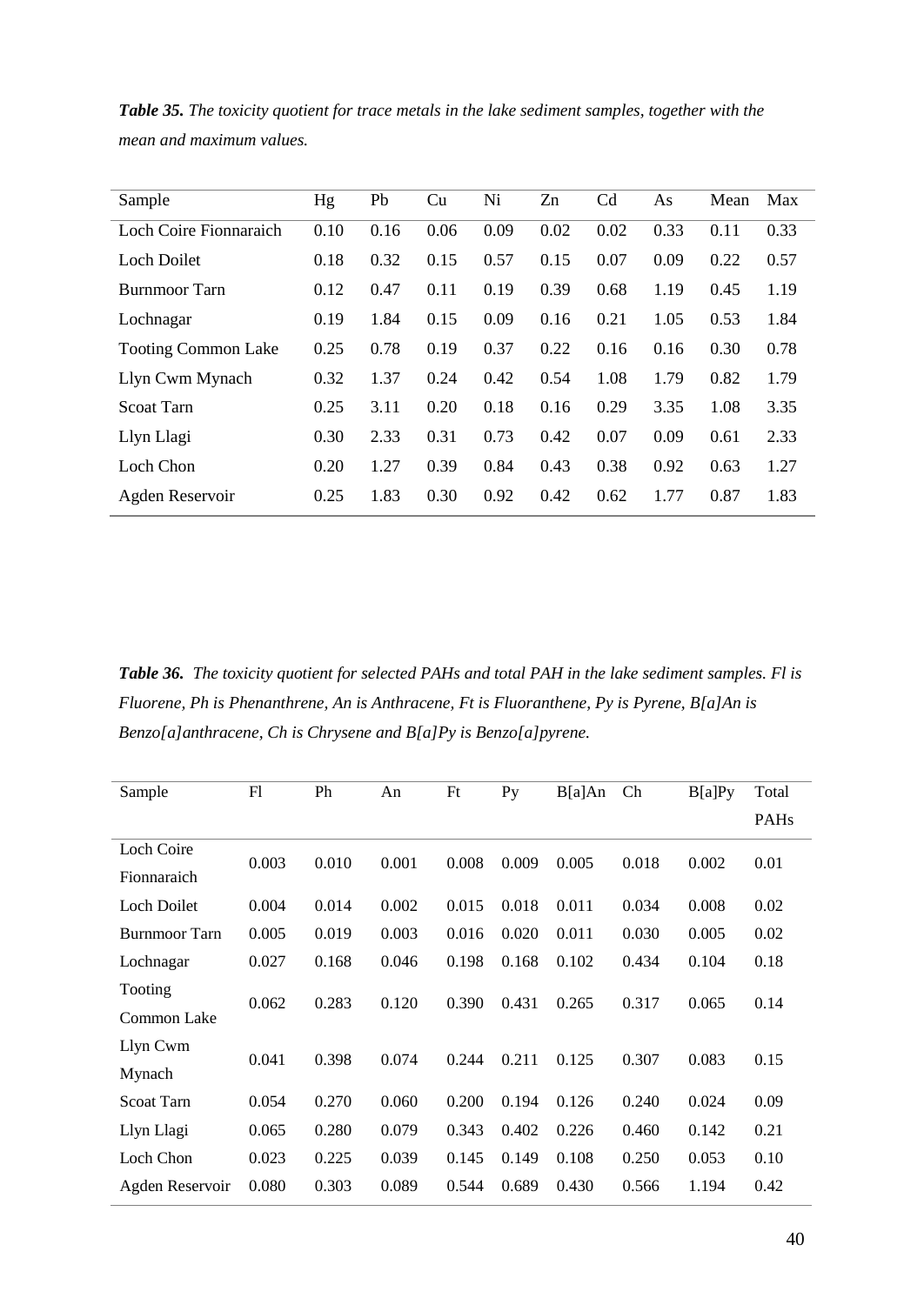*Table 37. The toxicity quotient for total PCBs and selected organochlorines, DDE, DDD and DDT, in the lake sediment samples.*

| Sample                     | <b>PCBs</b> | <b>DDE</b> | <b>DDD</b> | <b>DDT</b> |
|----------------------------|-------------|------------|------------|------------|
| Loch Coire Fionnaraich     | 0.001       | 0.00       | 0.00       | 0.00       |
| Loch Doilet                | 0.002       | 0.00       | 0.00       | 0.00       |
| Burnmoor Tarn              | 0.001       | 0.00       | 0.00       | 0.00       |
| Lochnagar                  | 0.010       | 0.20       | 0.20       | 0.00       |
| <b>Tooting Common Lake</b> | 0.015       | 0.00       | 0.00       | 0.00       |
| Llyn Cwm Mynach            | 0.006       | 0.10       | 0.00       | 0.00       |
| Scoat Tarn                 | 0.009       | 0.20       | 0.10       | 0.00       |
| Llyn Llagi                 | 0.009       | 0.00       | 0.00       | 0.00       |
| Loch Chon                  | 0.007       | 0.20       | 0.20       | 0.00       |
| Agden Reservoir            | 0.007       | 0.00       | 0.00       | 0.00       |

The total toxicity is therefore estimated by calculating the average toxicity quotient for each of the two toxicant groups, trace metals and PAHs, and then deriving the mean and the sum of the two quotients (Table 38). In this way, the similar action of the toxicants that form the trace metal group and those that form the PAH group is averaged and the independent action of each group is combined. The mean of the average toxicity quotient for the trace metals and the PAHs is also calculated and the rank order of the samples using this value, and that using the sum of the two quotients, is identical (Table 38). The relative toxicity of the samples as represented by both the mean and sum of the average toxicity quotients for heavy metals and PAHs is Agden Reservoir > Scoat Tarn > Llyn Cwm Mynach > Llyn Llagi > Loch Chon > Lochnagar > Burnmoor Tarn > Tooting Common Lake > Loch Doilet, with toxicity only likely in the first four or five samples as toxicity is only expected when the mean toxicity quotient is  $\geq 0.5$  (MacDonald et al., 2000). While this approach based on a chemical evaluation does provide useful guidance on biological effects (O'Connor et al. 1998); this evidence needs to be supplemented by direct evidence for toxicity which is evaluated in the next section.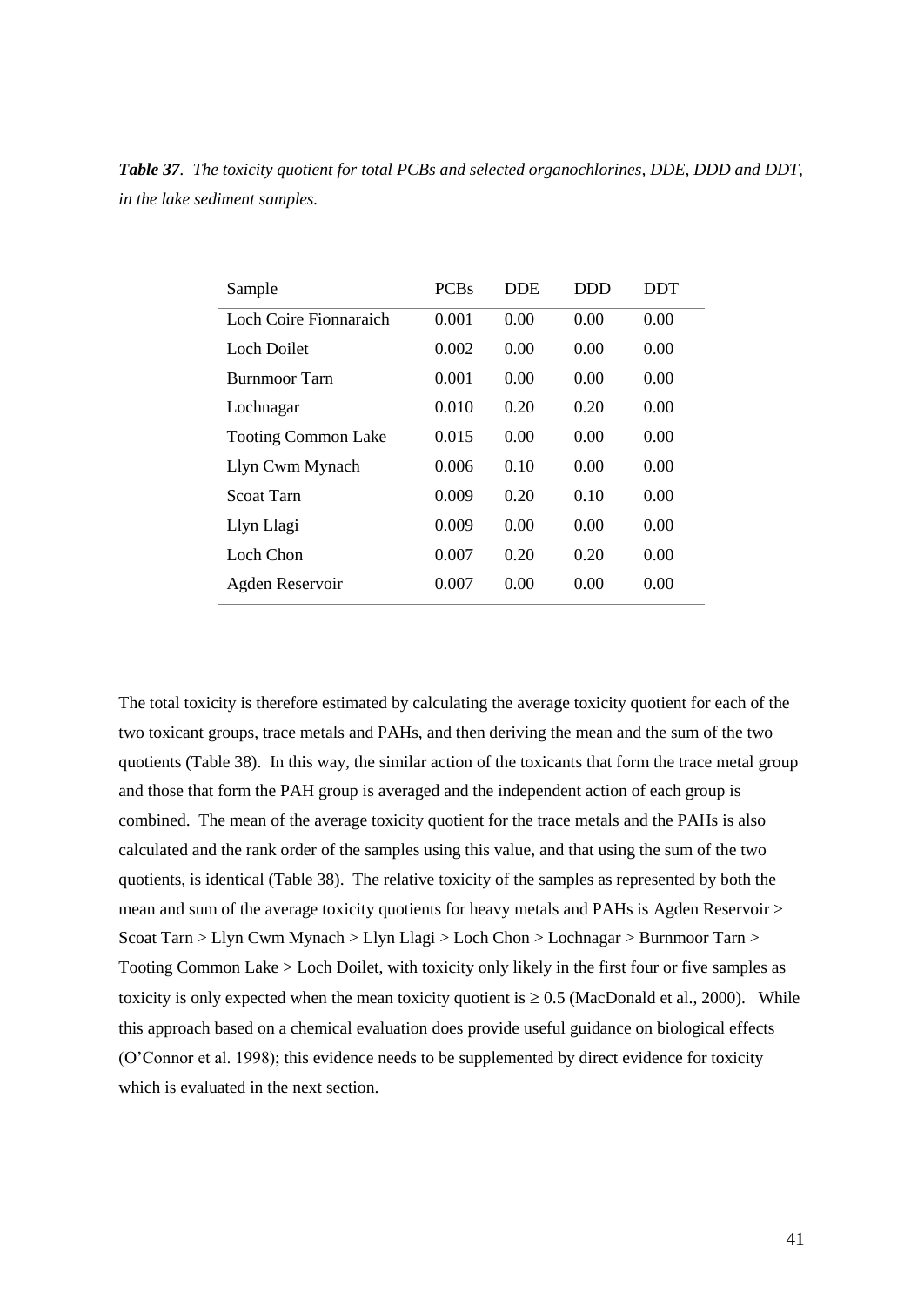*Table 38. The mean toxicity quotient for trace metals and for PAHs in the lake sediments and the mean and sum of the two values. The ranking of sample toxicity based on the mean and sum of the toxicity quotient for heavy metals and for PAHs is also given*.

| Sample                     | Trace metals | <b>PAHs</b> | Mean | Sum  | Rank, mean     | Rank, sum      |
|----------------------------|--------------|-------------|------|------|----------------|----------------|
| Agden Reservoir            | 0.87         | 0.42        | 0.64 | 1.29 |                |                |
| <b>Burnmoor Tarn</b>       | 0.45         | 0.02        | 0.23 | 0.47 | 7              | 7              |
| Llyn Cwm Mynach            | 0.82         | 0.15        | 0.49 | 0.97 | 3              | 3              |
| Llyn Llagi                 | 0.61         | 0.21        | 0.41 | 0.81 | $\overline{4}$ | $\overline{4}$ |
| Loch Chon                  | 0.63         | 0.10        | 0.37 | 0.73 | 5              | 5              |
| Loch Doilet                | 0.22         | 0.02        | 0.12 | 0.23 | 9              | 9              |
| Lochnagar                  | 0.53         | 0.18        | 0.36 | 0.71 | 6              | 6              |
| <b>Scoat Tarn</b>          | 1.08         | 0.09        | 0.58 | 1.17 | 2              | $\overline{2}$ |
| <b>Tooting Common Lake</b> | 0.30         | 0.14        | 0.22 | 0.45 | 8              | 8              |

#### **6.5. Evaluation of sediment toxicity**

The evaluation of the chemical evidence for toxicity found that the trace metal and PAH concentrations determined in the lake sediments are large enough in some of the samples to produce toxicity. Further assessment of the toxicity quotients indicated that there might be toxicity in Agden Reservoir, Scoat Tarn, Llyn Cwm Mynach and Llyn Llagi, and possibly Loch Chon. The evaluation of toxicity test results found evidence for toxicity in Agden Reservoir, Llyn Llagi, Loch Doilet and Scoat Tarn.

Combining the chemical and sediment toxicity test evidence shows that there are biological effects in sediment when the mean toxicity quotient for heavy metals and PAHs is greater than approximately 0.40 and when the sum of the quotients for trace metals and PAHs is greater than approximately 0.80. Loch Doilet is an exception, as the sediment toxicity test shows evidence of toxicity, yet the concentration of the toxicants (Table 10 & Tables 12-15) and the toxicity quotients (Tables 35 - 38) are very low. We currently have no explanation for this finding. The values for Llyn Cwm Mynach are above the 0.40 and 0.80 critical values, yet the toxicity test results indicate that there is no toxicity. This behavior is not uncommon, as chemical evidence for toxicity does not always produce toxicity (Dave, 1992a; Dave, 1992b; Besser et al., 1996; O'Connor et al., 1998; Long et al., 1998; Field et al., 2002; Smith et al., 2003).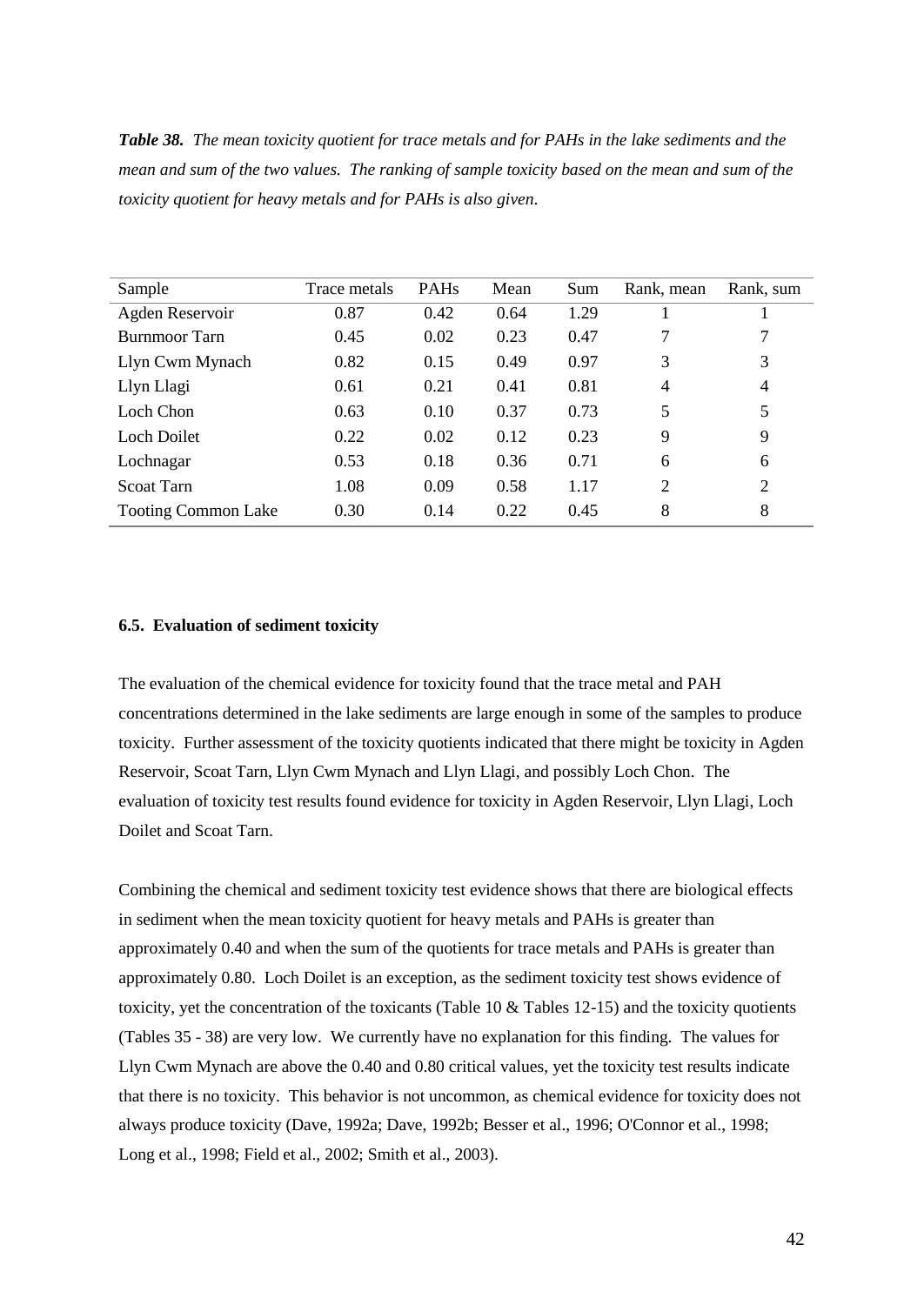Our assessment of the chemical and toxicological evidence from lake sediments that cover the range of contamination by trace metals, PAHs, PCBs and organochlorines in the UK is that there is toxicity in some lakes due to trace metals and PAHs. Toxicity was found to be likely when the mean toxicity quotient for heavy metals and PAHs was greater than approximately 0.40 and when the sum of the quotients was greater than 0.80. Both values are provisional. The most important toxicants are likely to be Pb and As within the trace element group and chrysene, pyrene, fluoranthene, phenanthrene and benzo[a]pyrene within the PAHs.

### **6.6. Evaluation of ecological effects**

Chemical concentrations above Probable Effect Concentrations or above critical toxicity quotients do not always lead to toxicity in sediments (Dave 1992a; Dave 1992b; Besser et al. 1996; O'Connor et al. 1998; Long et al. 1998; Field et al. 2002; Smith et al. 2003) and evidence of toxicity from sediment toxicity tests does not always lead to ecological effects in the sediments of a lake (Besser et al. 1996; Long et al., 2001). Whilst good correlations between contaminant concentrations, sediment toxicity test results and benthic community characteristics, including hazard quotients, are found (Besser et al., 1996; Long et al., 2001), and ecologically relevant losses in abundance and diversity of benthic fauna frequently correspond with reduced survival in laboratory tests, these are statistical relationships. Variability of response, toxicity test result with toxicant concentration and ecological change and toxicity test result, means that extrapolation to ecological effects must be completed carefully. Ideally, a substantial dataset of toxicant concentrations, toxicity test results and ecological effects should be evaluated. The most complete dataset is that of Long et al. (2001), but this is for estuarine sediments, and the only one for freshwater sediments is that of Besser et al. (1996); that of Dave (1992b) has data for eight sites, but cannot be used here as the sediment toxicity test results are given as  $EC<sub>50</sub>S$ . Besser et al. (1996) has toxicant concentrations, sediment toxicity test results and ecological effects for five channel samples. They use an early and crude toxicity quotient, but it can be converted to the one used here by dividing their values by ten. If we use this conversion, then Besser et al. (1996) found that trace metal toxicity quotients greater than 0.7 and PAH toxicity quotient greater than 1.0 consistently caused severe toxicity in sediment toxicity tests and ecological effects. This is in agreement with our findings; toxicity is likely when the trace metal toxicity quotient is greater than approximately 0.6 (Table 38); this is also equivalent to a mean toxicity quotient for trace metals and PAHs greater than approximately 0.40 and the sum of the quotients for trace metals and PAHs greater than 0.80. While this assessment of ecological effects must be considered uncertain, it suggests that there may be ecological effects in the sediments of Agden Reservoir, Llyn Llagi and Scoat Tarn.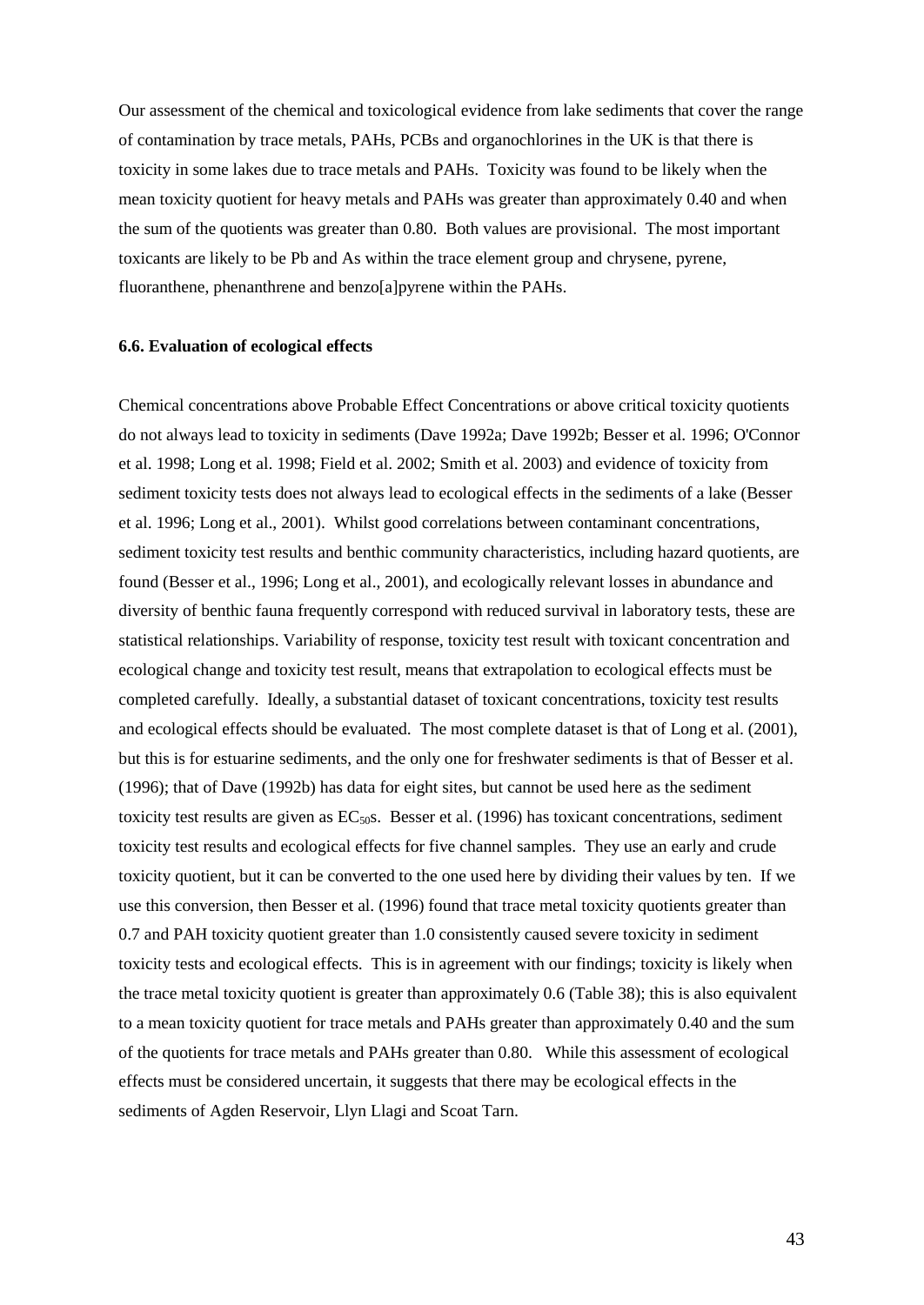## **7. CONCLUSIONS**

The findings from this pilot investigation are that there is toxicity in the sediments of Agden Reservoir, Llyn Llagi and Scoat Tarn due to trace metals and PAHs, mainly Pb, As, Chrysene, Pyrene, Fluoranthene, Phenanthrene and Benzo[a]pyrene, that may lead to ecological effects.

Provisional toxicity quotients that may be used in risk assessment have also been derived; mean toxicity quotient for heavy metals and PAHs of approximately 0.40 and sum of the quotients for trace metals and PAHs of 0.80.

Two of the sites for which toxicity has been demonstrated are upland lakes removed from direct effects. The role of altitude in the distribution of pollutants within the UK remains to be confirmed, however, the results do indicate that concentrations of trace metals and PAHs towards the heavier end of the range, found in remote lake sediments in the UK today, do cause toxicity which possibly results in ecological effects. The central London site showed no toxicity but this may be due to rapid sediment accumulation rates diluting pollutant concentrations.

Further, upland lakes tend to have slow sediment accumulation rates and therefore, given the active burrowing depth of benthic invertebrates, it is likely that these sites will continue to contain pollutants at toxic concentrations for decades to come. This may be exacerbated, particularly at upland lakes, by the in-wash of previously deposited pollutants from catchment soils. The predicted effects of climate change may increase this in-wash.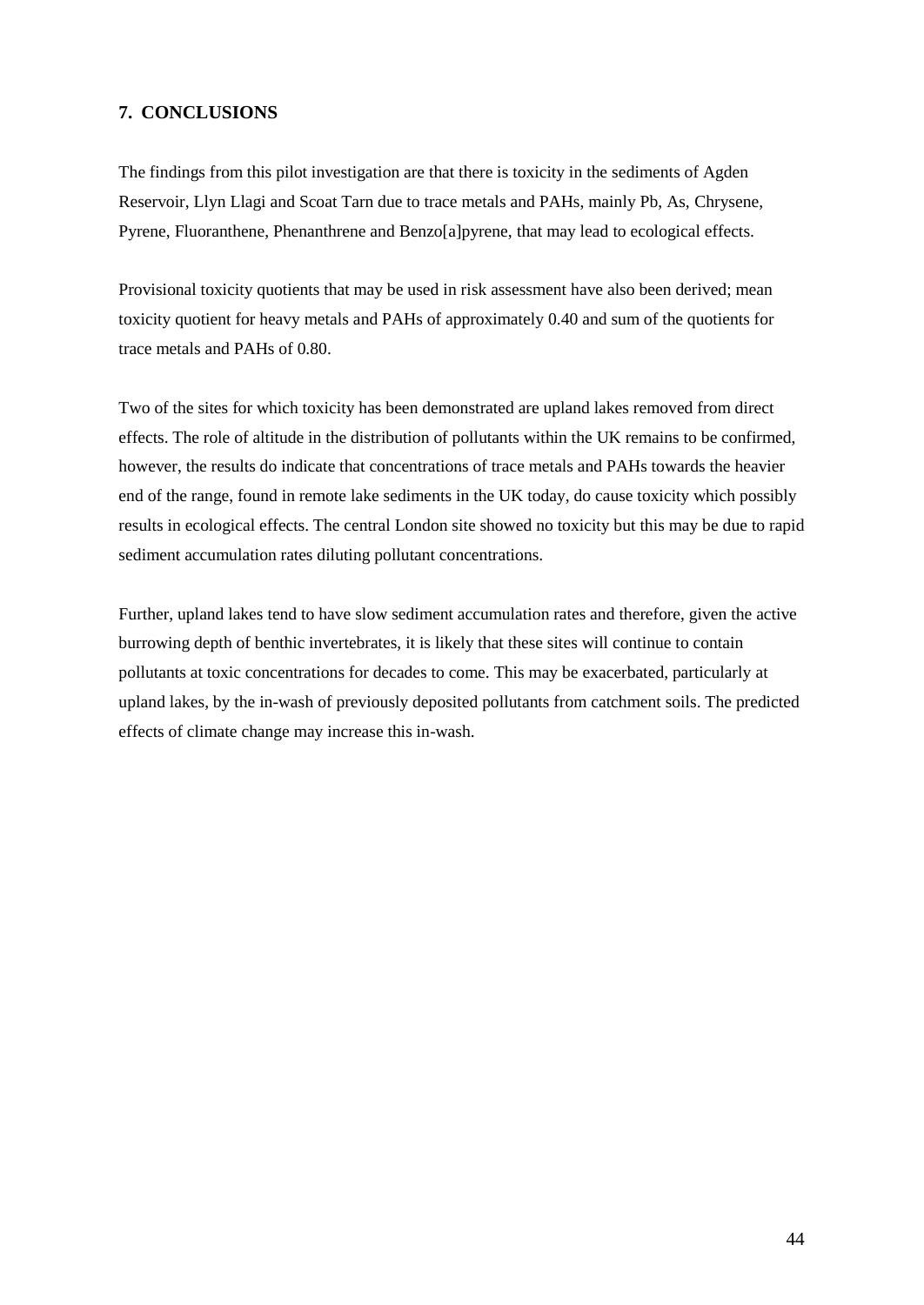## **8. RECOMMENDATIONS FOR FURTHER WORK**

Greater confidence in the provisional toxicity quotients is desirable and this can be achieved by increasing the number of sites in the toxicant concentration-sediment toxicity test database and including additional sediment toxicity tests. Increasing the amount of data allows statistical significance to be derived. As the extension of the toxicity test data to ecological effects is uncertain for lake sediments, it is also desirable to include assessment of the benthic community in the lakes. It is recommended that the dataset on the trace metal and PAH concentrations in the sediments and sediment toxicity be increased by the inclusion of additional lakes and sediment toxicity tests and that assessment of the benthic community is also included.

The dataset has also shown the intriguing possibility that altitude may play a significant role in pollutant distribution in the UK. Our data have shown that altitude appears to be important for the distribution of, especially the heavier, POPs. This has been demonstrated for high altitude lakes in Europe, but given the lack of data available, this is the first time that this has been shown for UK lakes. Biological communities in upland lakes are sensitive to pollutant inputs and hence the role of altitude could be significant. However, given the small dataset, further data are required for confirmation.

## **ACKNOWLEDGEMENTS**

We would like to thank Ryan Warbritton of ABC Laboratories, Columbia, Missouri for undertaking the toxicity tests and for useful discussions; Ewan Shilland, James Shilland, Ben Goldsmith, Simon Patrick, Martin Kernan and Sergi Pla of the ECRC, University College London for their help with fieldwork; and DEFRA for funding.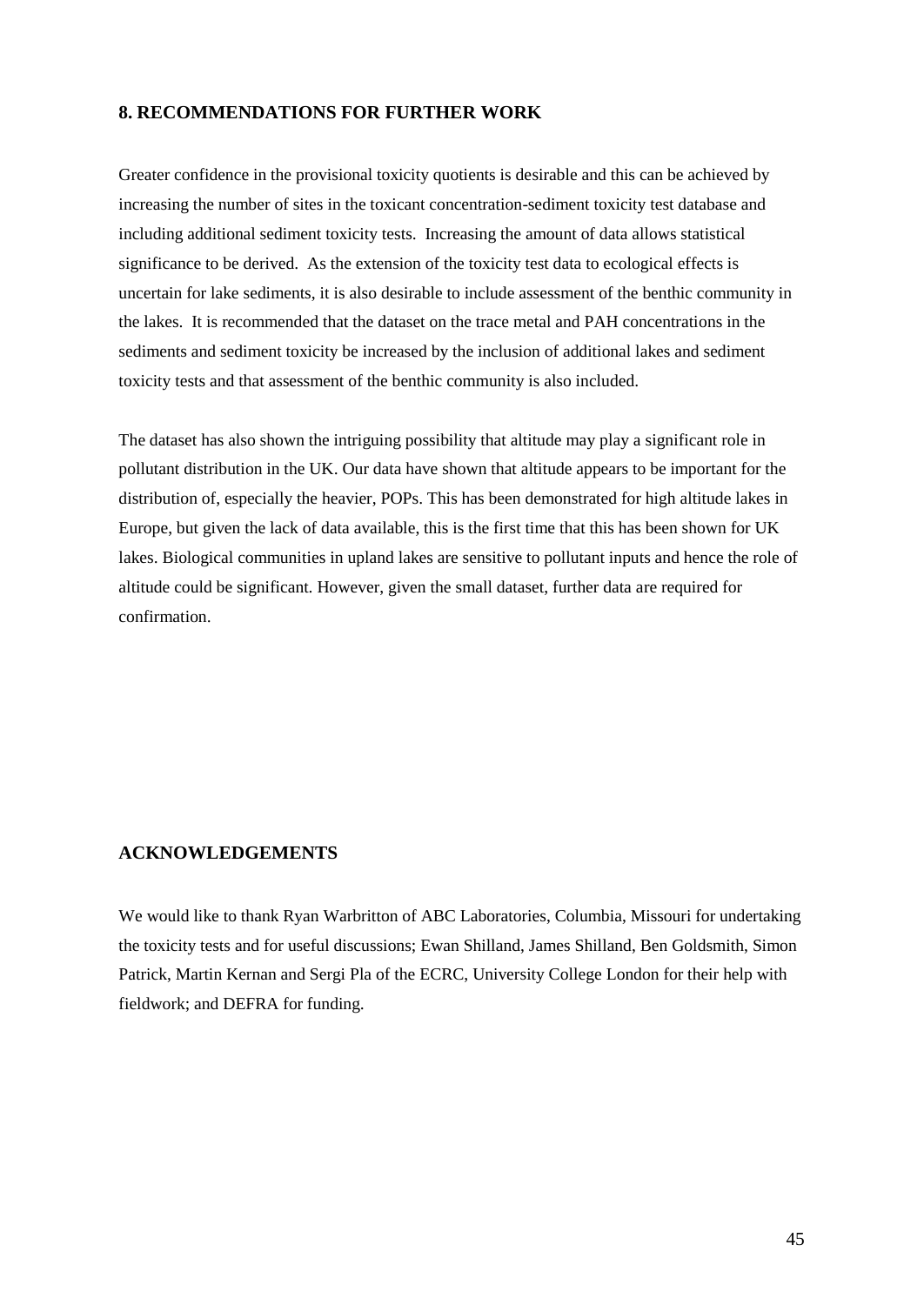## **REFERENCES**

- Allchin, C.R., Law, R.J. and Morris, S. (1999) Polybrominated diphenylethers in sediments and biota downstream of potential sources in the UK. Environmental Pollution 105, 197-207.
- ASTM (2000) Standard test methods for measuring the toxicity of sediment-associated contaminants with freshwater invertebrates. ASTM Method E 1706-00.
- Ayris, S., Currado, G.M. Smith, D. and Harrad, S. (1997) GC/MS procedures for the Determination of PCBs in Environmental Matrices. Chemosphere 35, 905-917.
- Besser, J. M., Giesy, J. P., Kubitz, J. A., Verbrugge, D. A., Coon, T. G., and Braselton, W. E. (1996) Assessment of sediment quality in dredged and undredged areas of the Trenton Channel of the Detroit River, Michigan USA, using the sediment quality triad. Journal of Great Lakes Research 22, 683-696.
- Callender, E., and van Metre, P. C. (1997) Reservoir sediment cores show U.S. lead declines. Environmental Science & Technology 31, 424A-428A.
- Chapman, P. M., and Mann, G. S. (1999). Sediment Quality Values (SQVs) and Ecological Risk Assessment. Marine Pollution Bulletin, 38, 339-344.
- Chapman, P. M., Wang, F., Janssen, C., Persoone, G., and Allen, H. E. (1998) Ecotoxicology of metals in aquatic sediments: binding and release, bioavailability, risk assessment, and remediation. Canadian Journal of Fisheries and Aquatic Sciences 55, 2221-2243.
- Chapman, P. M., Power, E. A., and Burton, G. A. (1992). Integrative assessments in aquatic ecosystems. Sediment Toxicity Assessment, G. A. Burton, ed., Lewis Publishers, Boca Raton, 313-340.
- Cranwell, P.A. and Koul, V.K. (1989). Sedimentary record of polycyclic aromatic and aliphatic hydrocarbons in the Windermere catchment. Water Research 23, 275 – 283.
- Dave, G. (1992a) Sediment toxicity and heavy metals in 11 lime reference lakes of Sweden. Water, Air and Soil Pollution 63, 187-200.
- Dave, G. (1992b) Sediment toxicity in lakes along the River Kolbacksan, Central Sweden. Hydrobiologia 235, 419-433.
- Eades, L. J., Farmer, J. G., MacKenzie, A. B., Kirika, A., and Bailey-Watts, A. E. (2002). Stable lead isotopic characterisation of the historical record of environmental lead contamination in dated freshwater lake sediment cores from northern and central Scotland. The Science of the Total Environment, 292, 55-67.
- Field, L. J., MacDonald, D. D., Norton, S. B., Ingersoll, C. G., Severn, C. G., Smorong, D., and Lindskoog, R. (2002) Predicting amphipod toxicity from sediment chemistry using logistic regression models. Environmental Toxicology & Chemistry 21, 1993-2005.
- Forstner, U. (1977) Metal concentrations in recent lacustrine sediments. Archiv fur Hydrobiologie 80, 172-191.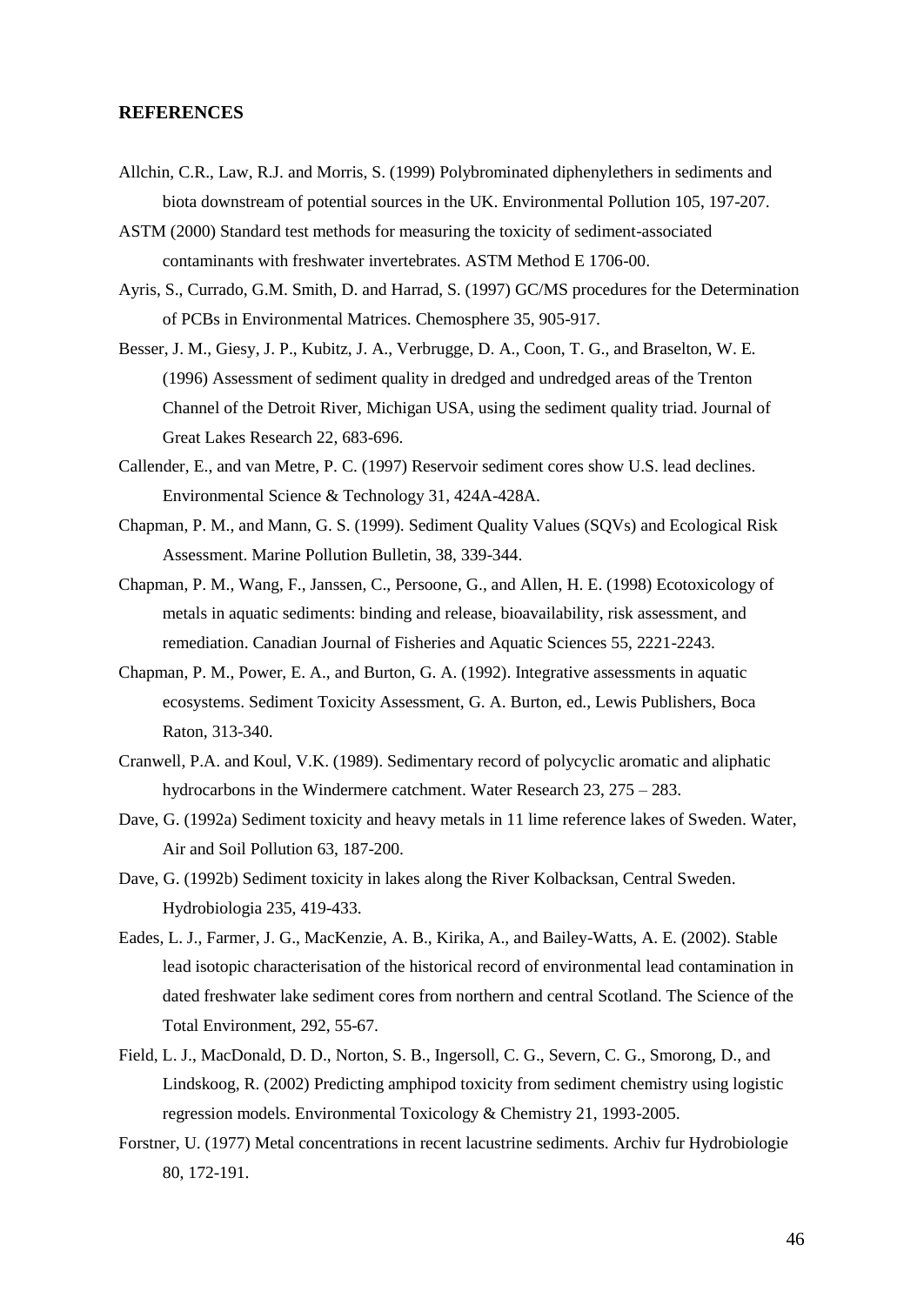- Grimalt, J.O., Fernandez, P., Berdie, L., Vilanova, R.M., Catalan, J., Psenner, R., Hofer, R., Appleby, P.G., Rosseland, B-O., Lien, L., Massabuau, J.C. and Battarbee, R.W. (2001). Selective trapping of organochlorine compounds in mountain lakes of temperate areas. Environmental Science & Technology 35, 2690 – 2697.
- HACH Company. 1997. Water Analysis Handbook. HACH Company, Loveland, Colorado.
- Johansson, K. (1989) Metals in sediment of lakes in Northern Sweden. Water, Air and Soil Pollution 47, 441-455.
- Lim, L. H., Harrison, R. M. and Harrad, S. (1999) The Contribution of Traffic to Atmospheric Concentrations of Polycyclic Aromatic Hydrocarbons. Environ. Sci. Technol*.* 33, 3538-3542.
- Long, E. R., Honh, C. B., and Severn, C. G. (2001) Relationships between acute sediment toxicity in laboratory tests and abundance and diversity of benthic infauna in marine sediments; a review. Environmental Toxicology and Chemistry 20, 46-60.
- Long, E. R., Field, L. J., and MacDonald, D. D. (1998) Predicting toxicity in marine sediments with numerical sediment quality guidelines. Environmental Toxicology & Chemistry 17, 714-727.
- MacDonald, D. D., Ingersoll, C. G., and Berger, T. A. (2000) Development and evaluation of consensus-based sediment quality guidelines for freshwater ecosystems. Archives of Environmental Contamination and Toxicology 39, 20-31.
- Norton, S. A., Bienert Jr, R. W., Binford, M. W., and Kahl, J. S. (1992) Stratigraphy of total metals in PIRLA sediment cores. Journal of Paleolimnology 7, 191-214.
- O'Connor, T. P., Daskalakis, K. D., Hyland, J. L., Paul, J. E., and Summers, J. K. (1998) Comparisons of sediment toxicity with predictions based on chemical guidelines. Environmental Toxicology and Chemistry 17, 468-471.
- Rognerud, S., and Fjeld, E. (1993) Regional survey of heavy metals in lake sediments in Norway. Ambio 22, 206-212.
- Rose, N.L. (1994). A note on further refinements to a procedure for the extraction of carbonaceous fly-ash particles from sediments. J. Paleolimnology 11, 201-204.
- Rose, N.L. and Rippey, B. (2002). The historical record of PAH, PCB, trace metal and fly-ash particle deposition at a remote lake in north-west Scotland. Environmental Pollution 117, 121–132.
- Sanders, G., Jones, K.C., Hamilton-Taylor, J. and Dörr, H. (1992) Historical inputs of polychlorinated biphenyls and other organochlorines to a dated lacustrine sediment core in rural England. Environmental Science & Technology 26, 1815-1821.
- Sanders, G., Jones, K.C., Hamilton-Taylor, J. and Dörr, H. (1993) Concentrations and deposition fluxes of polynuclear aromatic hydrocarbons and heavy metals in the dated sediments of a rural English lake. Environmental Toxicology & Chemistry 12, 1567-1581.
- Smith, E. P., Robinson, T., Field, L. J., and Norton, S. B. (2003) Predicting sediment toxicity using logistic regression: a concentration-addition approach. Environmental Toxicology & Chemistry 22, 565-575.